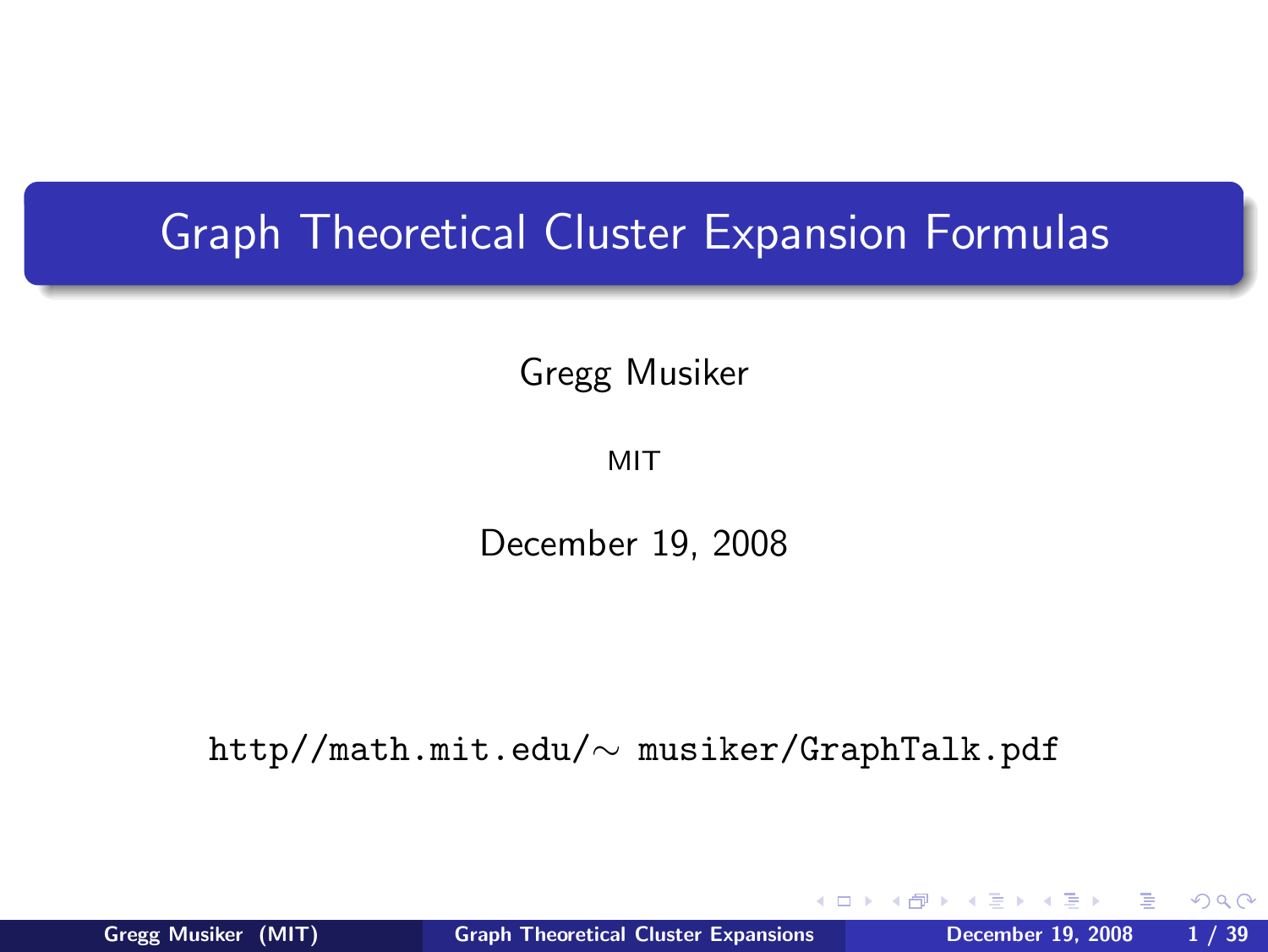

- 2 [Snake Graphs for Surfaces without Punctures](#page-16-0)
- 3 [Graphs for the Classical Types \(Bipartite Seeds\)](#page-52-0)
- 4 [Other Examples of Graph Theoretic Interpretations](#page-61-0)

<span id="page-1-0"></span> $\Omega$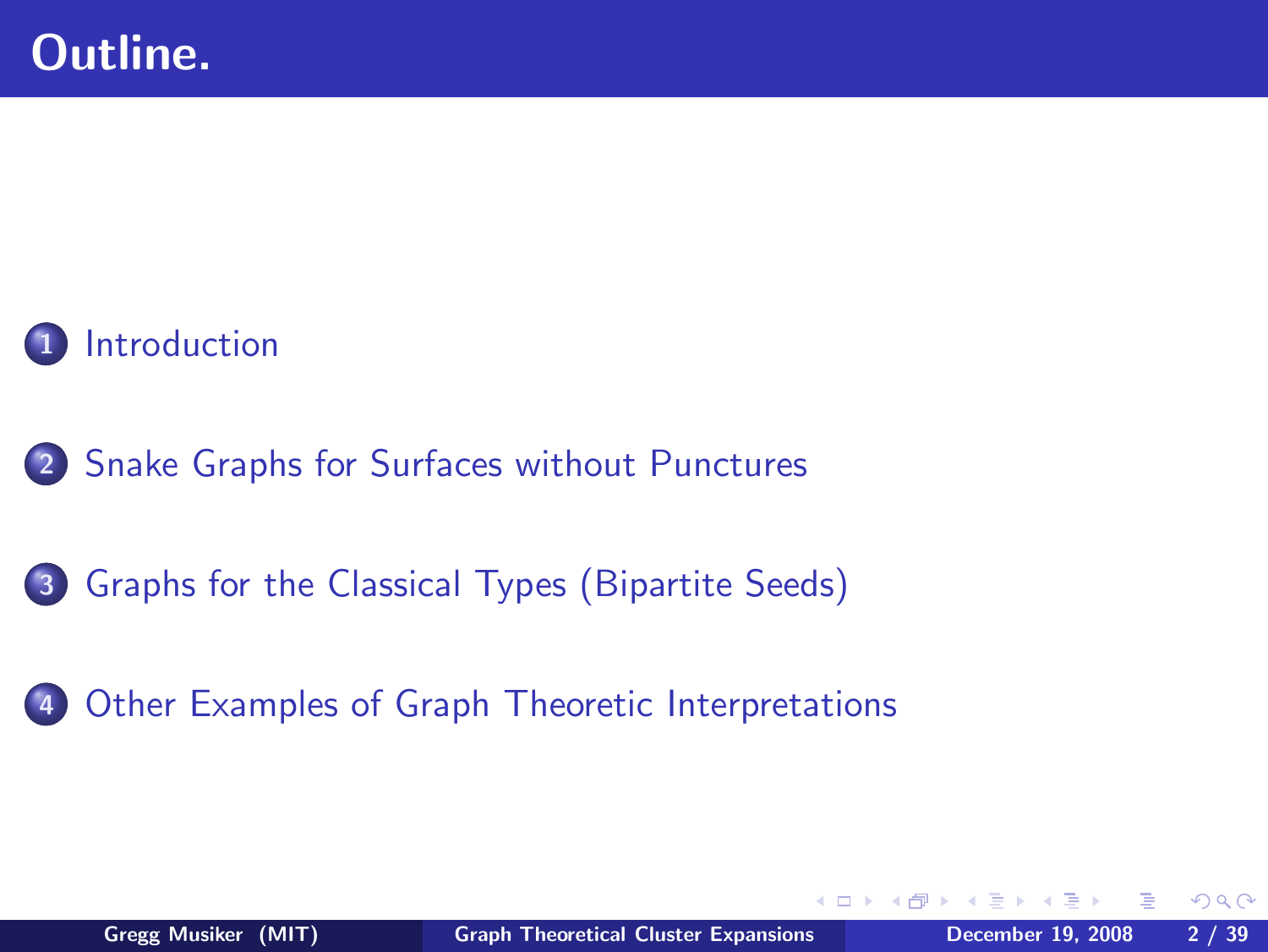## Cluster Expansions

Definition (Sergey Fomin and Andrei Zelevinsky 2001) A cluster algebra A is a certain subalgebra of  $k(x_1, \ldots, x_m)$ , the field of rational functions over  $\{x_1, \ldots, x_m\}$ . Generators constructed by a series of exchange relations, which in turn induce all relations satisfied by the generators.

<span id="page-2-0"></span> $299$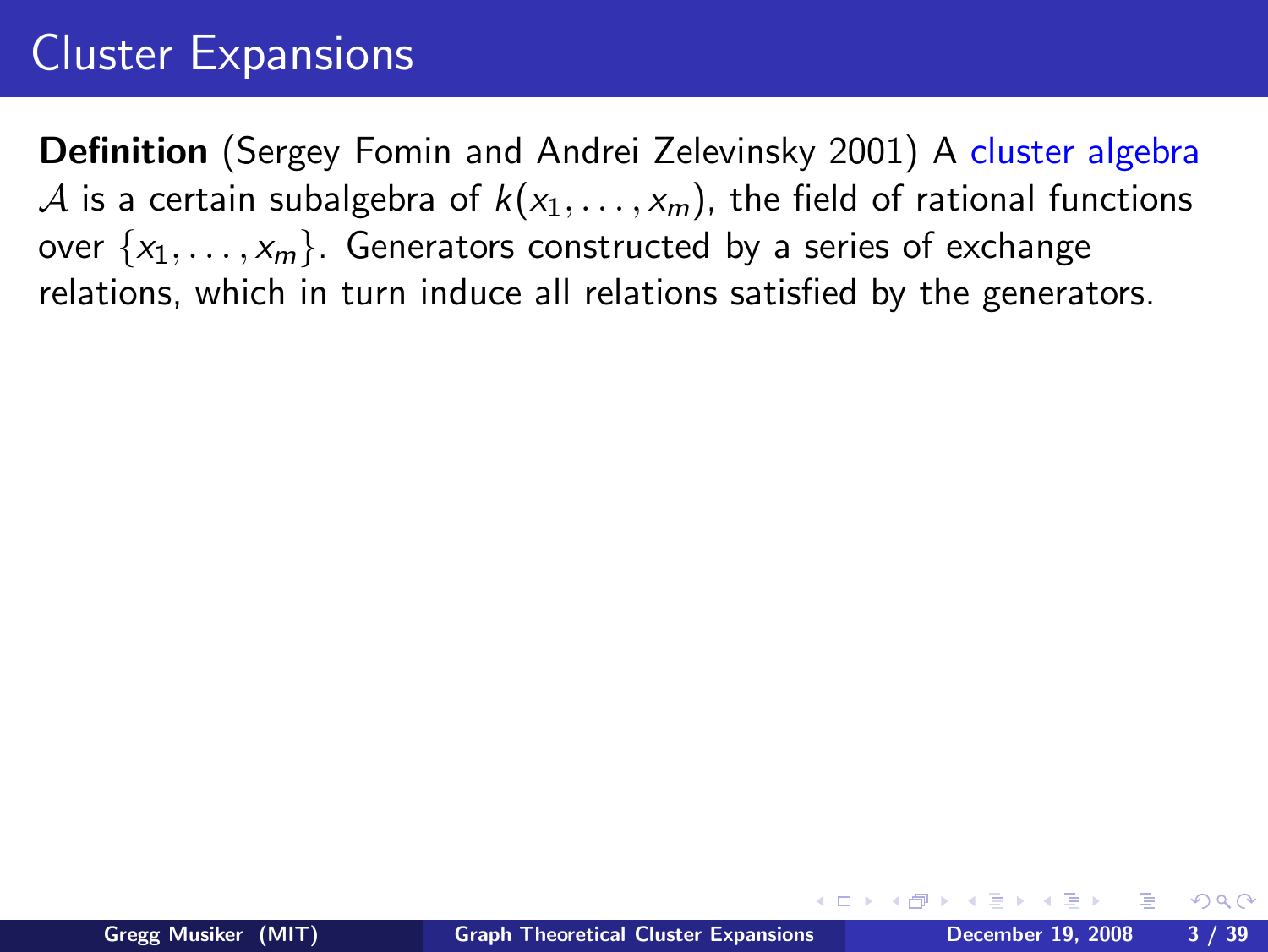## Cluster Expansions

Definition (Sergey Fomin and Andrei Zelevinsky 2001) A cluster algebra A is a certain subalgebra of  $k(x_1, \ldots, x_m)$ , the field of rational functions over  $\{x_1, \ldots, x_m\}$ . Generators constructed by a series of exchange relations, which in turn induce all relations satisfied by the generators.

Theorem. (The Laurent Phenomenon FZ 2001) For any cluster algebra defined by initial seed  $({x_1, x_2, \ldots, x_m}, B)$ , all cluster variables of  $A(B)$ are Laurent polynomials in  $\{x_1, x_2, \ldots, x_m\}$ (with no coefficient  $x_{n+1}, \ldots, x_m$  in the denominator).

Thus, any cluster variable 
$$
x_{\alpha} = \frac{P_{\alpha}(x_1,...,x_m)}{x_1^{\alpha_1}...x_n^{\alpha_n}}
$$
 where  $P_{\alpha} \in \mathbb{Z}[x_1,...,x_n]$ .

(We use the notation  $x_{\alpha}$  since we only consider cases in this talk where denominator defines cluster variable.)

<span id="page-3-0"></span> $\Omega$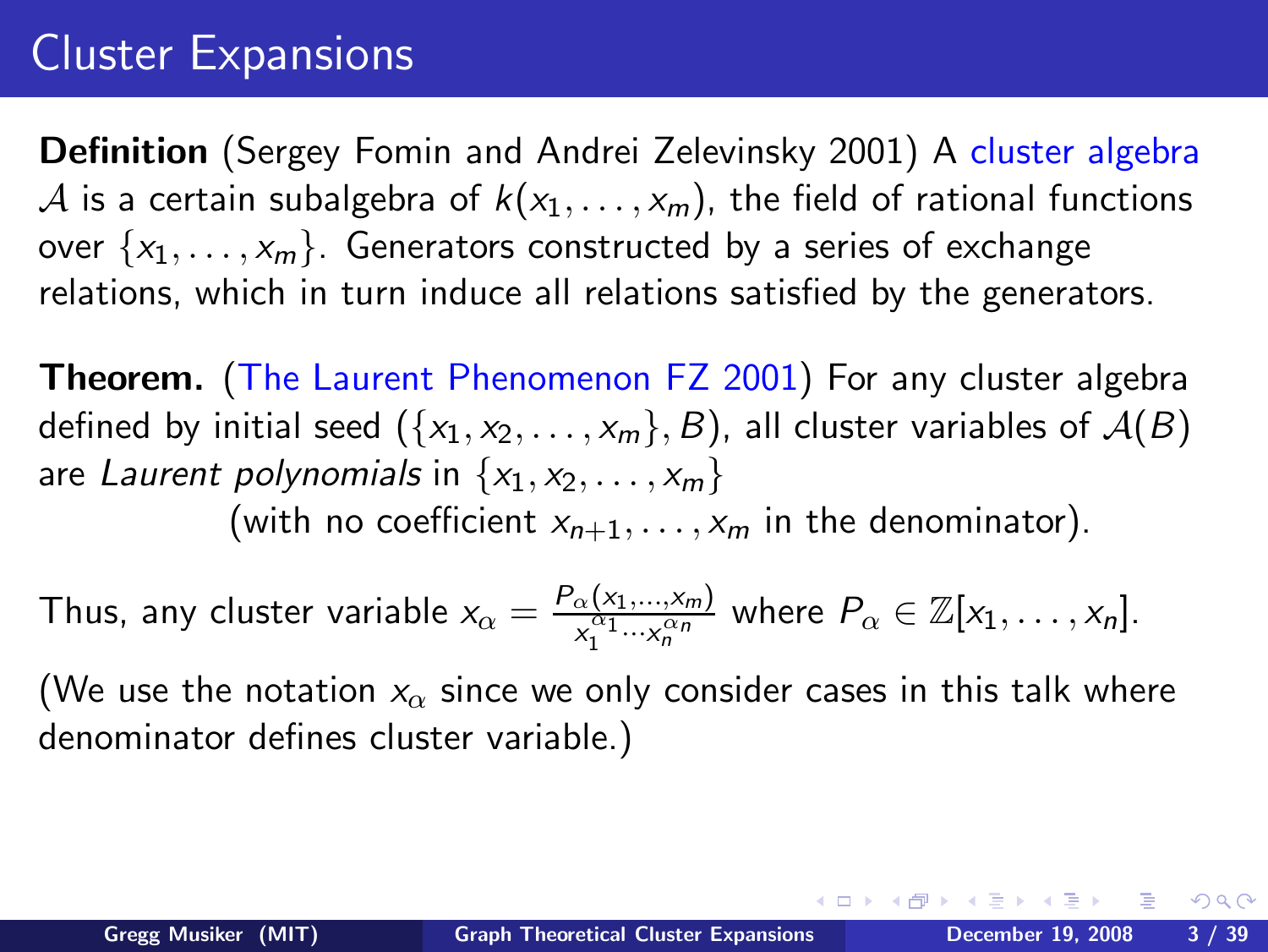## Cluster Expansions

Definition (Sergey Fomin and Andrei Zelevinsky 2001) A cluster algebra A is a certain subalgebra of  $k(x_1, \ldots, x_m)$ , the field of rational functions over  $\{x_1, \ldots, x_m\}$ . Generators constructed by a series of exchange relations, which in turn induce all relations satisfied by the generators.

Theorem. (The Laurent Phenomenon FZ 2001) For any cluster algebra defined by initial seed  $({x_1, x_2, \ldots, x_m}, B)$ , all cluster variables of  $A(B)$ are Laurent polynomials in  $\{x_1, x_2, \ldots, x_m\}$ (with no coefficient  $x_{n+1}, \ldots, x_m$  in the denominator).

Thus, any cluster variable 
$$
x_{\alpha} = \frac{P_{\alpha}(x_1,...,x_m)}{x_1^{\alpha_1}...x_n^{\alpha_n}}
$$
 where  $P_{\alpha} \in \mathbb{Z}[x_1,...,x_n]$ .

(We use the notation  $x_{\alpha}$  since we only consider cases in this talk where denominator defines cluster variable.)

<span id="page-4-0"></span>**Conjecture.** (Positivity Conjecture FZ 2001) For any cluster variable  $x_{\alpha}$ the p[o](#page-5-0)lynom[i](#page-16-0)al  $P_{\alpha}(x_1,\ldots,x_n)$  $P_{\alpha}(x_1,\ldots,x_n)$  $P_{\alpha}(x_1,\ldots,x_n)$  $P_{\alpha}(x_1,\ldots,x_n)$  has nonnegative i[nt](#page-3-0)e[g](#page-5-0)[er](#page-1-0) [c](#page-4-0)o[e](#page-0-0)[ffi](#page-1-0)[c](#page-15-0)i[en](#page-0-0)ts[.](#page-16-0)  $2990$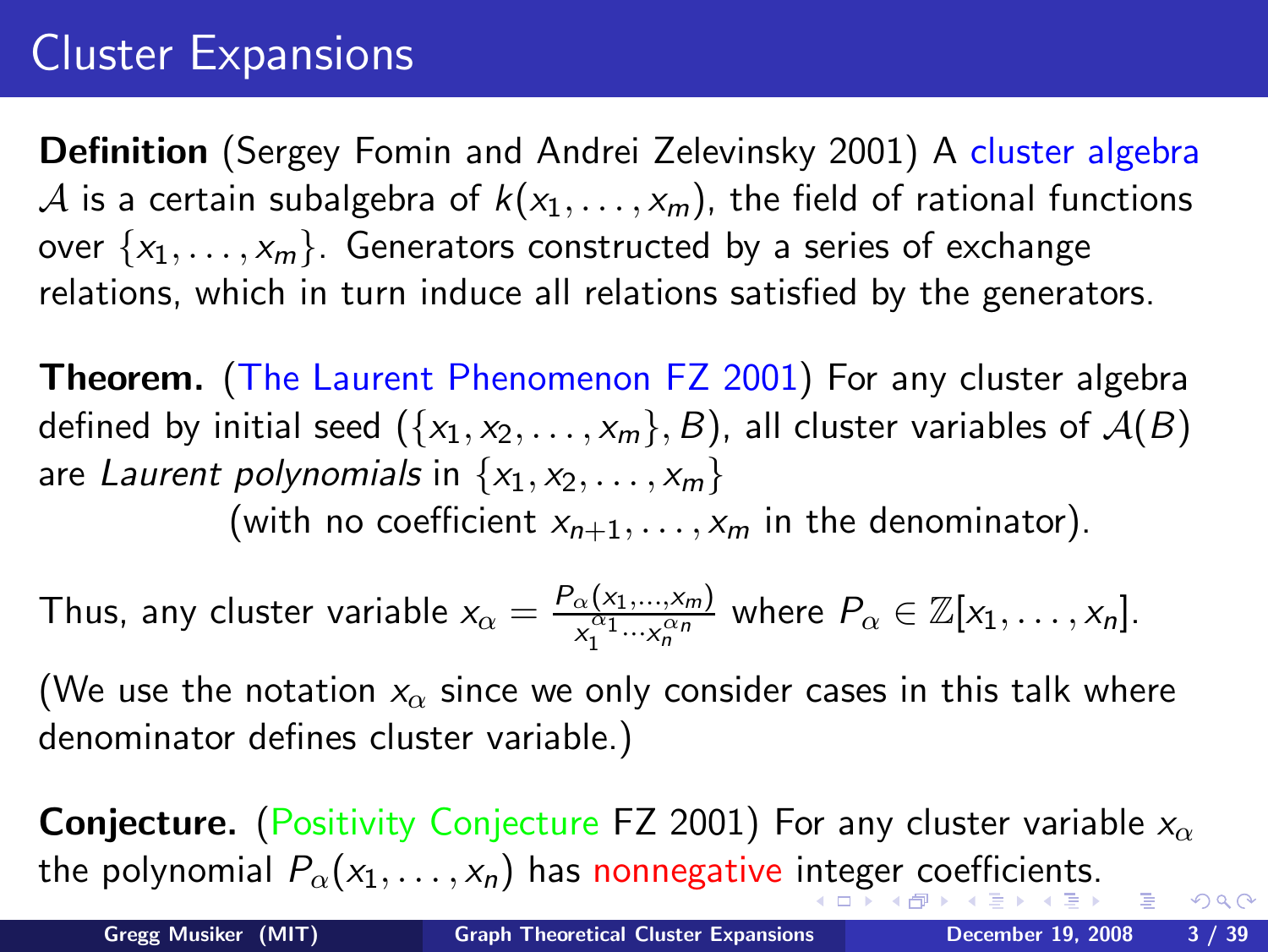<span id="page-5-0"></span>つくへ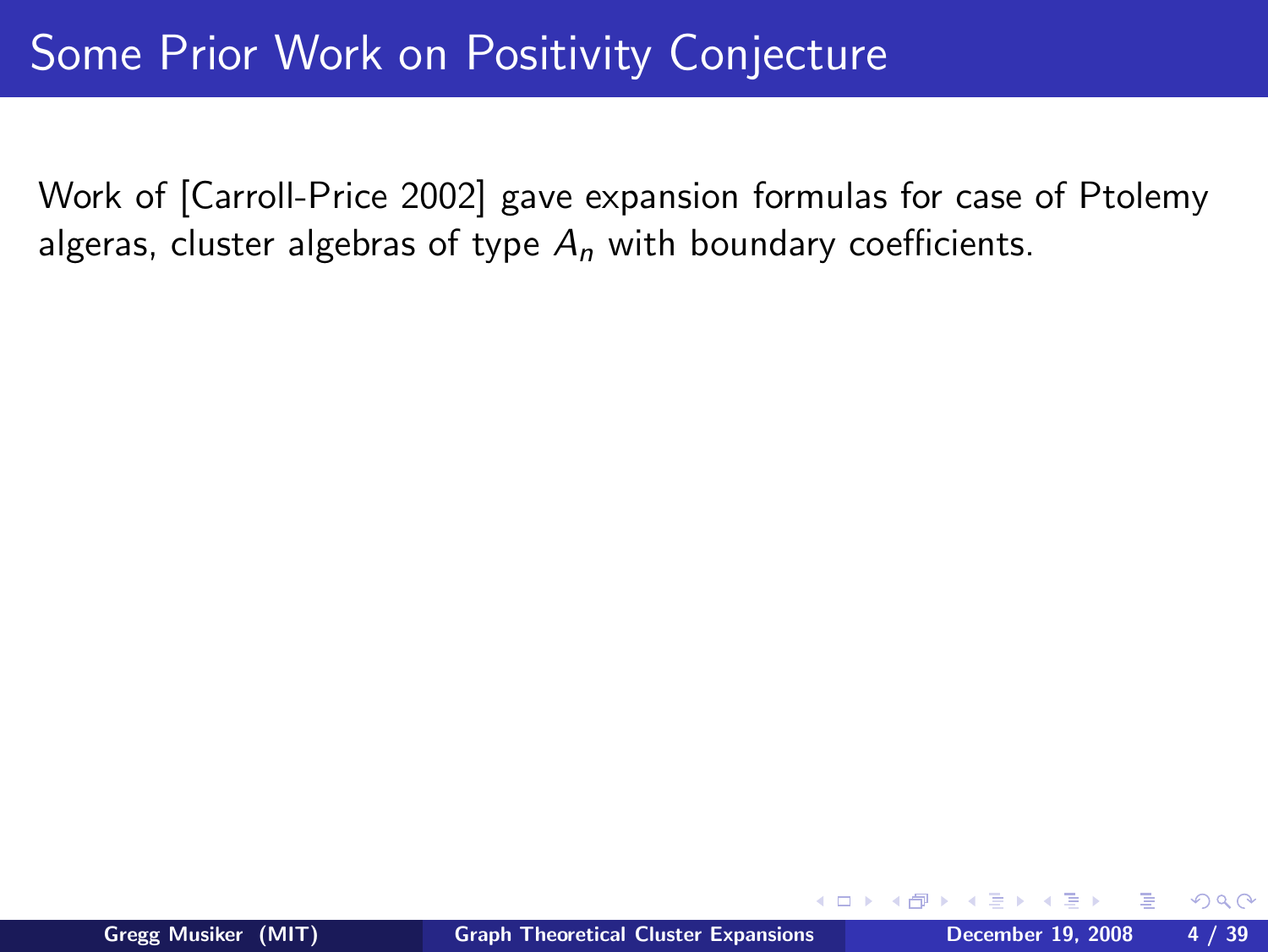#### Some Prior Work on Positivity Conjecture

Work of [Carroll-Price 2002] gave expansion formulas for case of Ptolemy algeras, cluster algebras of type  $A_n$  with boundary coefficients.

[FZ 2002] proved positivity for finite type with bipartite seed.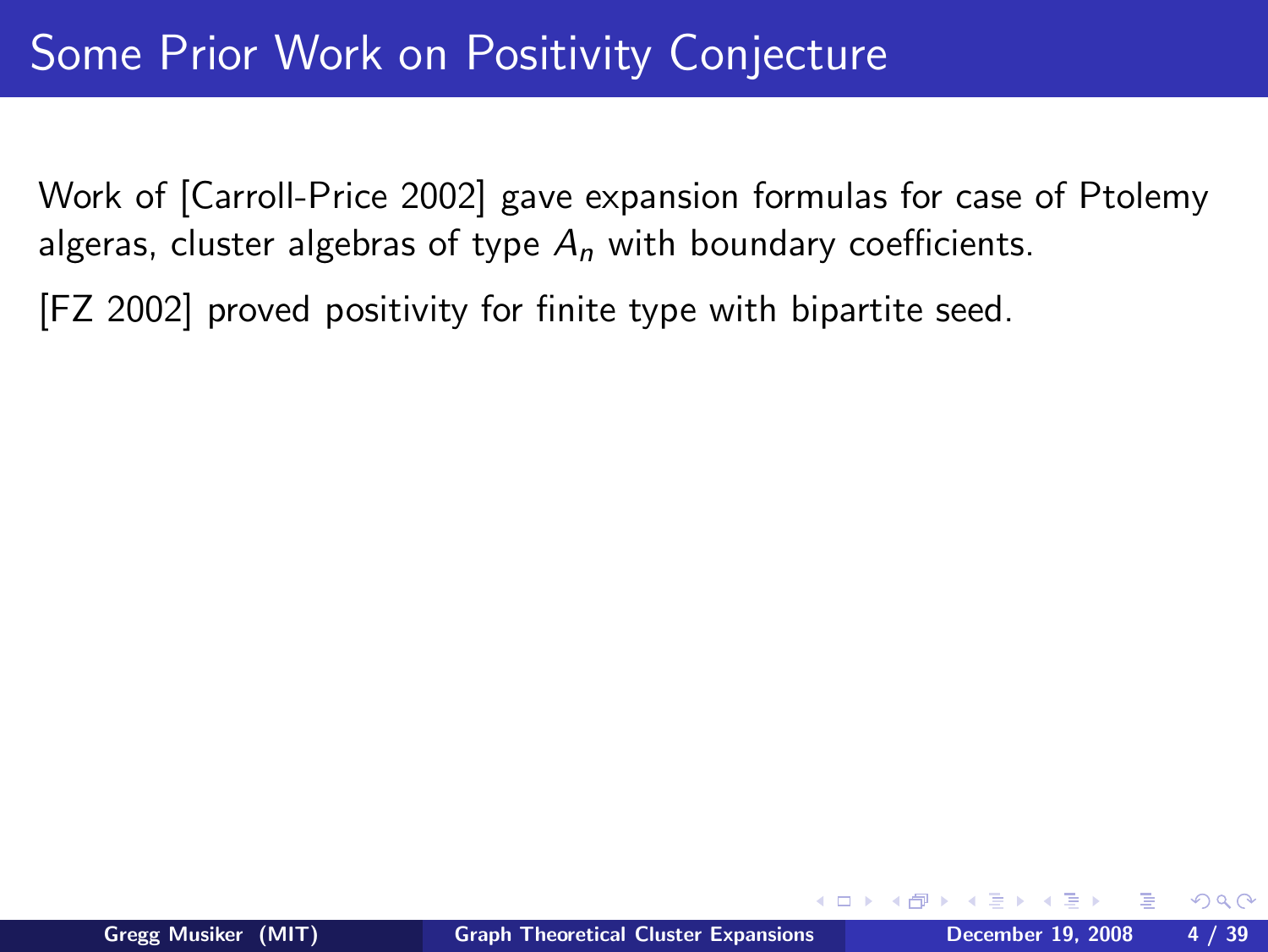[FZ 2002] proved positivity for finite type with bipartite seed.

[M-Propp 2003, Sherman-Zelevinsky 2003] proved positivity for rank two affine cluster algebras.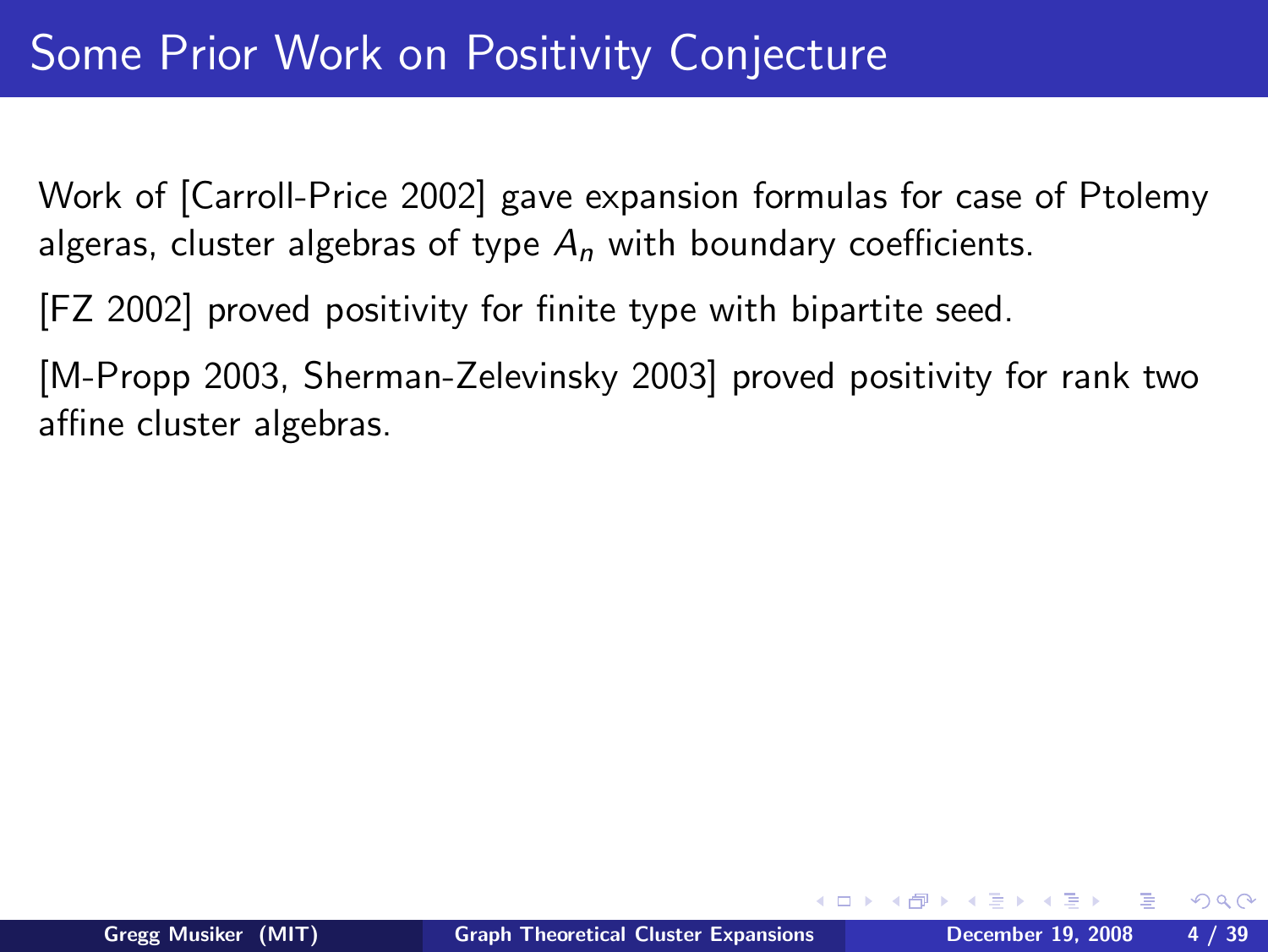[FZ 2002] proved positivity for finite type with bipartite seed.

[M-Propp 2003, Sherman-Zelevinsky 2003] proved positivity for rank two affine cluster algebras.

[Caldero-Zelevinsky 2006] combinatorial formulas for Euler characteristic of Quiver Grassmannian of Kronecker Quiver.

 $\Omega$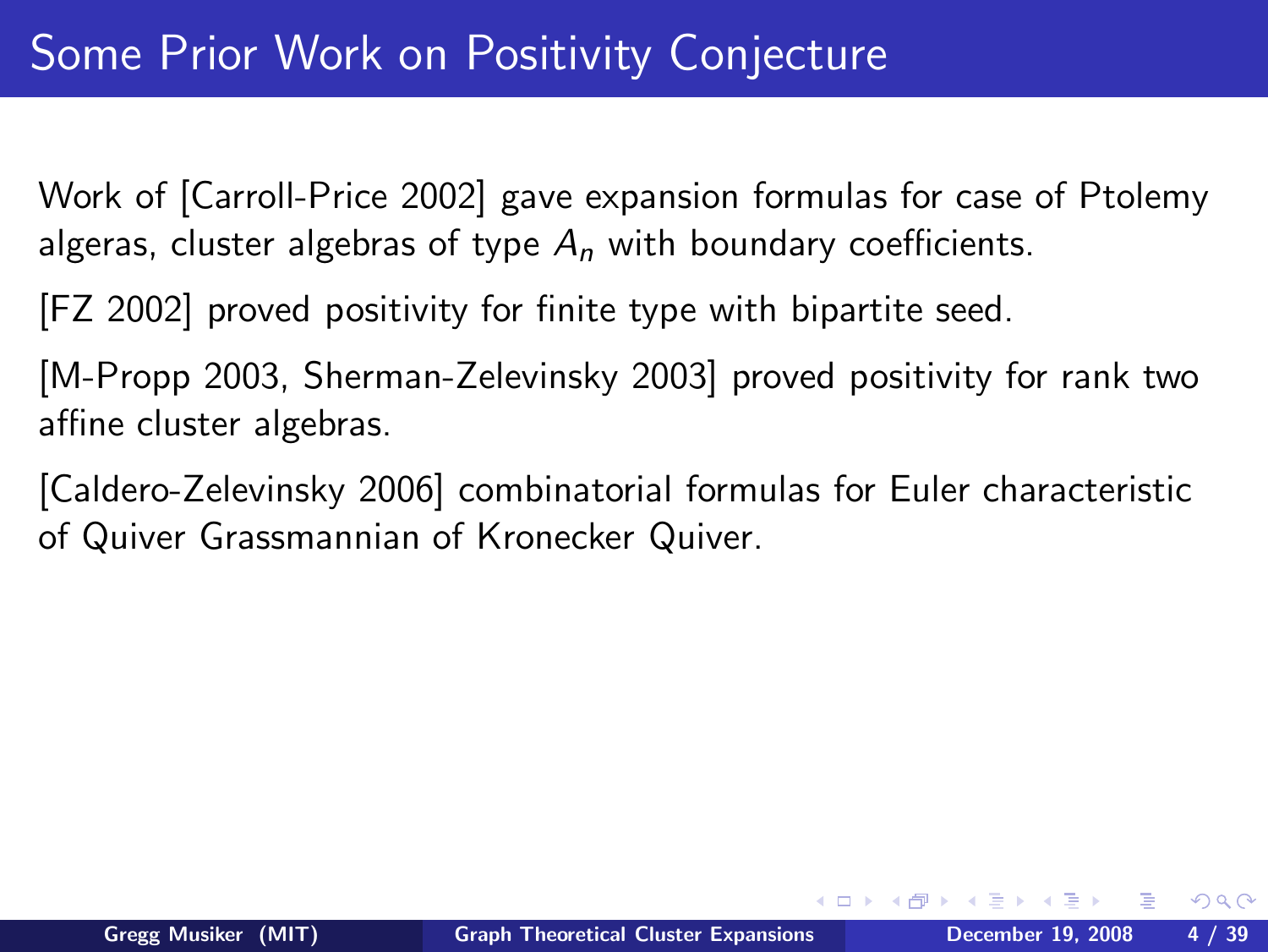[FZ 2002] proved positivity for finite type with bipartite seed.

[M-Propp 2003, Sherman-Zelevinsky 2003] proved positivity for rank two affine cluster algebras.

[Caldero-Zelevinsky 2006] combinatorial formulas for Euler characteristic of Quiver Grassmannian of Kronecker Quiver.

Positivity also proven for those cluster variables for an acyclic seed [Caldero-Reineke 2006],

 $\Omega$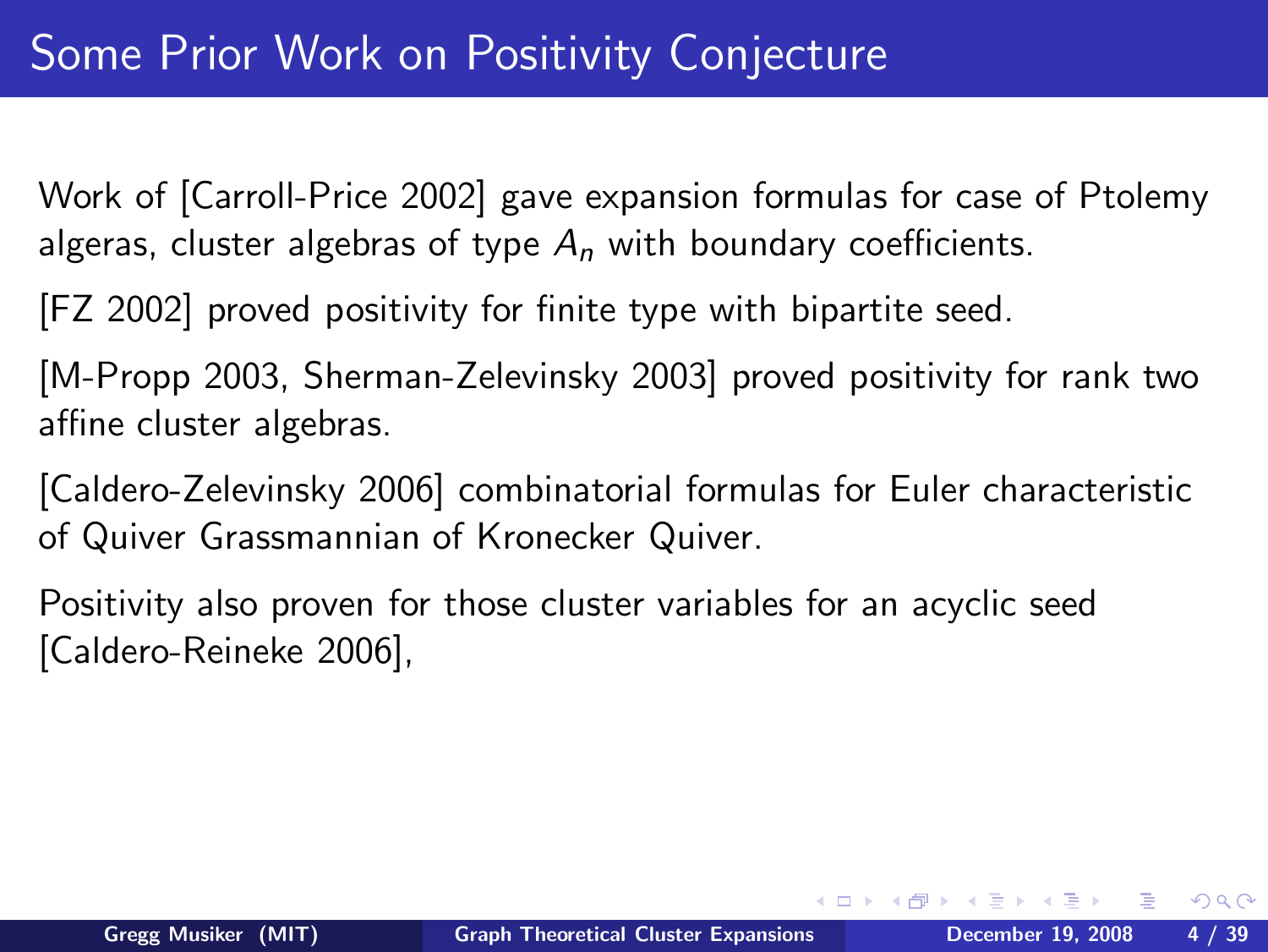[FZ 2002] proved positivity for finite type with bipartite seed.

[M-Propp 2003, Sherman-Zelevinsky 2003] proved positivity for rank two affine cluster algebras.

[Caldero-Zelevinsky 2006] combinatorial formulas for Euler characteristic of Quiver Grassmannian of Kronecker Quiver.

Positivity also proven for those cluster variables for an acyclic seed [Caldero-Reineke 2006],

as well as for Cluster algebras arising from unpunctured surfaces [Schiffler-Thomas 2007, Schiffler 2008], generalizing Trails model of Carroll-Price.

<span id="page-10-0"></span>∢ロト (何) (ヨ) (ヨ)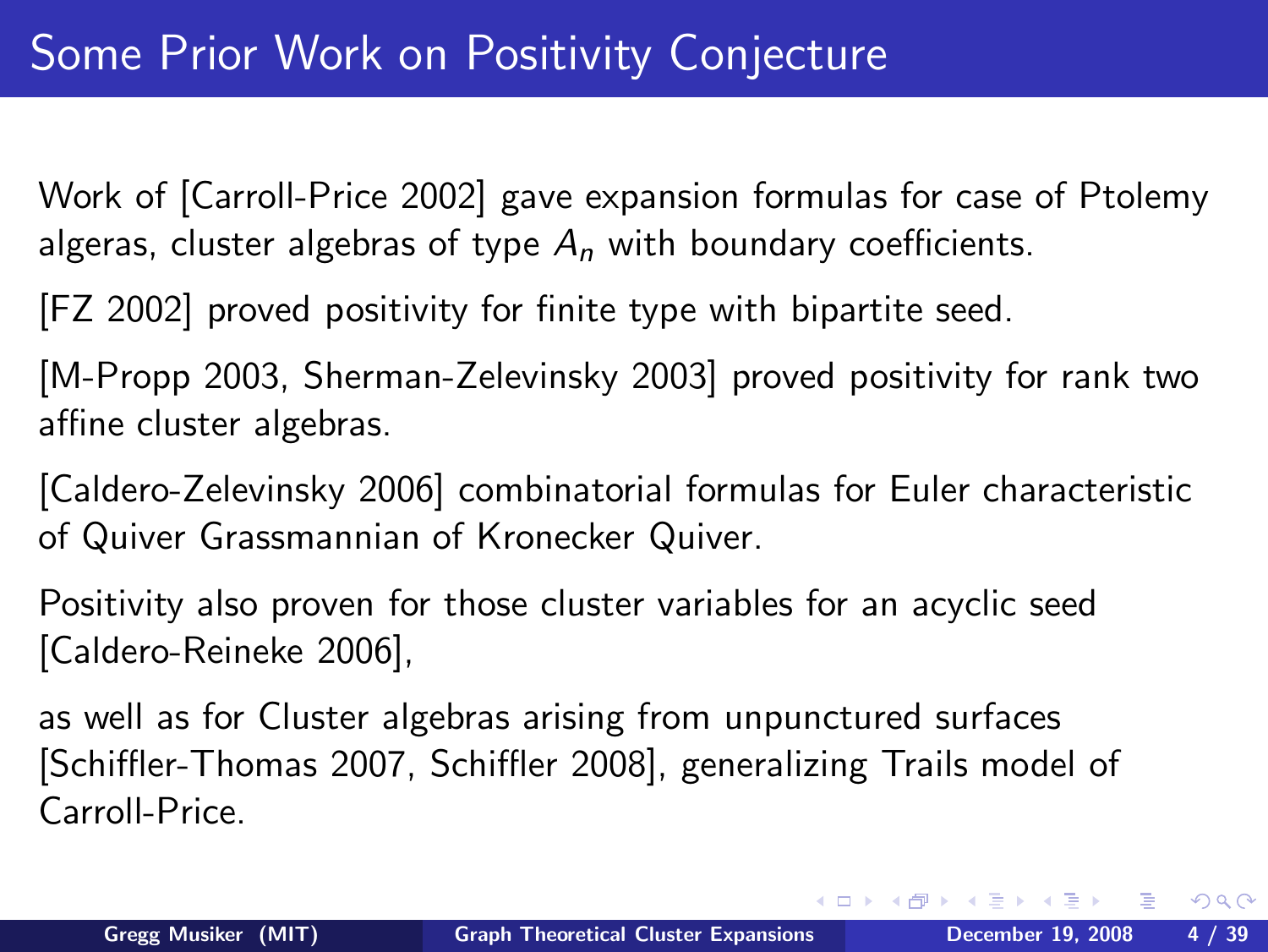We follow (Fomin-Shapiro-Thurston) and have a surface (S, M). We assume marked points  $M \subset \partial S$  (no punctures).

Recall an arc  $\gamma$  satisfies (we care about arcs up to isotopy)

<span id="page-11-0"></span> $\Omega$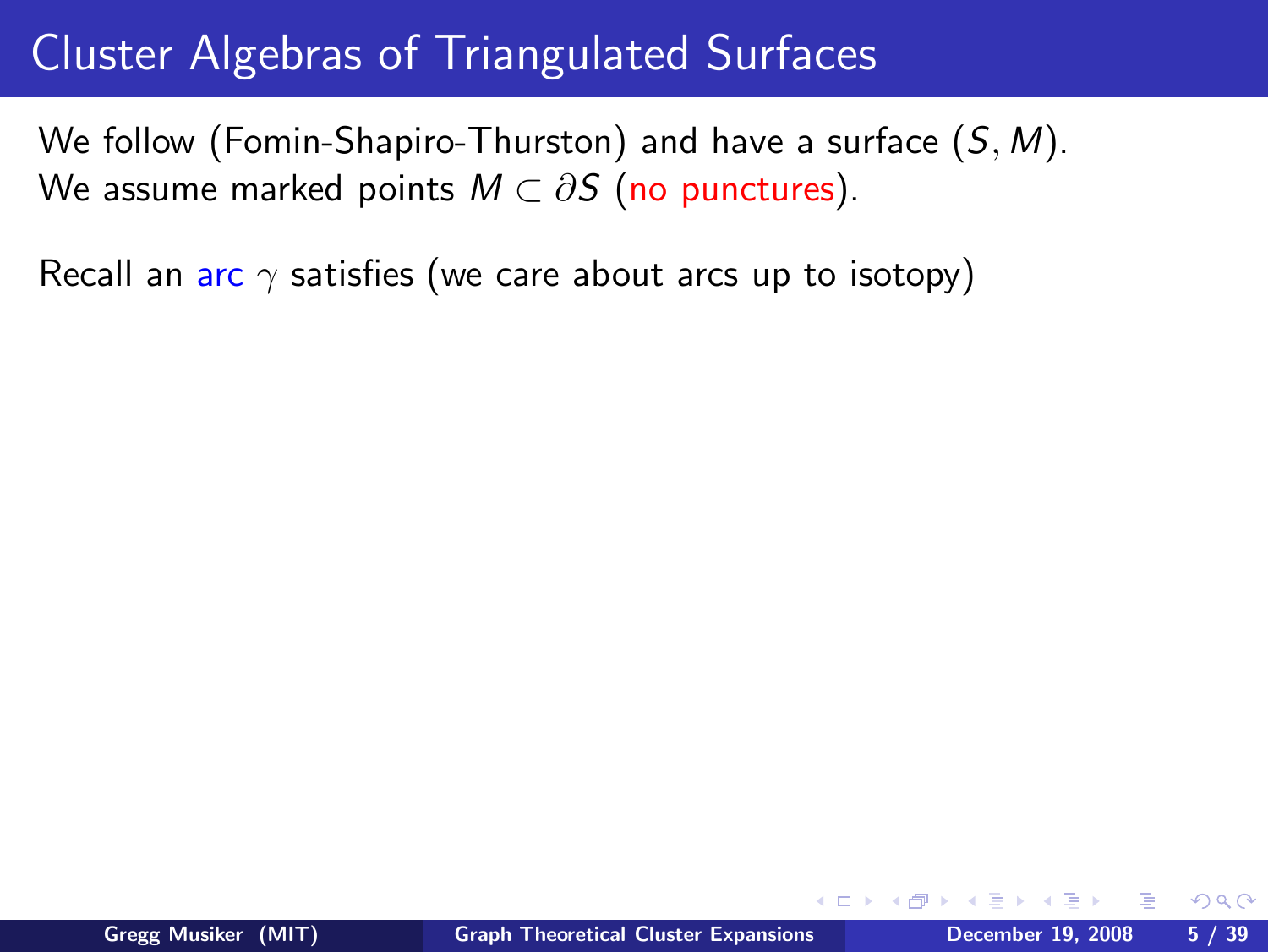We follow (Fomin-Shapiro-Thurston) and have a surface  $(S, M)$ . We assume marked points  $M \subset \partial S$  (no punctures).

Recall an arc  $\gamma$  satisfies (we care about arcs up to isotopy)

**1** The endpoints of  $\gamma$  are in M.

 $\Omega$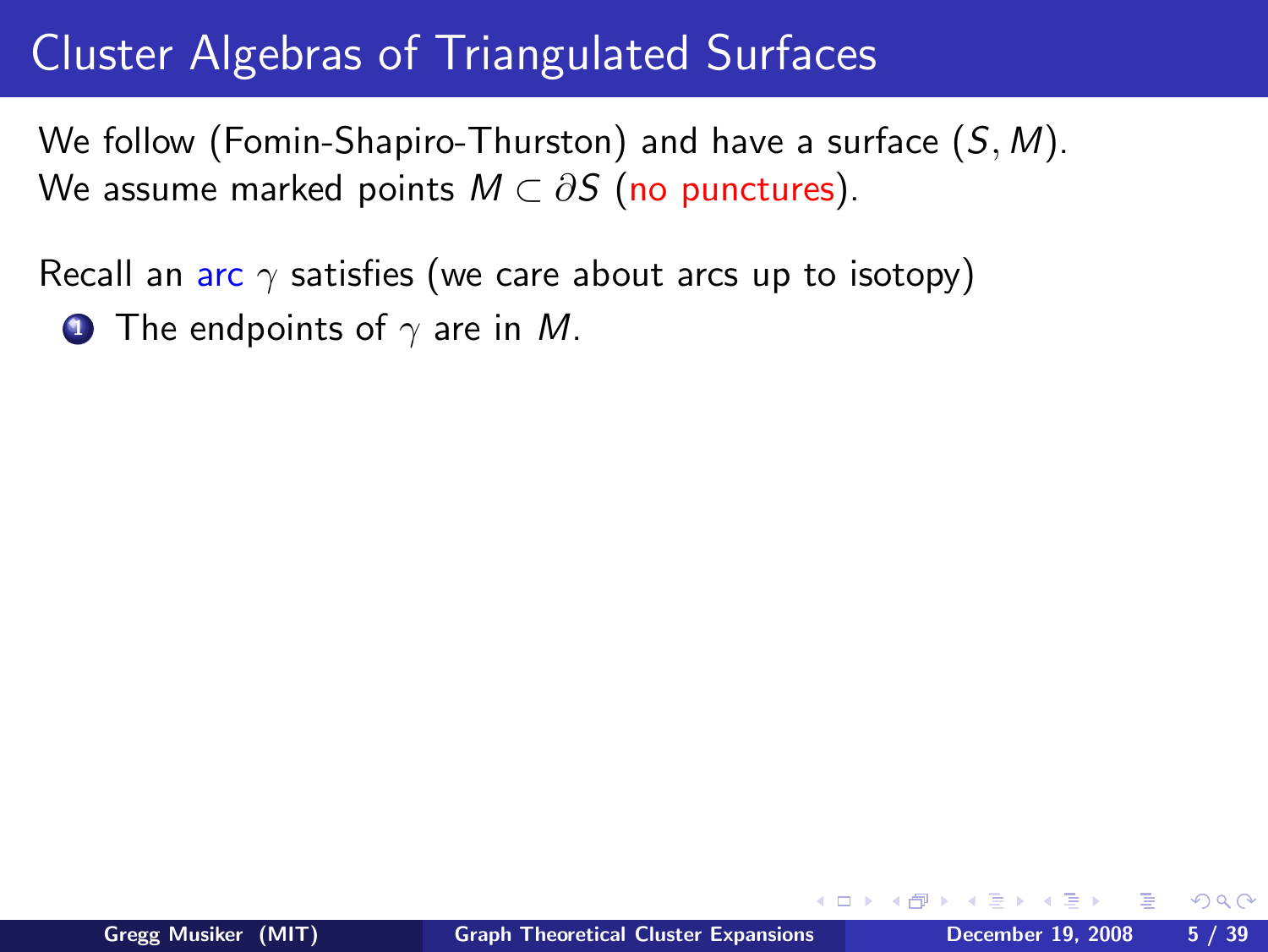We follow (Fomin-Shapiro-Thurston) and have a surface  $(S, M)$ . We assume marked points  $M \subset \partial S$  (no punctures).

Recall an arc  $\gamma$  satisfies (we care about arcs up to isotopy)

- **1** The endpoints of  $\gamma$  are in M.
- $\bullet$   $\gamma$  does not cross itself.

つくへ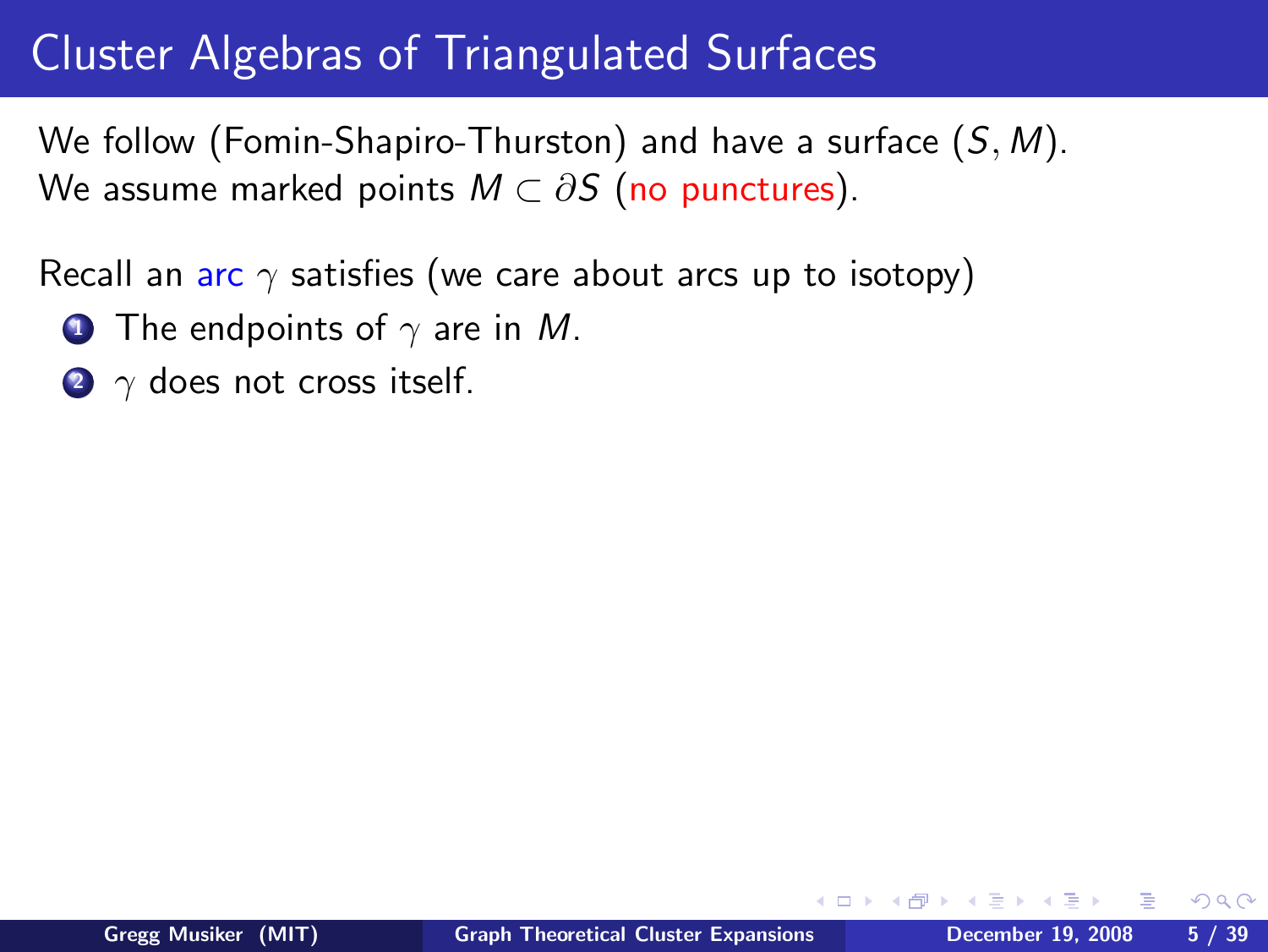We follow (Fomin-Shapiro-Thurston) and have a surface  $(S, M)$ . We assume marked points  $M \subset \partial S$  (no punctures).

Recall an arc  $\gamma$  satisfies (we care about arcs up to isotopy)

- **1** The endpoints of  $\gamma$  are in M.
- $\bullet$   $\gamma$  does not cross itself.
- **3** relative interior of  $\gamma$  is disjoint from M and the boundary of S.

<span id="page-14-0"></span>つくへ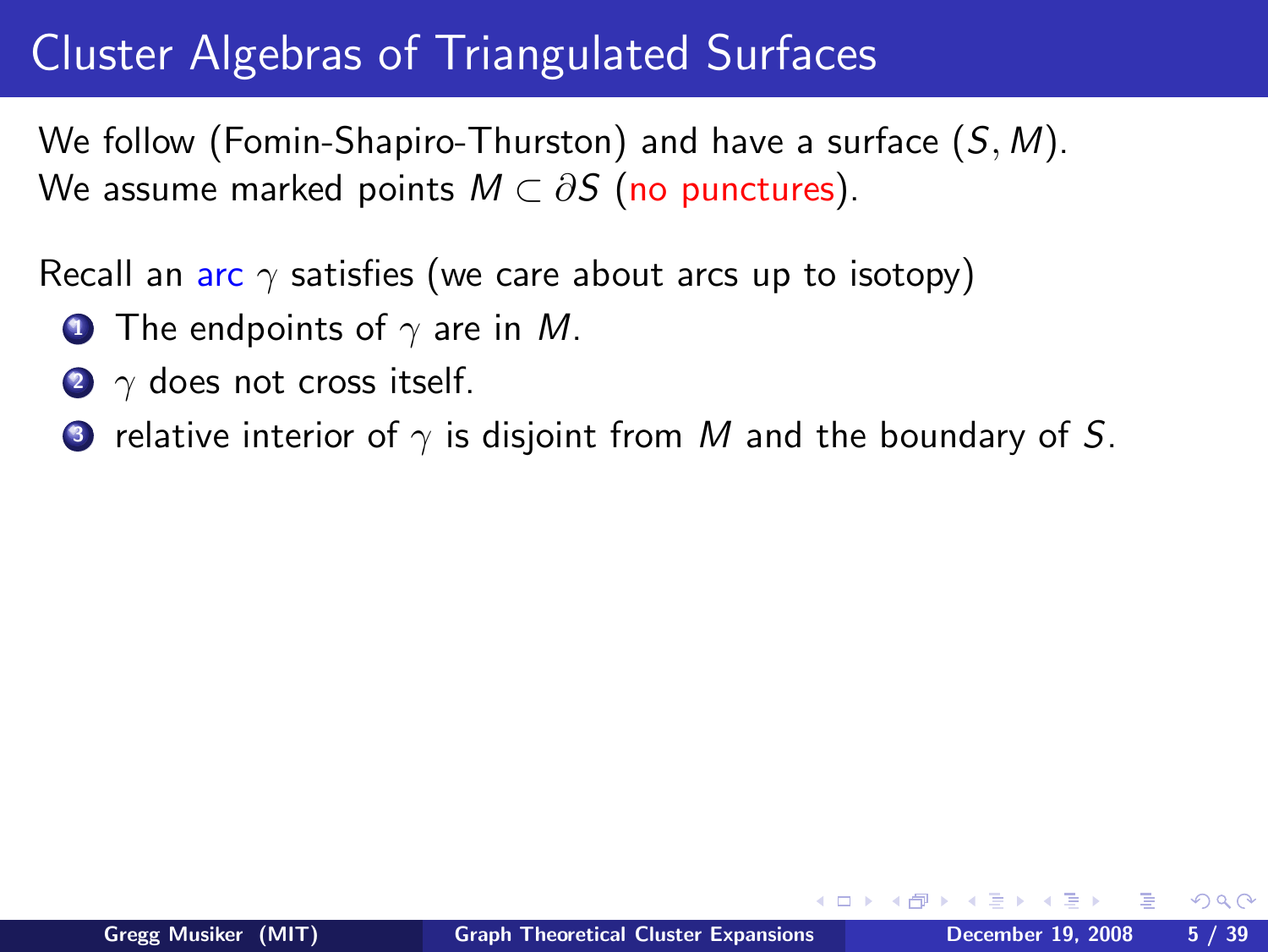We follow (Fomin-Shapiro-Thurston) and have a surface  $(S, M)$ . We assume marked points  $M \subset \partial S$  (no punctures).

Recall an arc  $\gamma$  satisfies (we care about arcs up to isotopy)

- **1** The endpoints of  $\gamma$  are in M.
- $2 \gamma$  does not cross itself.
- **3** relative interior of  $\gamma$  is disjoint from M and the boundary of S.

 $\bullet$   $\gamma$  does not cut out a monogon or digon.

$$
\mathsf{Seed} \leftrightarrow \mathsf{Triangulation}\ \mathcal{T} = \{\tau_1, \tau_2, \ldots, \tau_n\}
$$

Cluster Variable  $\leftrightarrow$  Arc  $\gamma$ 

<span id="page-15-0"></span>
$$
x_i \leftrightarrow \tau_i \in \mathcal{T}.
$$

Fo[r](#page-1-0)  $\gamma \notin \mathcal{T}$  $\gamma \notin \mathcal{T}$  $\gamma \notin \mathcal{T}$  $\gamma \notin \mathcal{T}$  $\gamma \notin \mathcal{T}$  l[e](#page-0-0)t  $e_i(T : \gamma)$  be the minimal intersec[tio](#page-14-0)[n n](#page-16-0)[u](#page-10-0)m[b](#page-16-0)er [o](#page-15-0)[f](#page-16-0)  $\tau_i$  a[nd](#page-0-0)  $\gamma_{i}$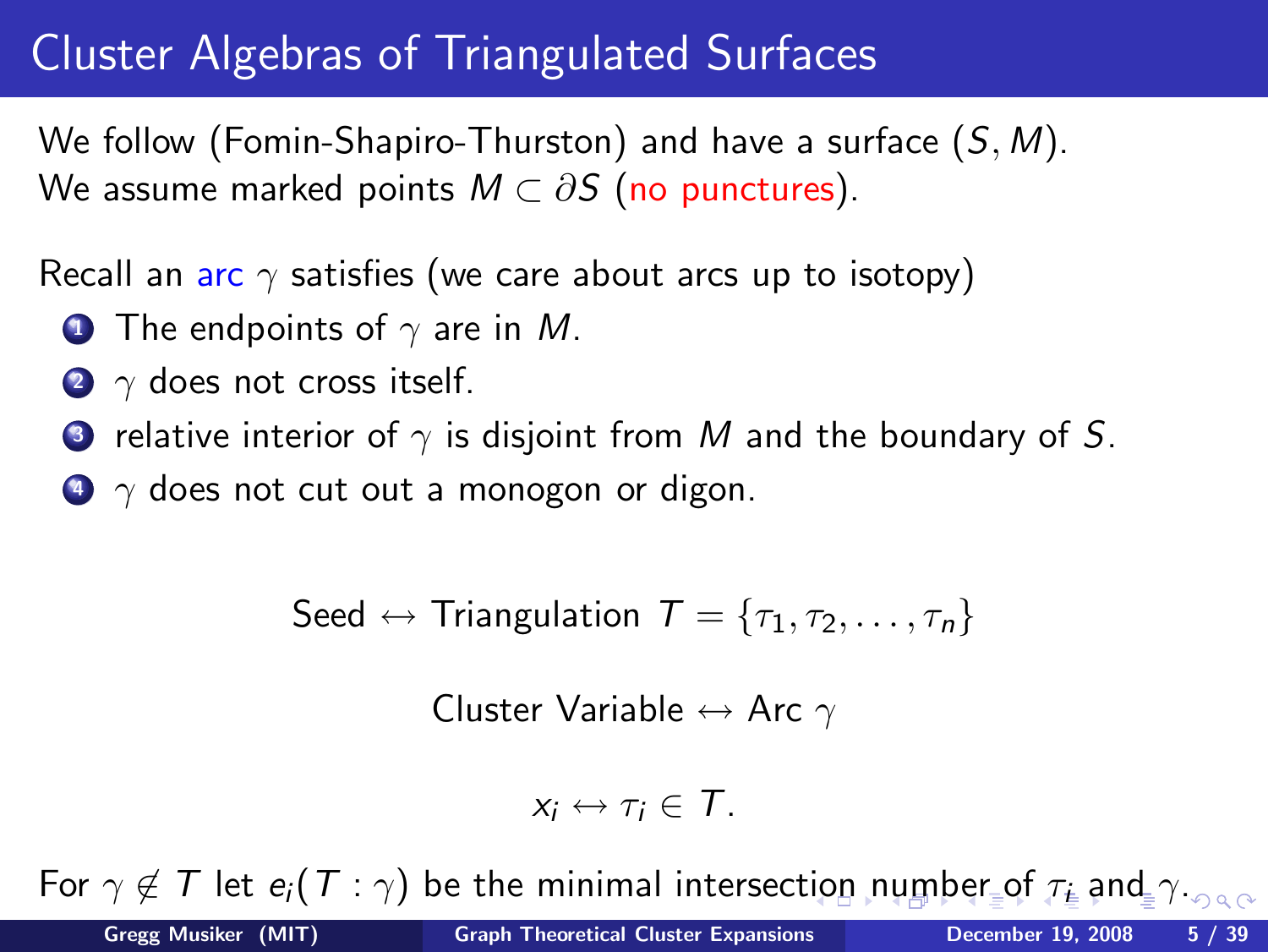#### A Graph Theoretic Approach

Recall from Ralf Schiffler's Talk:

**Theorem.** (M-Schiffler 2008) For every triangulation  $T$  (in a surface without punctures) and arc  $\gamma$ , we construct a snake graph  $G_{\gamma,T}$  such that

<span id="page-16-0"></span>
$$
x_{\gamma} = \frac{\sum_{\text{perfect matching } M \text{ of } G_{\gamma, T}} x(M) y(M)}{x_1^{e_1(\mathcal{T}, \gamma)} x_2^{e_2(\mathcal{T}, \gamma)} \cdots x_n^{e_n(\mathcal{T}, \gamma)}}
$$

where  $e_i(T, \gamma)$  is the crossing number of  $\tau_i$  and  $\gamma$ , and  $x(M)$ ,  $y(M)$  are each monomials. ( $x<sub>y</sub>$  is cluster variable with *principal coefficients.*)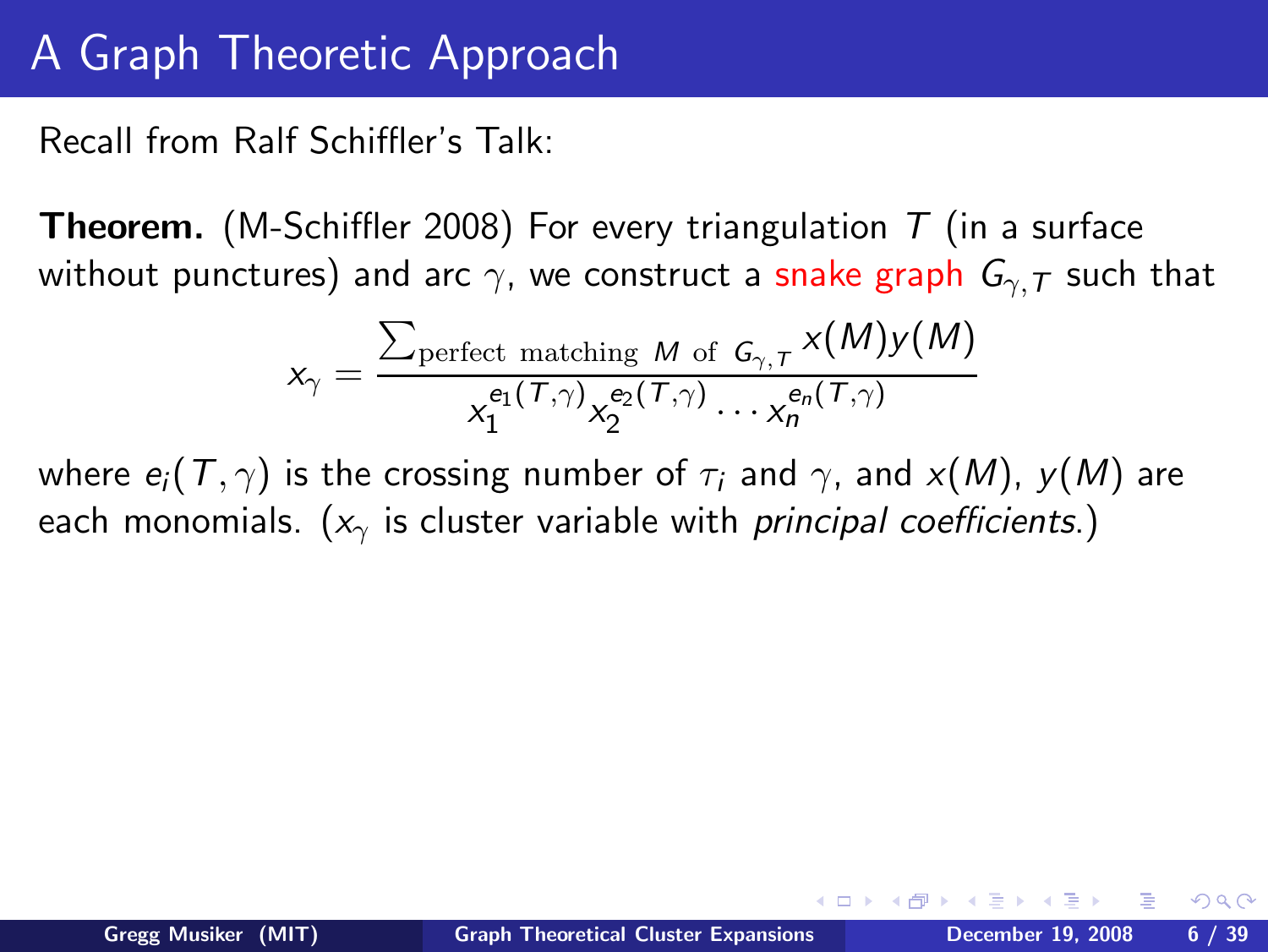#### A Graph Theoretic Approach

Recall from Ralf Schiffler's Talk:

**Theorem.** (M-Schiffler 2008) For every triangulation  $T$  (in a surface without punctures) and arc  $\gamma$ , we construct a snake graph  $G_{\gamma,T}$  such that

$$
x_{\gamma} = \frac{\sum_{\text{perfect matching } M \text{ of } G_{\gamma, T}} x(M) y(M)}{x_1^{e_1(\mathcal{T}, \gamma)} x_2^{e_2(\mathcal{T}, \gamma)} \cdots x_n^{e_n(\mathcal{T}, \gamma)}}
$$

where  $e_i(T, \gamma)$  is the crossing number of  $\tau_i$  and  $\gamma$ , and  $x(M)$ ,  $y(M)$  are each monomials. ( $x<sub>y</sub>$  is cluster variable with *principal coefficients.*)

**Definition.** Given a simple undirected graph  $G = (V, E)$ , a perfect matching  $M \subseteq E$  is a set of distinguished edges so that every vertex of V is covered exactly once. (Each edge has weight  $x(e)$  where  $x(e)$  is allowed to be  $1$  (unweighted) or some variable  $x_i$ .)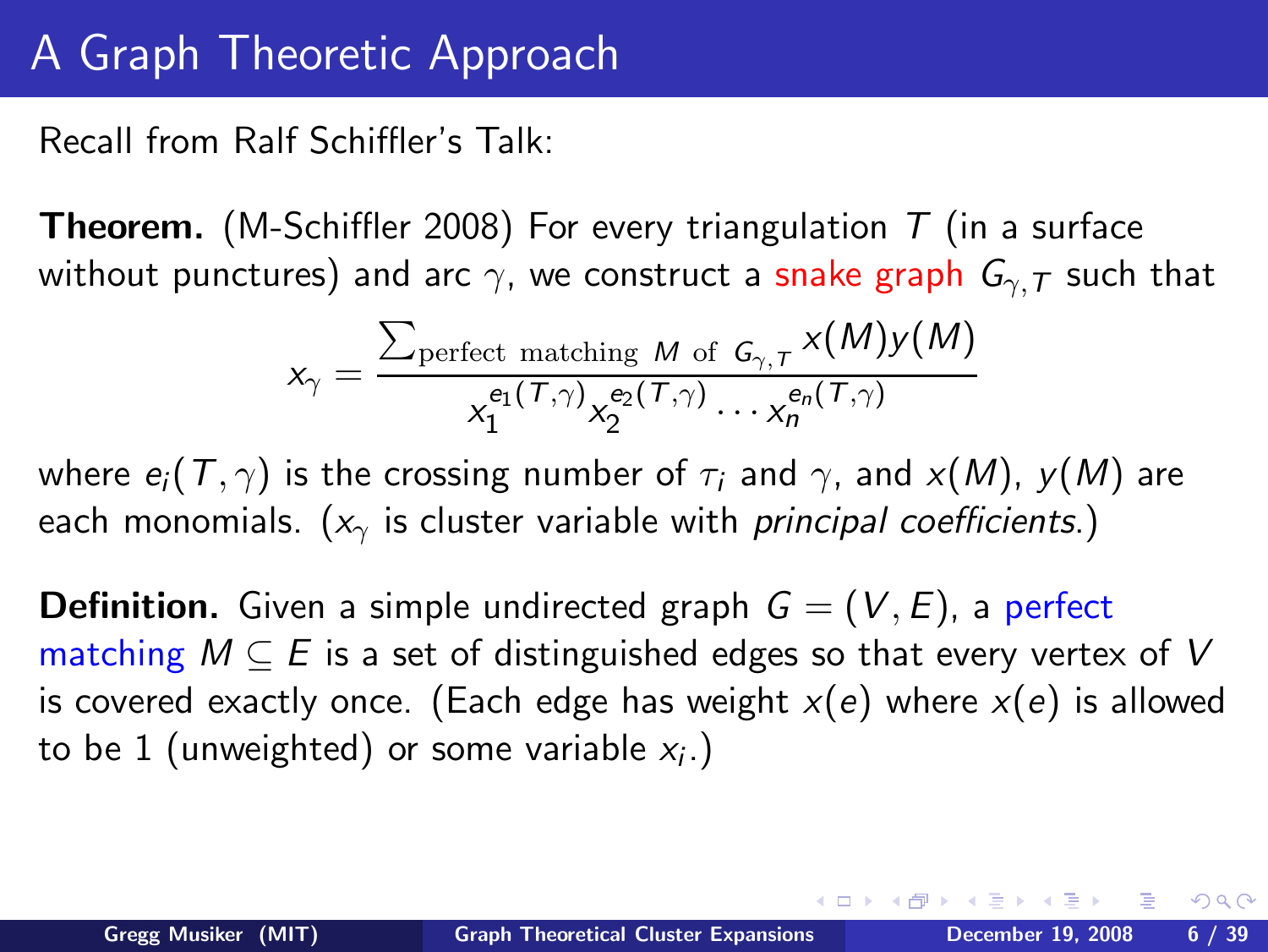### A Graph Theoretic Approach

Recall from Ralf Schiffler's Talk:

**Theorem.** (M-Schiffler 2008) For every triangulation  $T$  (in a surface without punctures) and arc  $\gamma$ , we construct a snake graph  $G_{\gamma,T}$  such that

$$
x_{\gamma} = \frac{\sum_{\text{perfect matching } M \text{ of } G_{\gamma, T}} x(M) y(M)}{x_1^{e_1(\mathcal{T}, \gamma)} x_2^{e_2(\mathcal{T}, \gamma)} \cdots x_n^{e_n(\mathcal{T}, \gamma)}}
$$

where  $e_i(T, \gamma)$  is the crossing number of  $\tau_i$  and  $\gamma$ , and  $x(M)$ ,  $y(M)$  are each monomials. ( $x<sub>y</sub>$  is cluster variable with *principal coefficients.*)

**Definition.** Given a simple undirected graph  $G = (V, E)$ , a perfect matching  $M \subseteq E$  is a set of distinguished edges so that every vertex of V is covered exactly once. (Each edge has weight  $x(e)$  where  $x(e)$  is allowed to be  $1$  (unweighted) or some variable  $x_i$ .)

The weight of a matching M is the product of the weights of the constituent edges, i.e.  $x(M) = \prod_{e \in M} x(e)$ .

 $2990$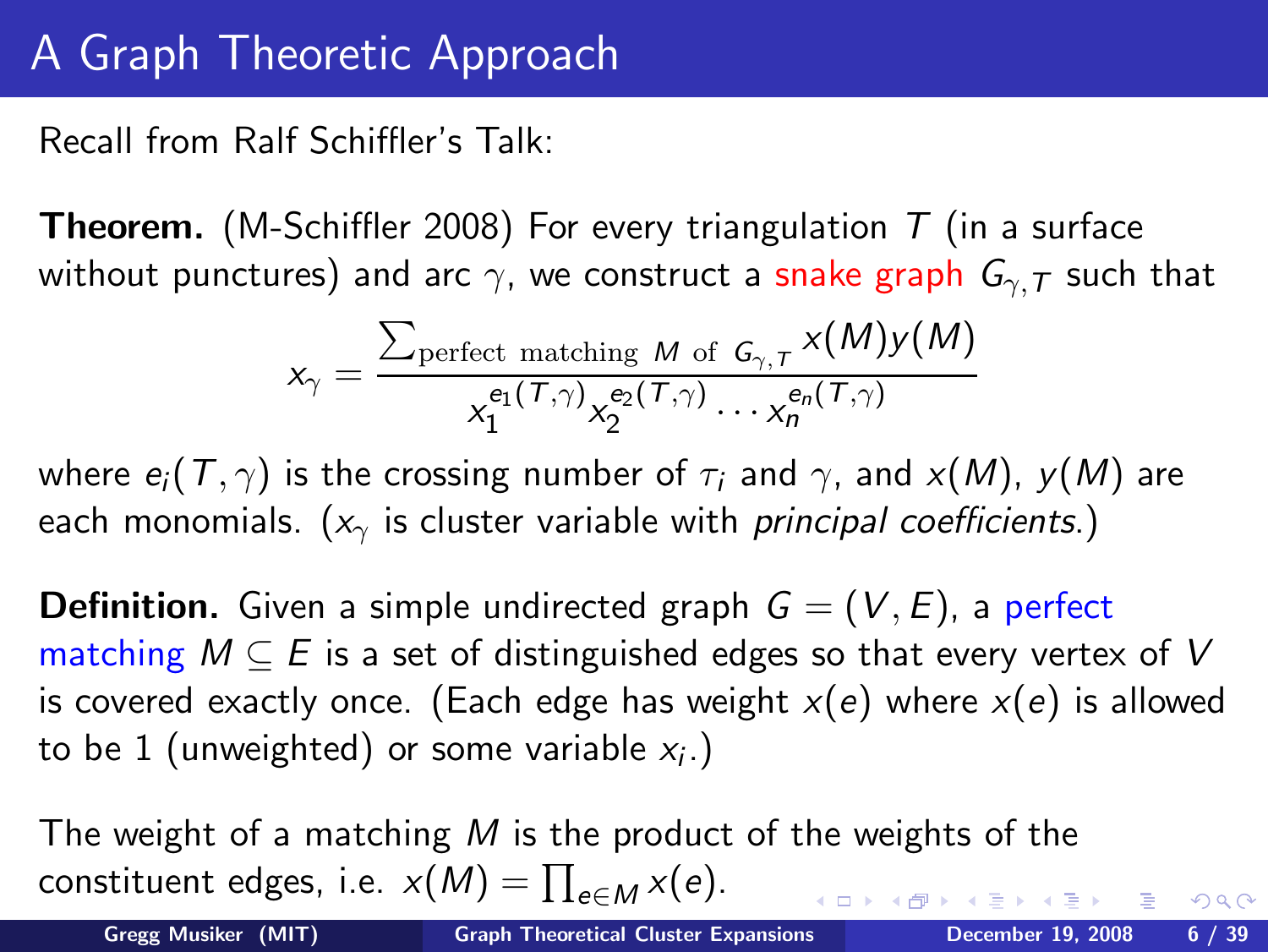#### Example of Octagon



**€ □ >** 

同

×. × Ε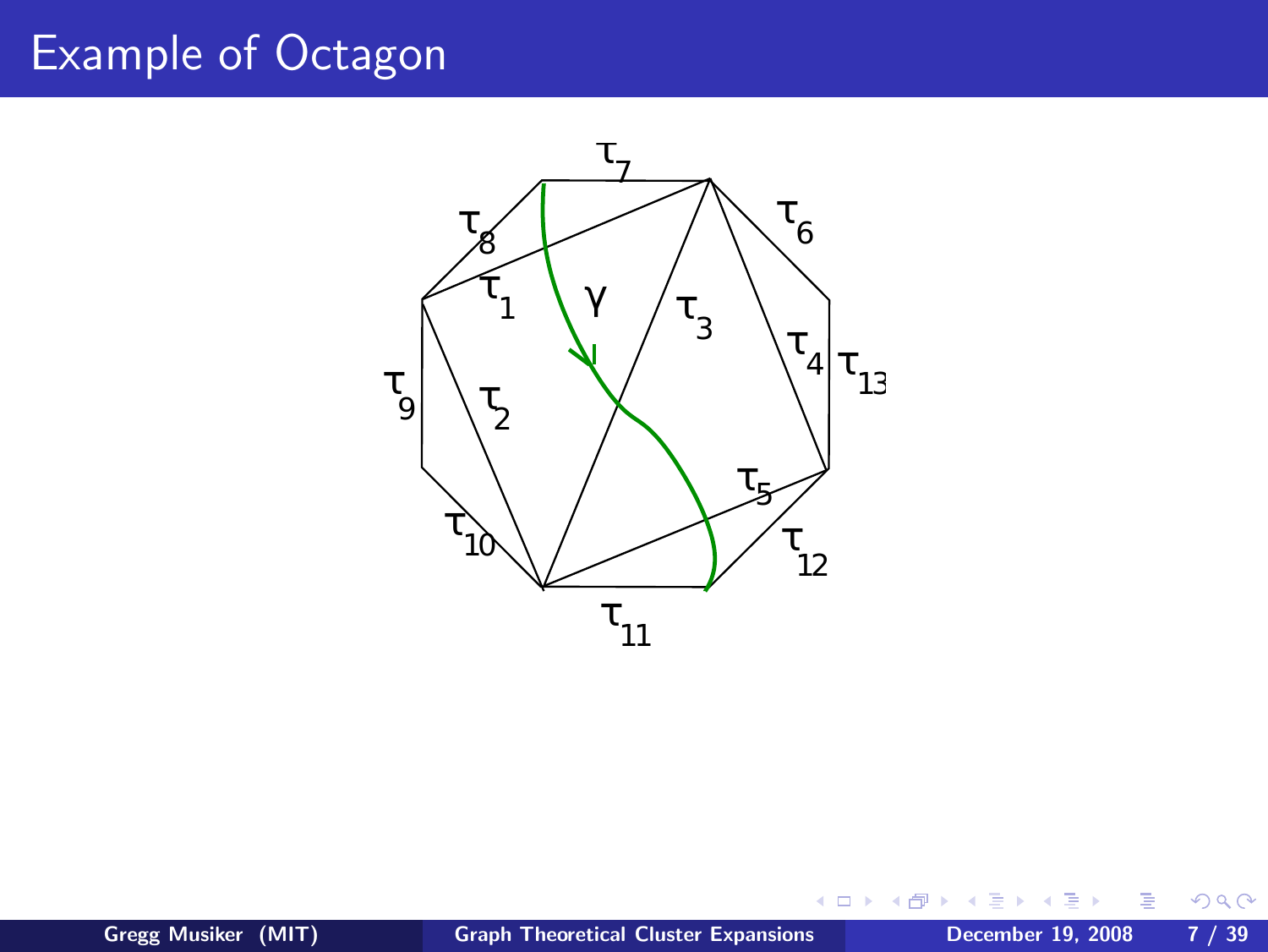### Example of Octagon



Recall that are 5 completed  $(T, \gamma)$ -paths of this octagon, with weights

$$
\frac{x_3^2 + x_3x_4 + x_2x_3 + x_2x_4 + x_1x_5}{x_1x_3x_5}.
$$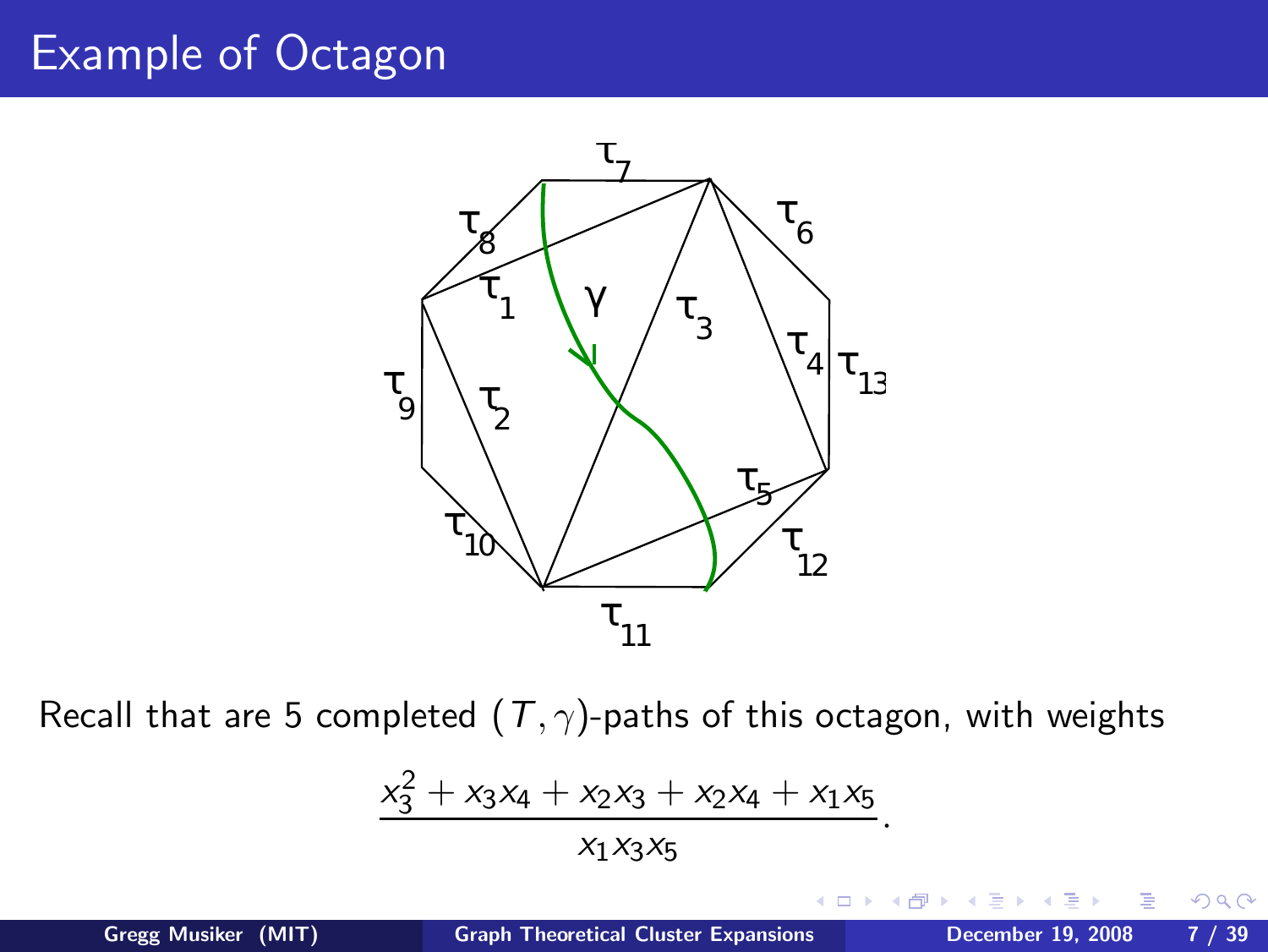## Example of Octagon (continued)

Consider the graph  $G_{T_0,\gamma} =$ 5 12 1 3  $\begin{array}{|c|c|c|c|c|c|c|c|} \hline 1 & 2 & 3 & 4 & 5 & 11 \end{array}$ 3 8

 $G_{\tau_0,\gamma}$  has five perfect matchings  $(x_7, x_8, \ldots, x_{13} = 1)$ :

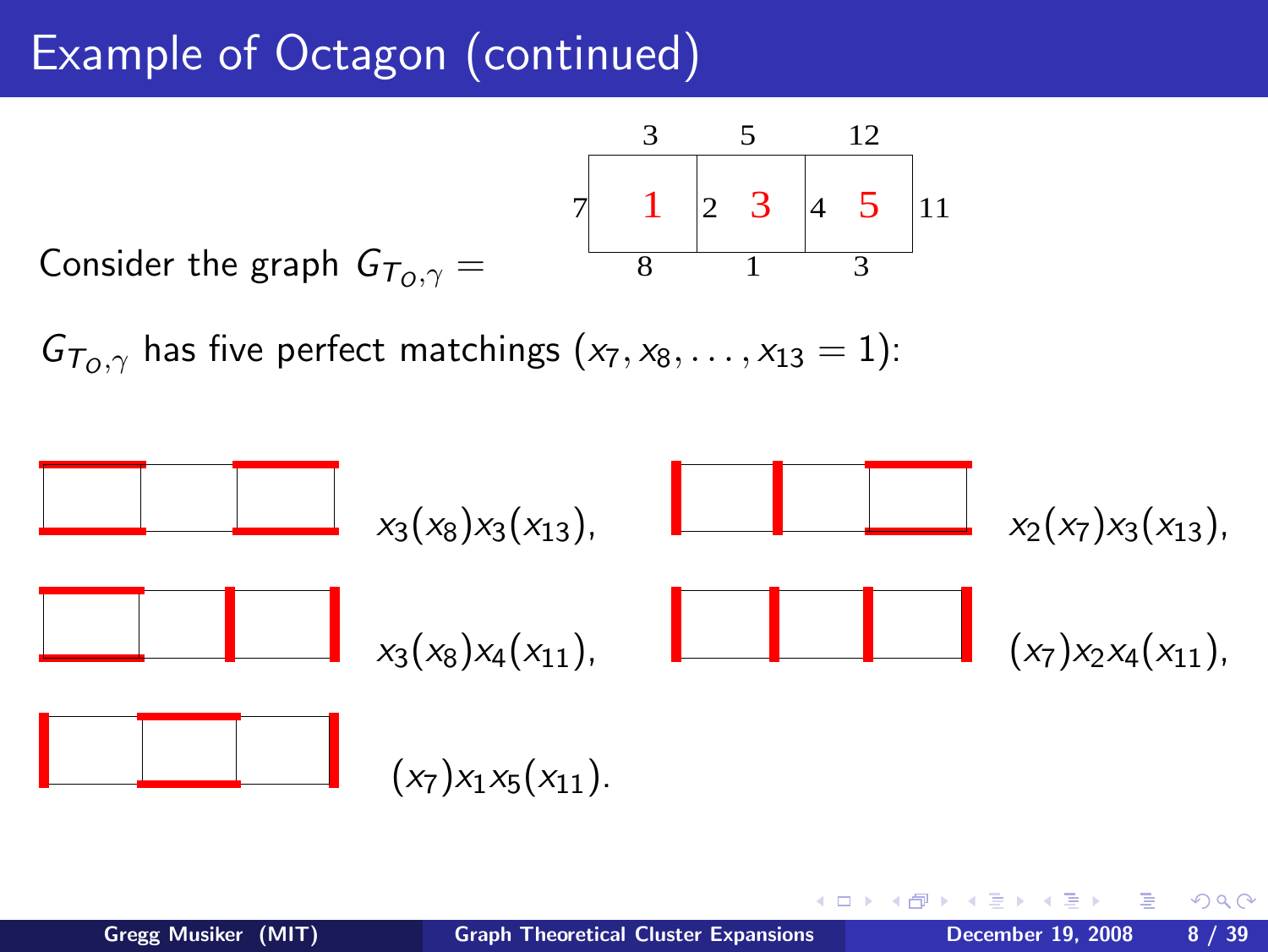## Example of Octagon (continued)

Consider the graph  $G_{T_0, \gamma} =$ 5 12 1 3  $\begin{array}{|c|c|c|c|c|c|c|c|} \hline 1 & 2 & 3 & 4 & 5 & 11 \ \hline \end{array}$ 3 8

 $G_{\tau_{\alpha},\gamma}$  has five perfect matchings  $(x_7, x_8, \ldots, x_{13} = 1)$ :



Dividing each monomial by  $x_1x_3x_5$ , we obtain weights of  $(T, \gamma)$ -paths.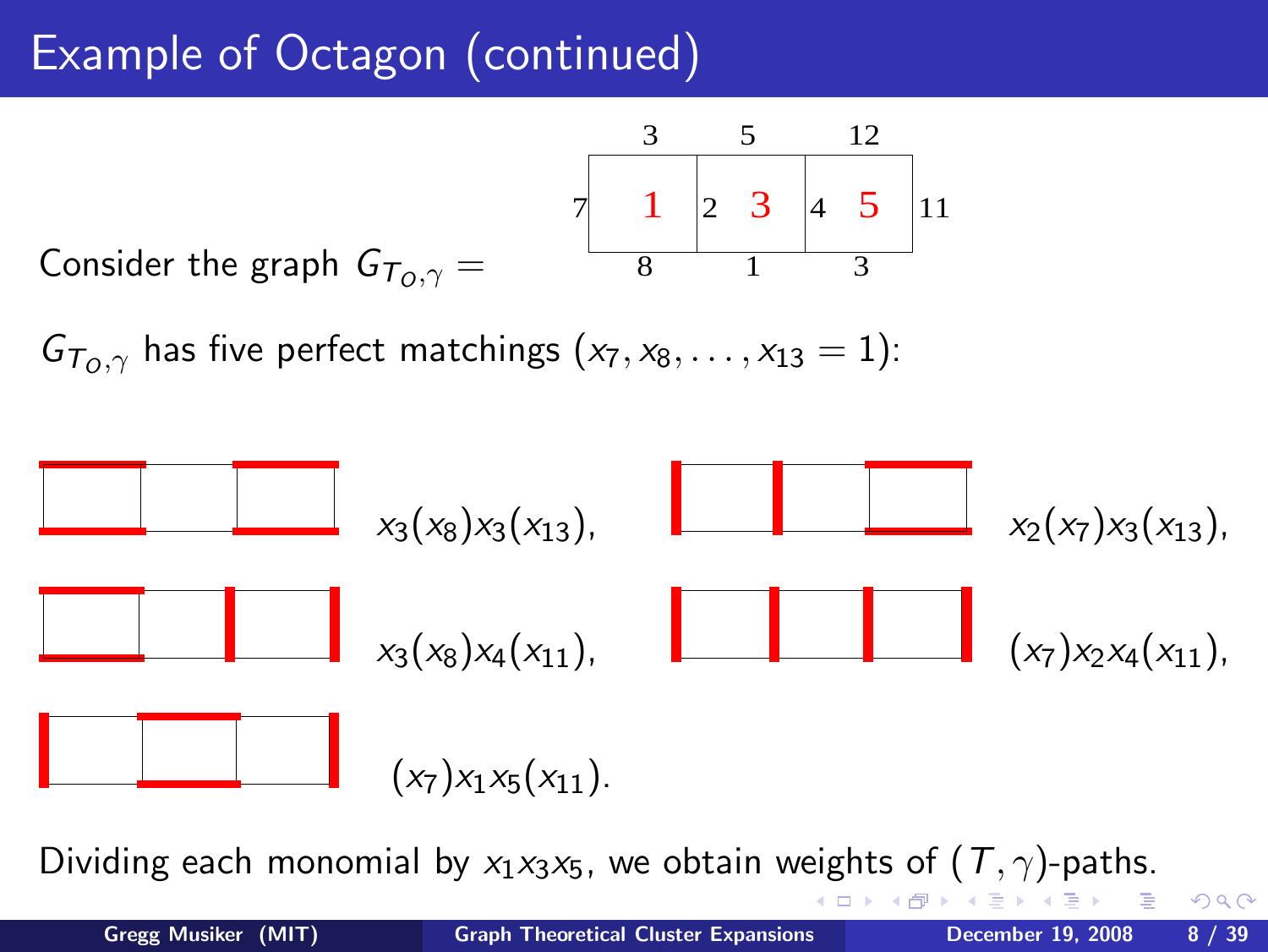**Definition.** For  $1 \le i \le n$  (i.e. all  $\tau_i \in \mathcal{T}$ ), define Tile  $\overline{S_i}$  to be (weighted) triangulated quadrilateral homeomorphic to the quadrilateral bounding arc  $\tau_i$  in surface  $S.$  (Diagonal  $\mathcal{N} \mathcal{W} - SE$  and opposite sides still opposite)

つくへ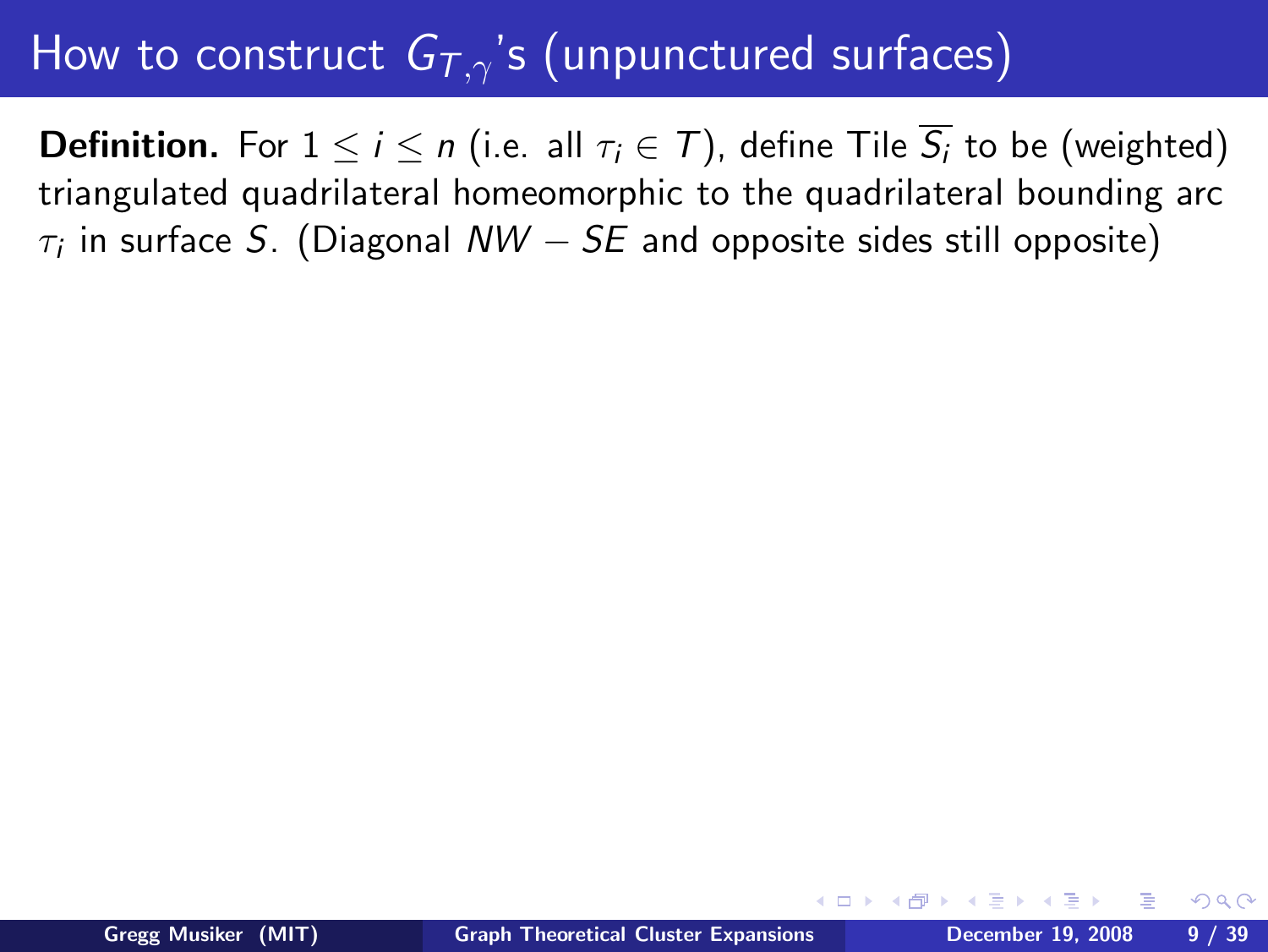**Definition.** For  $1 \le i \le n$  (i.e. all  $\tau_i \in \mathcal{T}$ ), define Tile  $\overline{S_i}$  to be (weighted) triangulated quadrilateral homeomorphic to the quadrilateral bounding arc  $\tau_i$  in surface  $S.$  (Diagonal  $\mathcal{N} \mathcal{W} - SE$  and opposite sides still opposite)

- **1** Now given arc  $\gamma$ : Pick orientation of  $\gamma : s \to t$ .
- 2 Label  $p_0 = s, p_1, \ldots, p_d, p_{d+1} = t$ , the intersection points of  $\gamma$  with  $\tau(p_j \in \tau_{i_j}).$

 $299$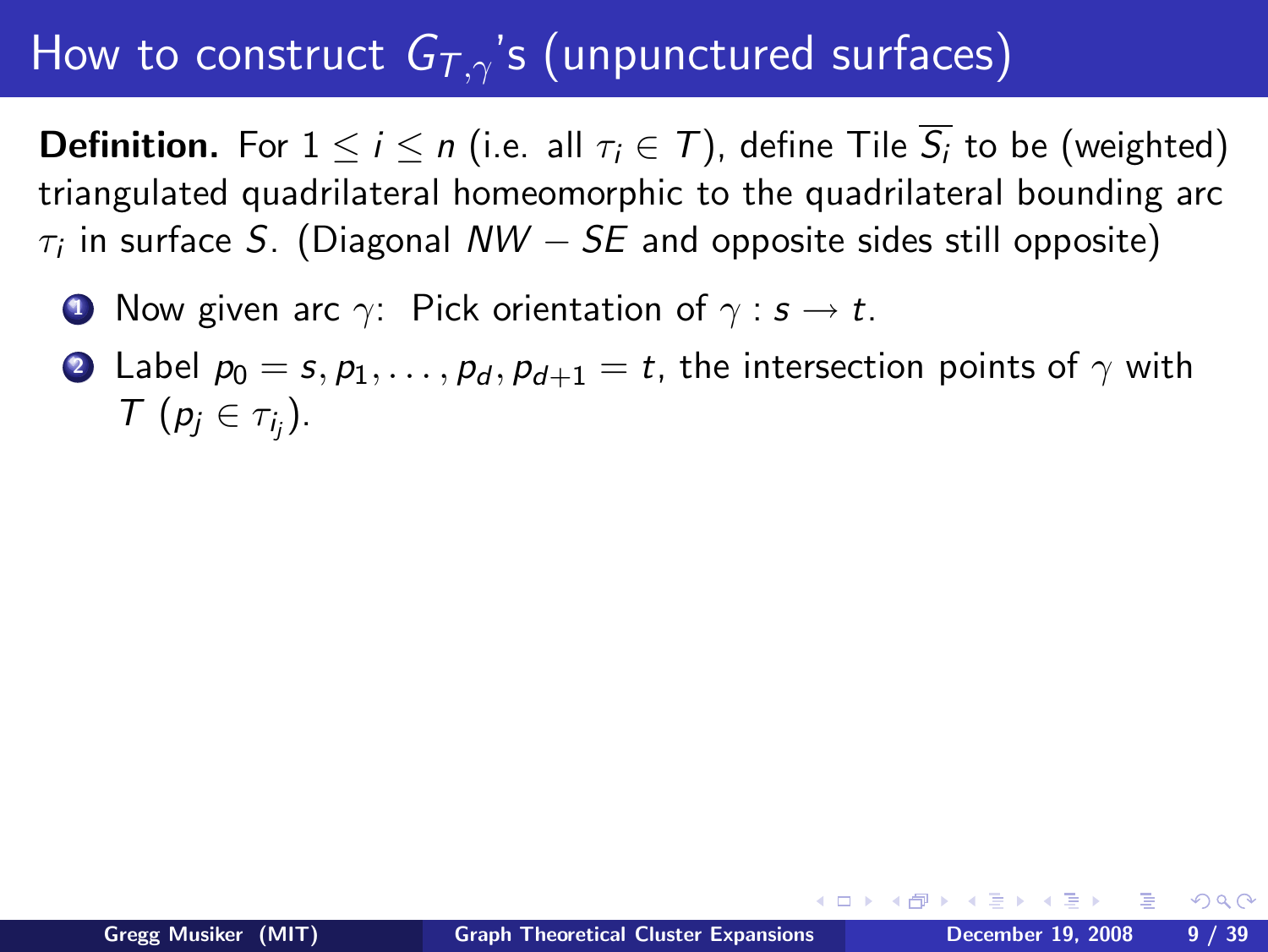**Definition.** For  $1 \le i \le n$  (i.e. all  $\tau_i \in \mathcal{T}$ ), define Tile  $\overline{S_i}$  to be (weighted) triangulated quadrilateral homeomorphic to the quadrilateral bounding arc  $\tau_i$  in surface  $S.$  (Diagonal  $\mathcal{N} \mathcal{W} - SE$  and opposite sides still opposite)

- **1** Now given arc  $\gamma$ : Pick orientation of  $\gamma : s \to t$ .
- 2 Label  $p_0 = s, p_1, \ldots, p_d, p_{d+1} = t$ , the intersection points of  $\gamma$  with  $\tau(p_j \in \tau_{i_j}).$
- **3** Let  $\Delta_i$  (for  $1 \leq j \leq d-1$ ) denote the triangles bounded by arcs  $\tau_i$ and  $\tau_{i_{i+1}}$ . ( $\Delta_0$  and  $\Delta_d$  denote the first and last triangles that  $\gamma$ traverses.)
- $\bullet$  Let  $[\gamma_j]$  denote the third side of  $\Delta_j$  for  $1\leq j\leq d-1.$

 $299$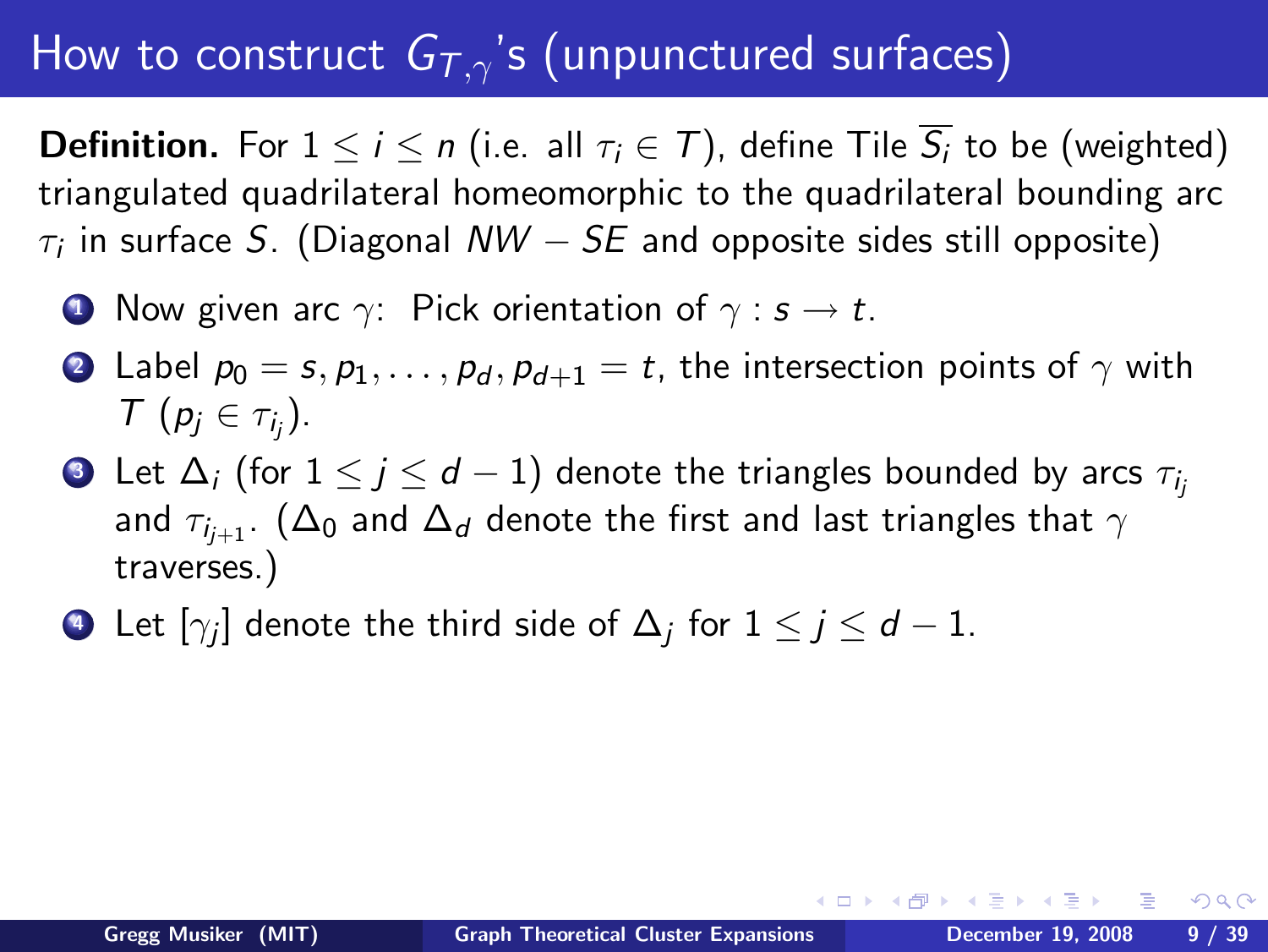**Definition.** For  $1 \le i \le n$  (i.e. all  $\tau_i \in \mathcal{T}$ ), define Tile  $\overline{S_i}$  to be (weighted) triangulated quadrilateral homeomorphic to the quadrilateral bounding arc  $\tau_i$  in surface  $S.$  (Diagonal  $\mathcal{N} \mathcal{W} - SE$  and opposite sides still opposite)

- **1** Now given arc  $\gamma$ : Pick orientation of  $\gamma : s \to t$ .
- 2 Label  $p_0 = s, p_1, \ldots, p_d, p_{d+1} = t$ , the intersection points of  $\gamma$  with  $\tau(p_j \in \tau_{i_j}).$
- Let  $\Delta_i$  (for  $1 \leq j \leq d-1$ ) denote the triangles bounded by arcs  $\tau_{i_j}$ and  $\tau_{i_{i+1}}$ . ( $\Delta_0$  and  $\Delta_d$  denote the first and last triangles that  $\gamma$ traverses.)
- $\bullet$  Let  $[\gamma_j]$  denote the third side of  $\Delta_j$  for  $1\leq j\leq d-1.$
- $\bullet$  By convention Let  $G_{\gamma,1}:=S_{i_1}.$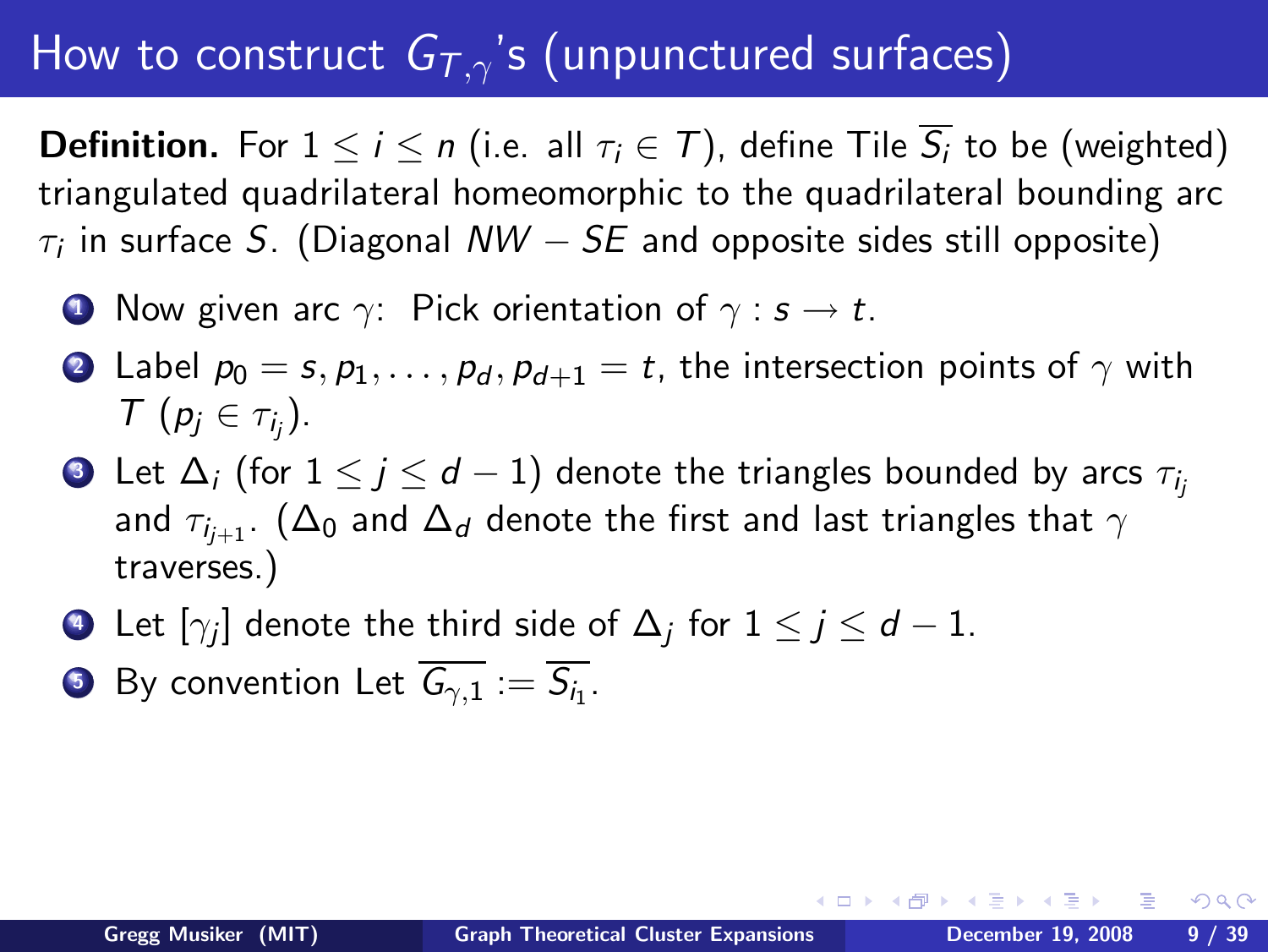**Definition.** For  $1 \le i \le n$  (i.e. all  $\tau_i \in \mathcal{T}$ ), define Tile  $\overline{S_i}$  to be (weighted) triangulated quadrilateral homeomorphic to the quadrilateral bounding arc  $\tau_i$  in surface  $S.$  (Diagonal  $\mathcal{N} \mathcal{W} - SE$  and opposite sides still opposite)

- **1** Now given arc  $\gamma$ : Pick orientation of  $\gamma : s \to t$ .
- 2 Label  $p_0 = s, p_1, \ldots, p_d, p_{d+1} = t$ , the intersection points of  $\gamma$  with  $\tau(p_j \in \tau_{i_j}).$
- Let  $\Delta_i$  (for  $1 \leq j \leq d-1$ ) denote the triangles bounded by arcs  $\tau_{i_j}$ and  $\tau_{i_{i+1}}$ . ( $\Delta_0$  and  $\Delta_d$  denote the first and last triangles that  $\gamma$ traverses.)
- $\bullet$  Let  $[\gamma_j]$  denote the third side of  $\Delta_j$  for  $1\leq j\leq d-1.$
- $\bullet$  By convention Let  $G_{\gamma,1}:=S_{i_1}.$
- **•** Inductively attach tile  $\overline{S_{i_{i+1}}}$  to graph  $\overline{G_{\gamma,i}}$  to obtain  $\overline{G_{\gamma,i+1}}$ .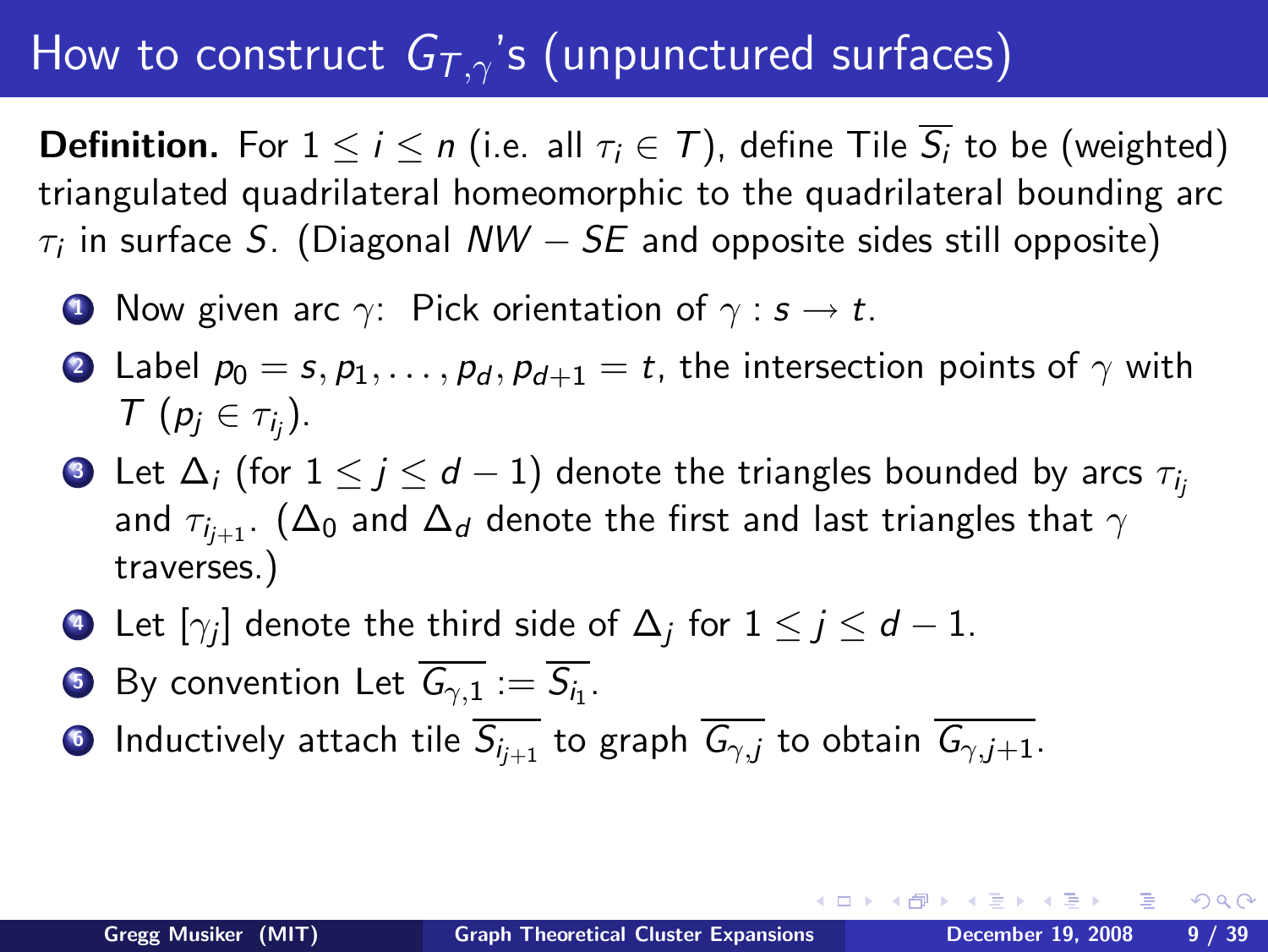**Definition.** For  $1 \le i \le n$  (i.e. all  $\tau_i \in \mathcal{T}$ ), define Tile  $\overline{S_i}$  to be (weighted) triangulated quadrilateral homeomorphic to the quadrilateral bounding arc  $\tau_i$  in surface  $S.$  (Diagonal  $\mathcal{N} \mathcal{W} - SE$  and opposite sides still opposite)

- **1** Now given arc  $\gamma$ : Pick orientation of  $\gamma : s \to t$ .
- 2 Label  $p_0 = s, p_1, \ldots, p_d, p_{d+1} = t$ , the intersection points of  $\gamma$  with  $\tau(p_j \in \tau_{i_j}).$
- Let  $\Delta_i$  (for  $1 \leq j \leq d-1$ ) denote the triangles bounded by arcs  $\tau_{i_j}$ and  $\tau_{i_{i+1}}$ . ( $\Delta_0$  and  $\Delta_d$  denote the first and last triangles that  $\gamma$ traverses.)
- $\bullet$  Let  $[\gamma_j]$  denote the third side of  $\Delta_j$  for  $1\leq j\leq d-1.$
- $\bullet$  By convention Let  $G_{\gamma,1}:=S_{i_1}.$
- **Inductively attach tile**  $\overline{S_{i_{i+1}}}$  **to graph**  $\overline{G_{\gamma,i}}$  **to obtain**  $\overline{G_{\gamma,i+1}}$ **.** (N or E edge of  $\overline{G_{\gamma,j}}$  agrees with tile  $\overline{S_{i_{i+1}}}$ :  $N \leftrightarrow E$  and  $S \leftrightarrow W$ )

∢ロト (何) (ヨ) (ヨ)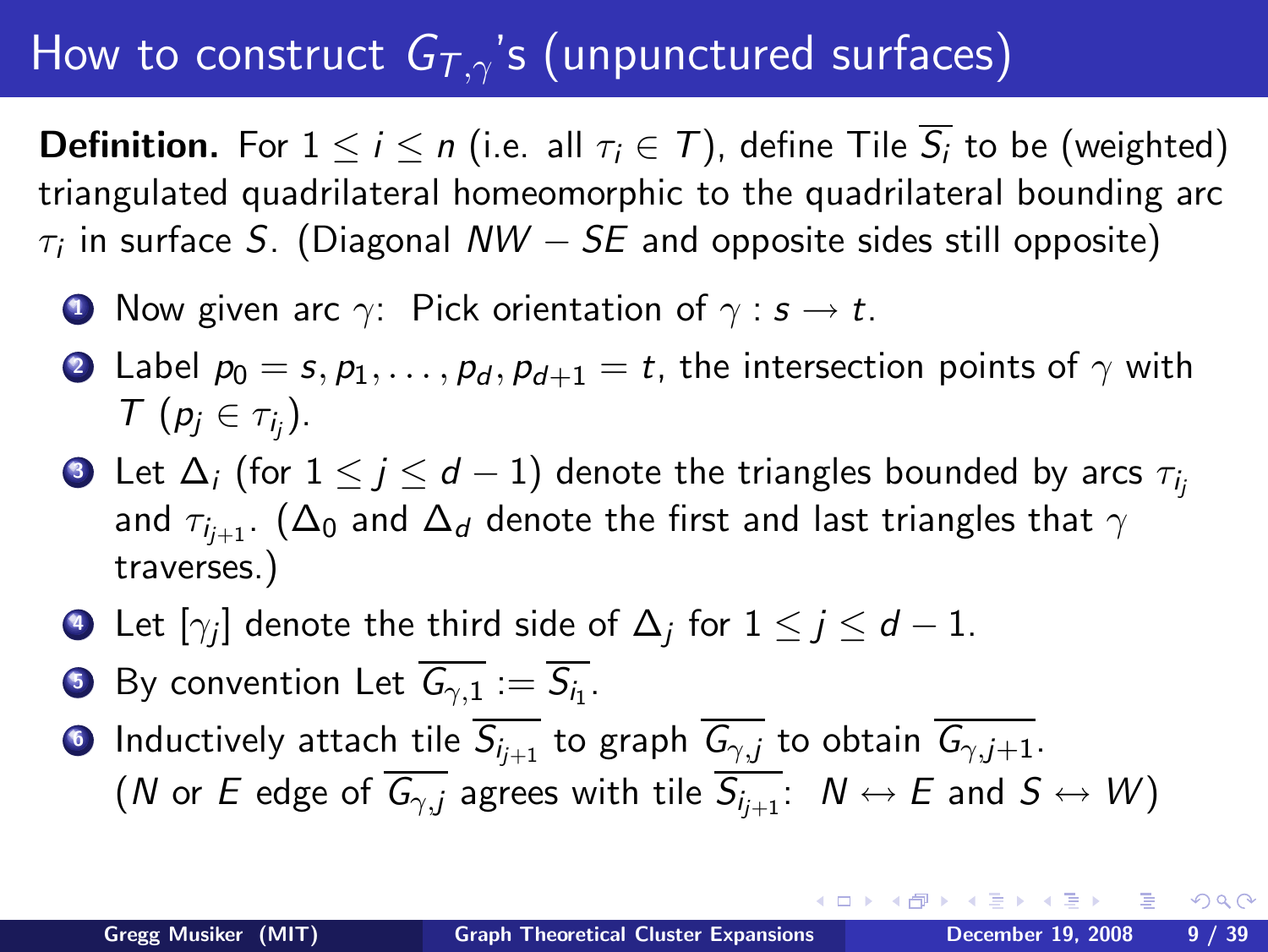**Definition.** For  $1 \le i \le n$  (i.e. all  $\tau_i \in \mathcal{T}$ ), define Tile  $\overline{S_i}$  to be (weighted) triangulated quadrilateral homeomorphic to the quadrilateral bounding arc  $\tau_i$  in surface  $S.$  (Diagonal  $\mathcal{N} \mathcal{W} - SE$  and opposite sides still opposite)

- **1** Now given arc  $\gamma$ : Pick orientation of  $\gamma : s \to t$ .
- 2 Label  $p_0 = s, p_1, \ldots, p_d, p_{d+1} = t$ , the intersection points of  $\gamma$  with  $\tau(p_j \in \tau_{i_j}).$
- Let  $\Delta_i$  (for  $1 \leq j \leq d-1$ ) denote the triangles bounded by arcs  $\tau_{i_j}$ and  $\tau_{i_{i+1}}$ . ( $\Delta_0$  and  $\Delta_d$  denote the first and last triangles that  $\gamma$ traverses.)
- $\bullet$  Let  $[\gamma_j]$  denote the third side of  $\Delta_j$  for  $1\leq j\leq d-1.$
- $\bullet$  By convention Let  $G_{\gamma,1}:=S_{i_1}.$
- **Inductively attach tile**  $\overline{S_{i_{i+1}}}$  **to graph**  $\overline{G_{\gamma,i}}$  **to obtain**  $\overline{G_{\gamma,i+1}}$ **.** (N or E edge of  $\overline{G_{\gamma,j}}$  agrees with tile  $\overline{S_{i_{i+1}}}$ :  $N \leftrightarrow E$  and  $S \leftrightarrow W$ )

**1** We define 
$$
\overline{G_{T,\gamma}}
$$
 to be  $\overline{G_{\gamma,d}}$ .

∢ロト (何) (ヨ) (ヨ)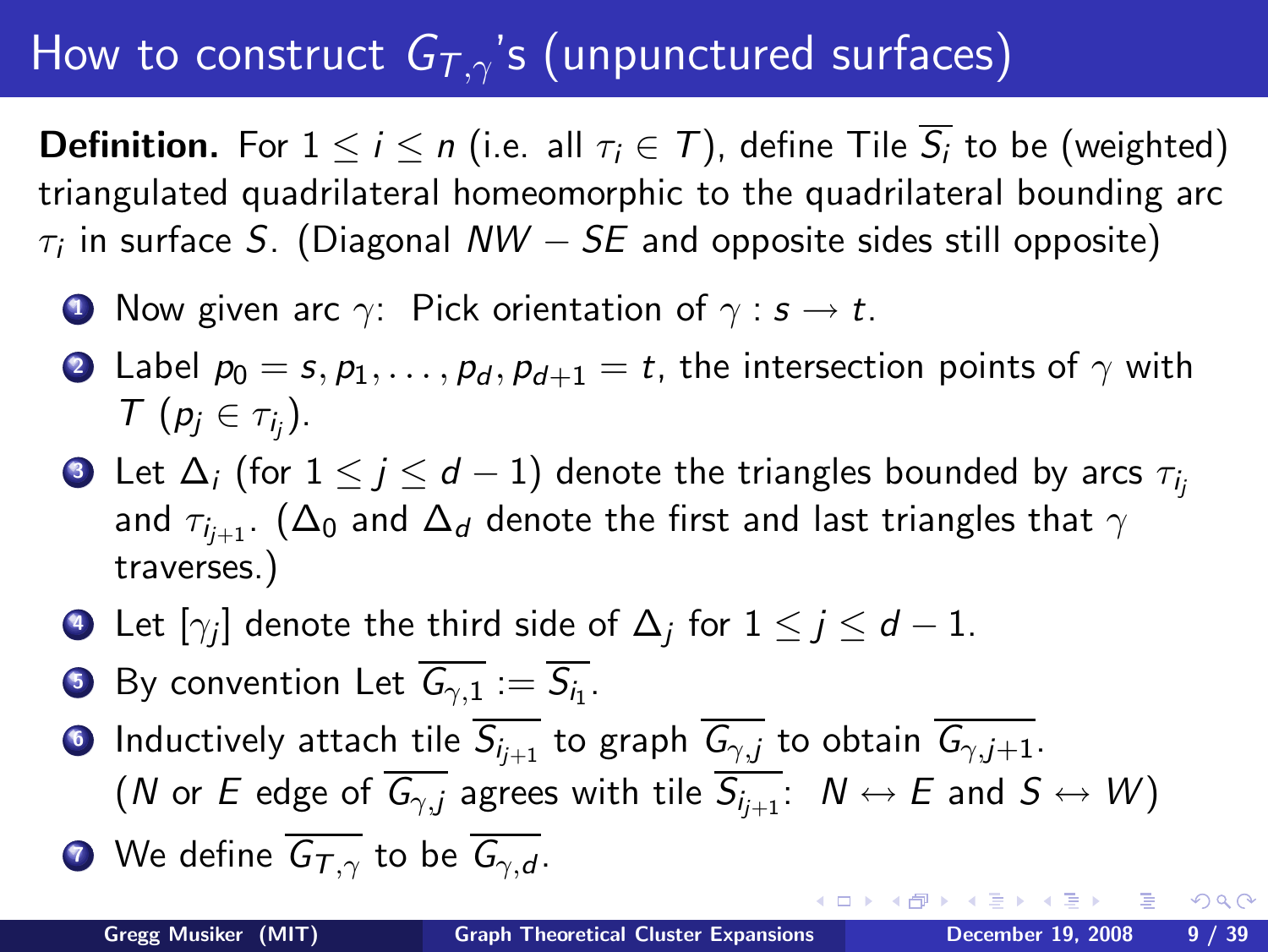**Definition.** For  $1 \le i \le n$  (i.e. all  $\tau_i \in \mathcal{T}$ ), define Tile  $\overline{S_i}$  to be (weighted) triangulated quadrilateral homeomorphic to the quadrilateral bounding arc  $\tau_i$  in surface  $S.$  (Diagonal  $\mathcal{N} \mathcal{W} - SE$  and opposite sides still opposite)

- **1** Now given arc  $\gamma$ : Pick orientation of  $\gamma : s \to t$ .
- 2 Label  $p_0 = s, p_1, \ldots, p_d, p_{d+1} = t$ , the intersection points of  $\gamma$  with  $\tau(p_j \in \tau_{i_j}).$
- Let  $\Delta_i$  (for  $1 \leq j \leq d-1$ ) denote the triangles bounded by arcs  $\tau_{i_j}$ and  $\tau_{i_{i+1}}$ . ( $\Delta_0$  and  $\Delta_d$  denote the first and last triangles that  $\gamma$ traverses.)
- $\bullet$  Let  $[\gamma_j]$  denote the third side of  $\Delta_j$  for  $1\leq j\leq d-1.$
- $\bullet$  By convention Let  $G_{\gamma,1}:=S_{i_1}.$
- **Inductively attach tile**  $\overline{S_{i_{i+1}}}$  **to graph**  $\overline{G_{\gamma,i}}$  **to obtain**  $\overline{G_{\gamma,i+1}}$ **.** (N or E edge of  $\overline{G_{\gamma,j}}$  agrees with tile  $\overline{S_{i_{i+1}}}$ :  $N \leftrightarrow E$  and  $S \leftrightarrow W$ )

**7** We define  $\overline{G_{T,\gamma}}$  to be  $\overline{G_{\gamma,d}}$ . (Erase diagonals to obtain  $G_{T,\gamma}$ .)

– ≊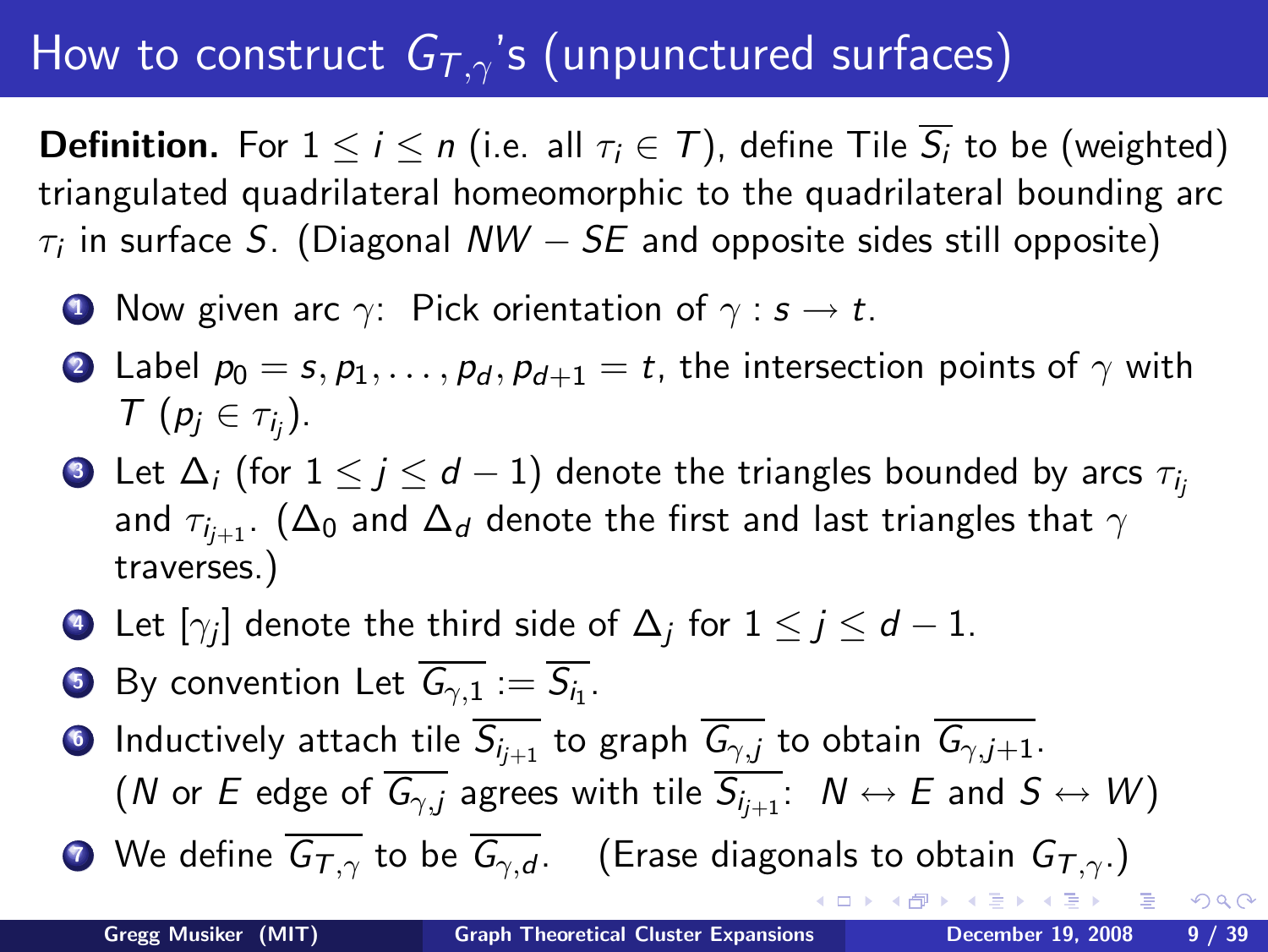

 $\leftarrow$   $\Box$ 

Example 1. Use above construction for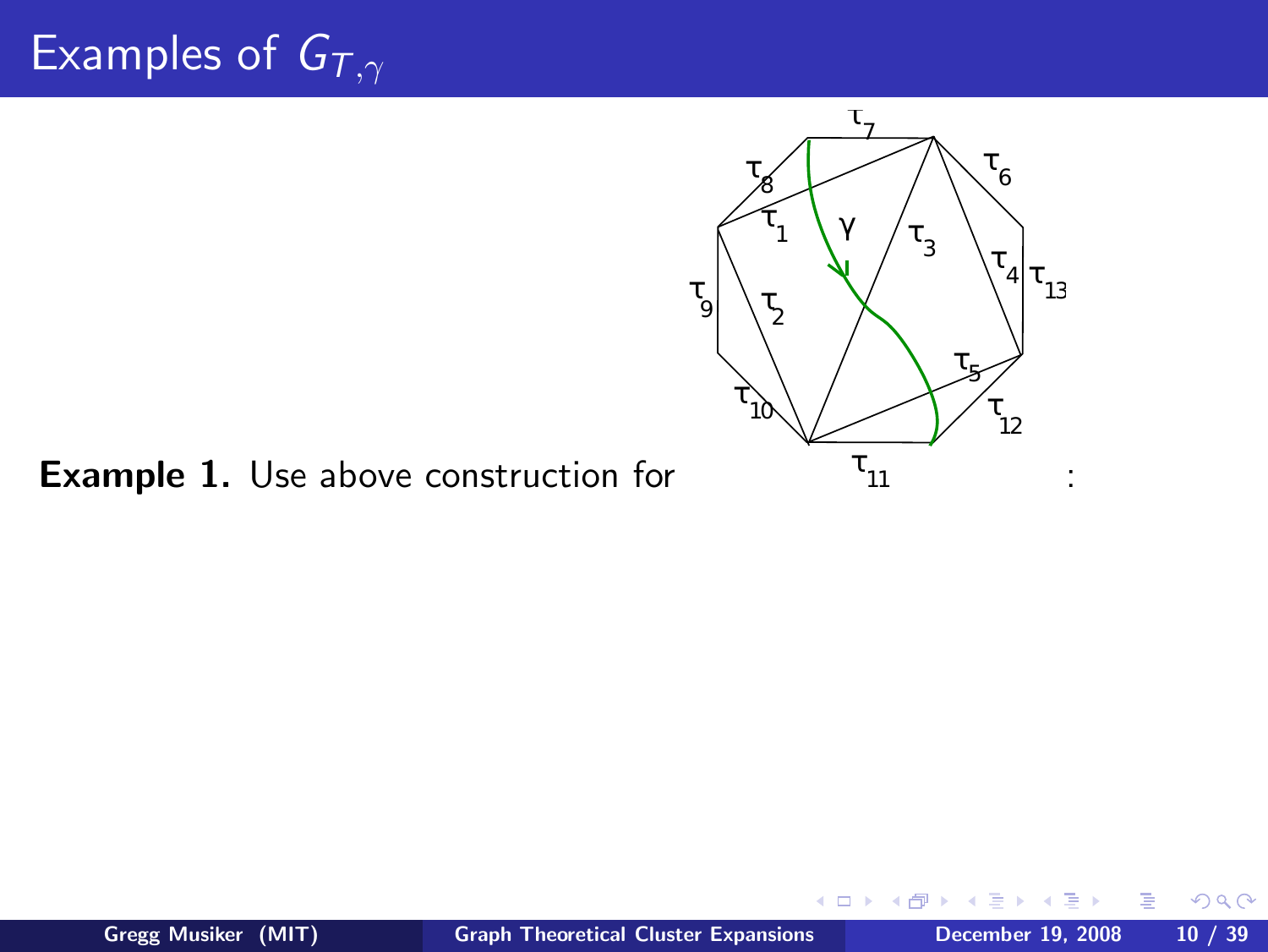

Example 1. Use above construction for



 $\leftarrow$   $\Box$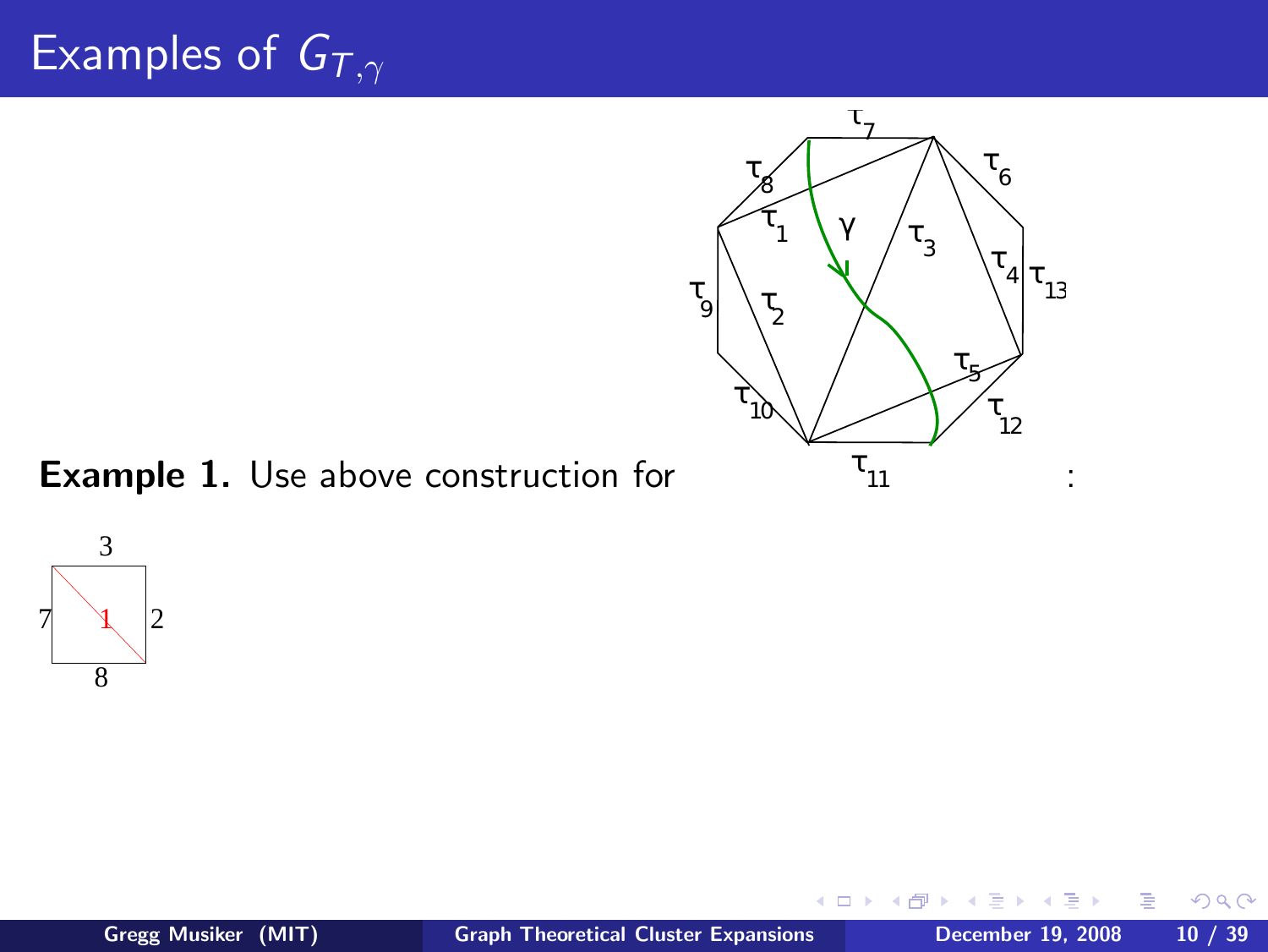

#### Example 1. Use above construction for



<span id="page-33-0"></span> $\leftarrow$   $\Box$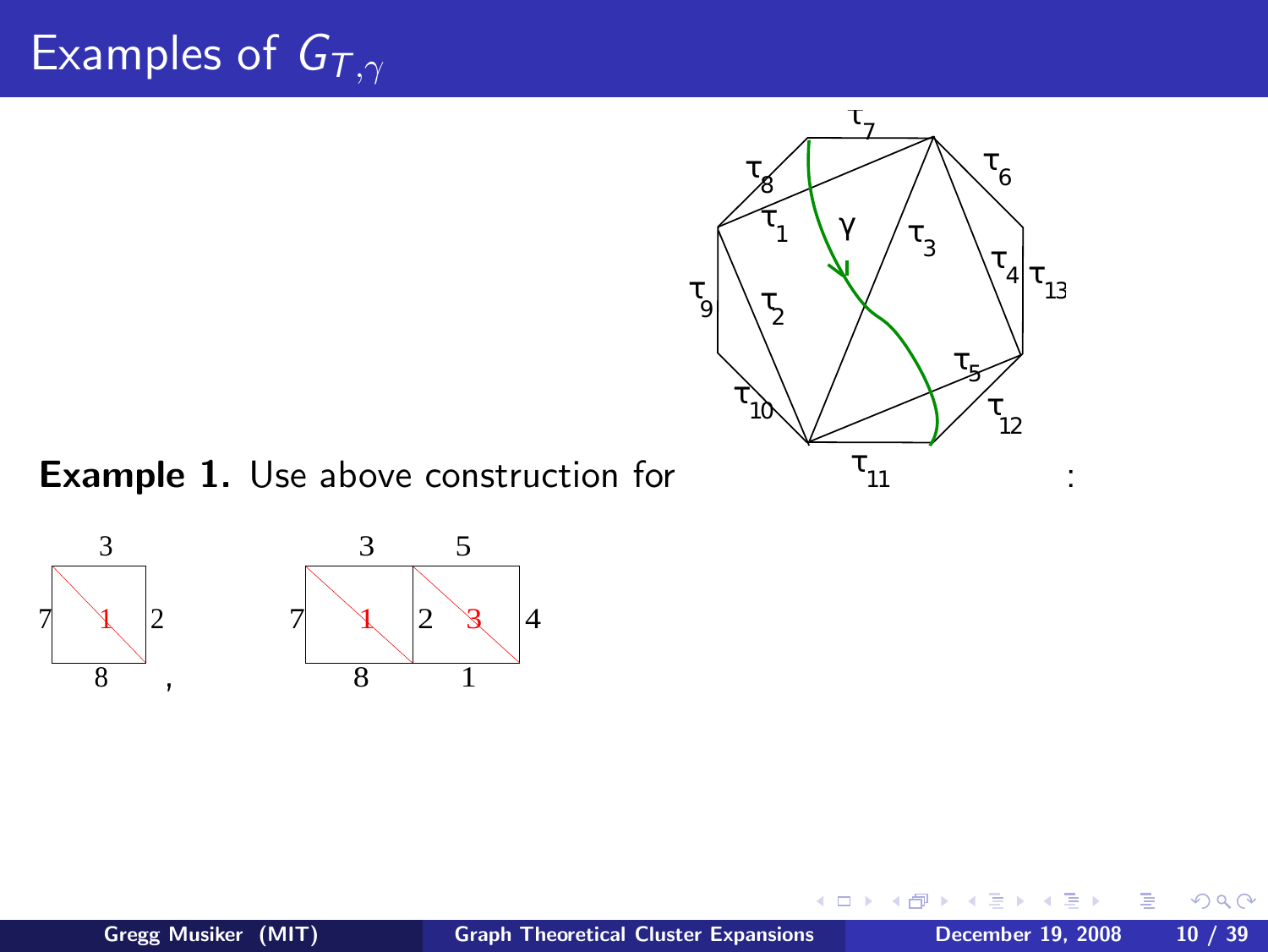<span id="page-34-0"></span>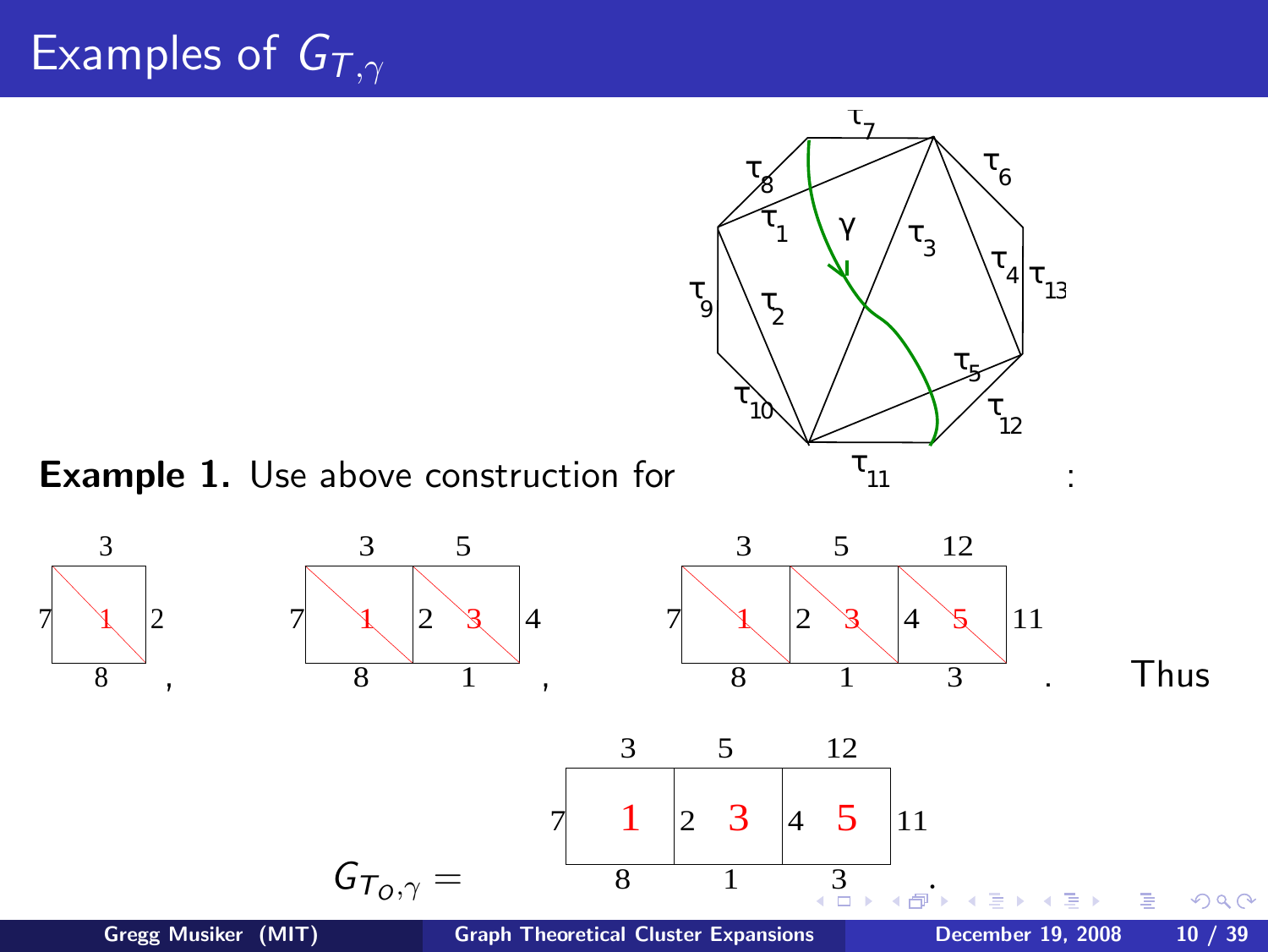# Examples of  $G_{T,\gamma}$  (continued)

**Example 2.** We now construct graph  $G_{\tau_A,\gamma}$ .

<span id="page-35-0"></span>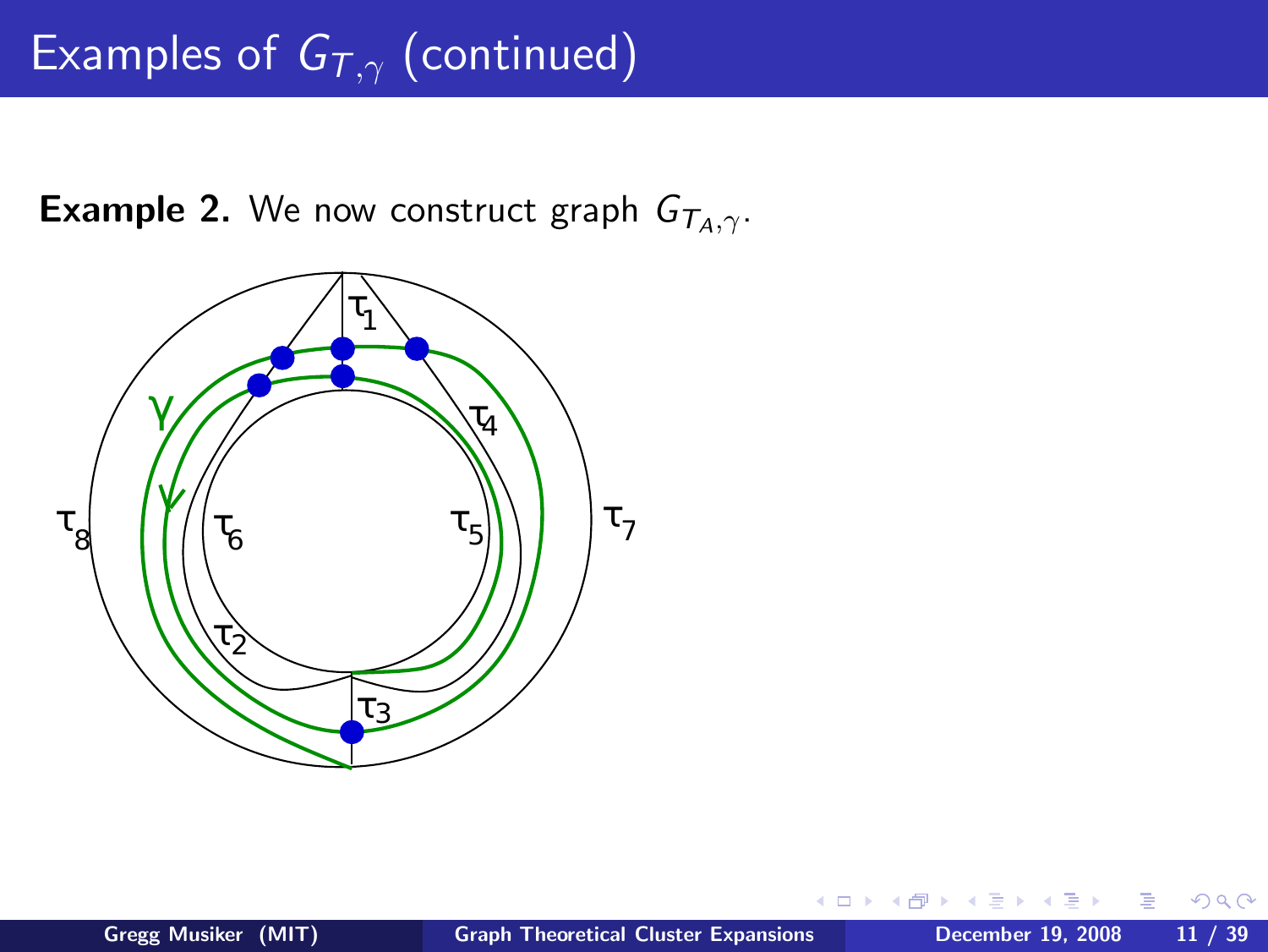# Examples of  $G_{T,\gamma}$  (continued)

**Example 2.** We now construct graph  $G_{\tau_A,\gamma}$ .



 $\Box$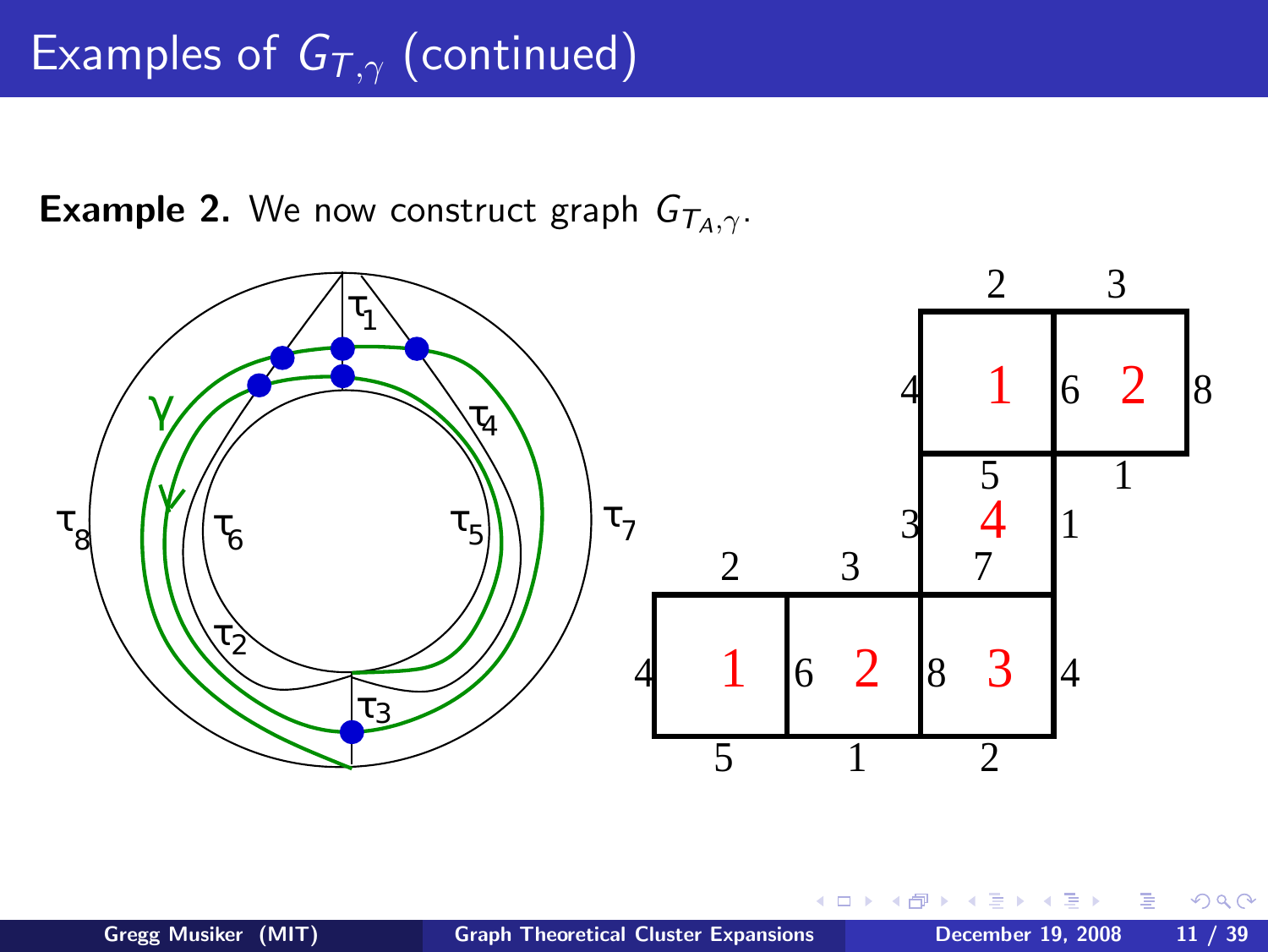We now wish to give formula for  $y(M)$ 's, i.e. the terms in the F-polynomials.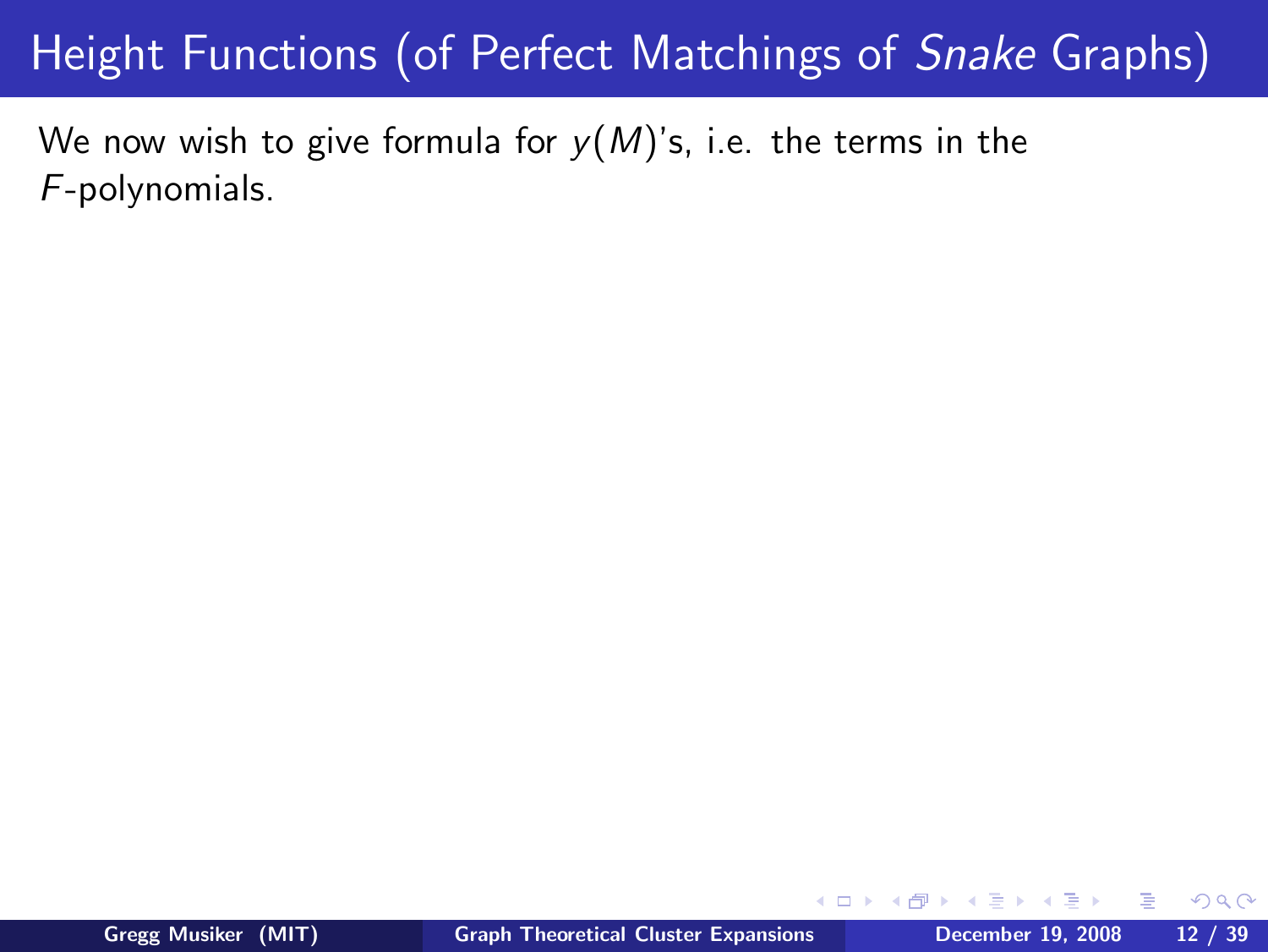We now wish to give formula for  $v(M)$ 's, i.e. the terms in the F-polynomials.

Definiton. [W. Thurston-Conway] (Following description of [Elkies-Larsen-Kuperberg-Propp])

Given a snake graph G, up to orientation, there is a choice of minimal matching (M−) which consists of every-other edge on the boundary.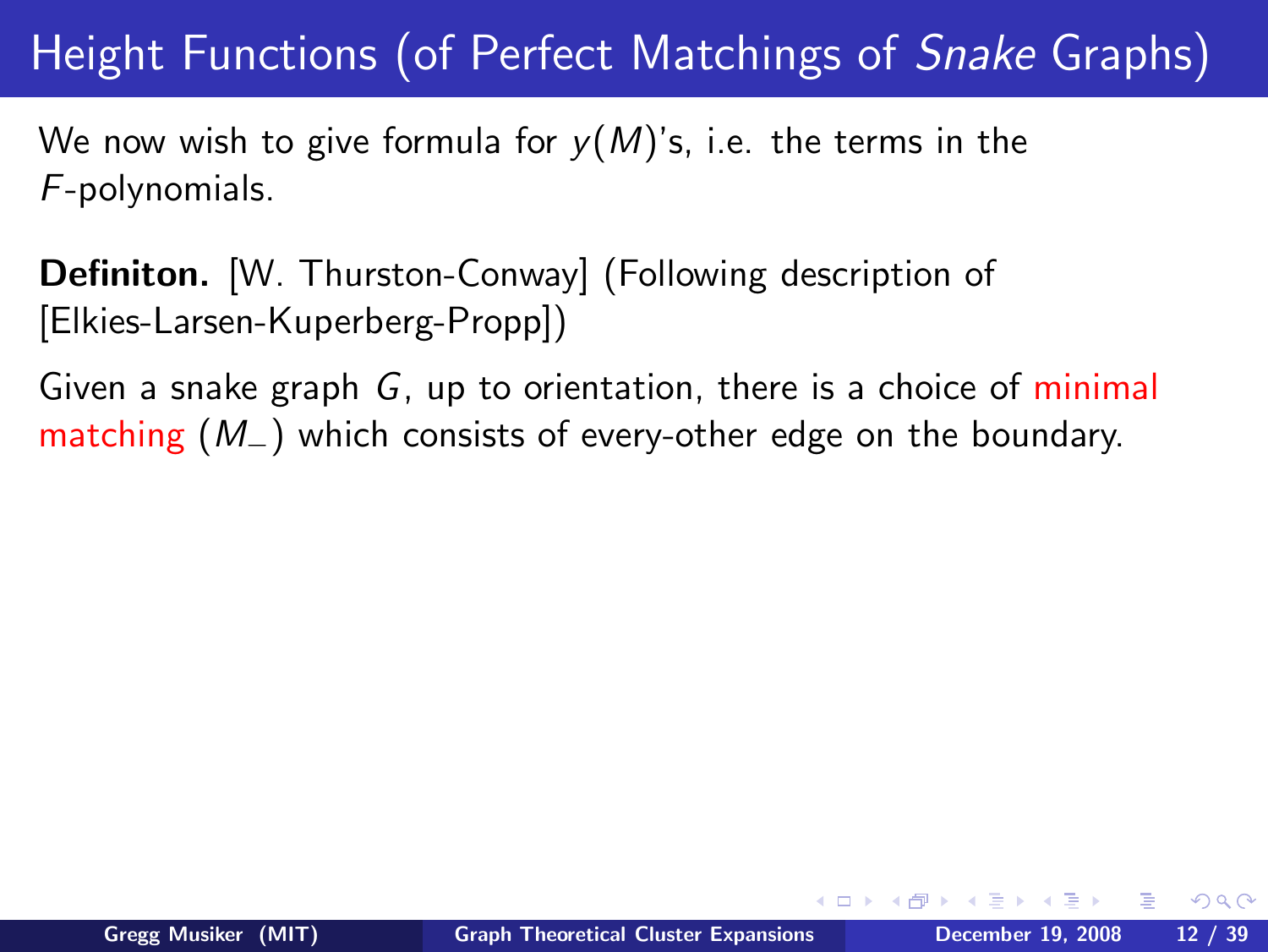We now wish to give formula for  $v(M)$ 's, i.e. the terms in the F-polynomials.

Definiton. [W. Thurston-Conway] (Following description of [Elkies-Larsen-Kuperberg-Propp])

Given a snake graph G, up to orientation, there is a choice of minimal matching (M−) which consists of every-other edge on the boundary.

Given any other matching M, let  $M \ominus M_{-}$  denote the symmetric difference.

The height  $h_M$  : Faces(G)  $\rightarrow \mathbb{Z}_{\geq 0}$  of matching M is a function recording which faces are enclosed by  $M \ominus M_-.$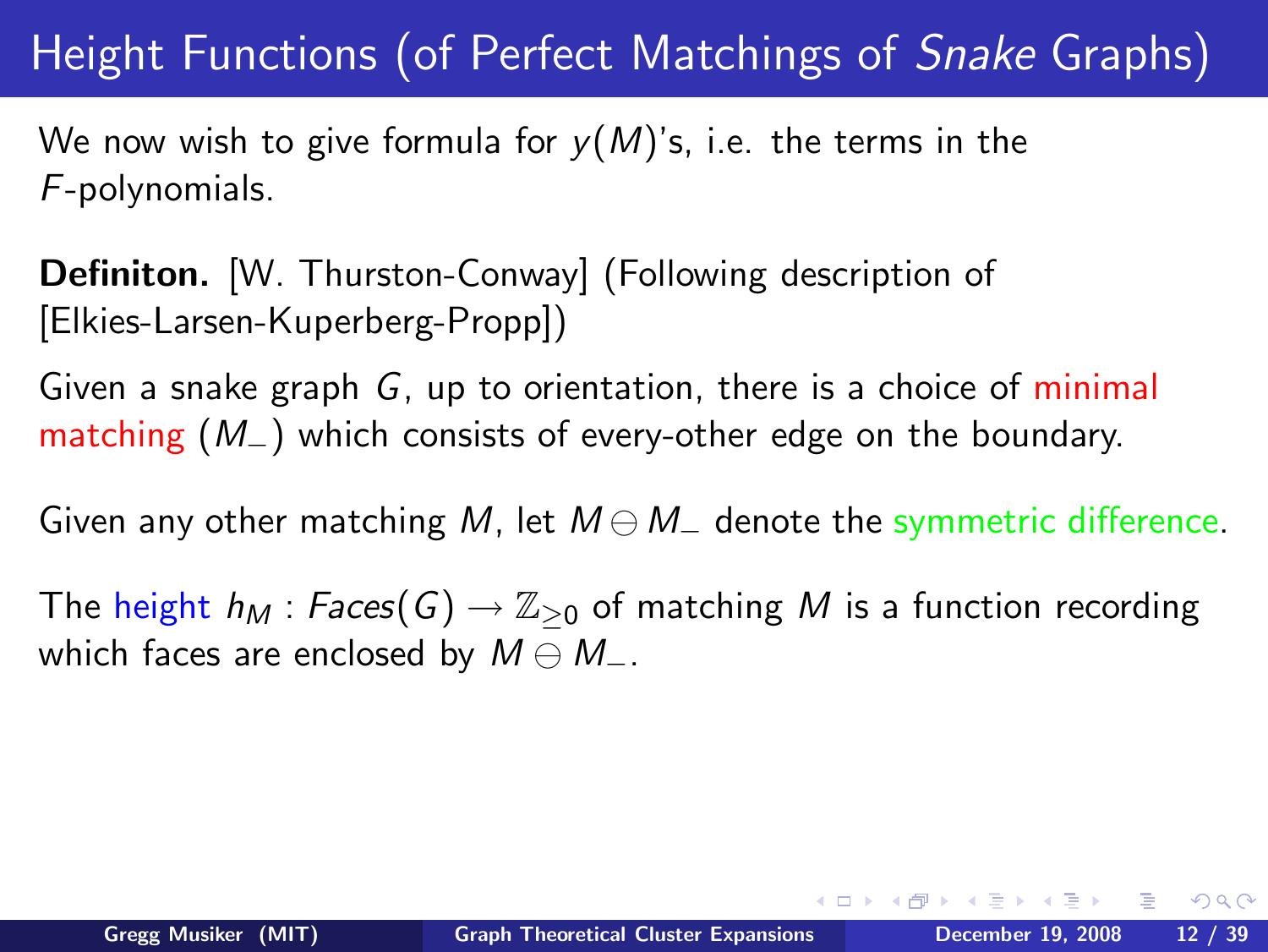We now wish to give formula for  $y(M)$ 's, i.e. the terms in the F-polynomials.

Definiton. [W. Thurston-Conway] (Following description of [Elkies-Larsen-Kuperberg-Propp])

Given a snake graph G, up to orientation, there is a choice of minimal matching (M−) which consists of every-other edge on the boundary.

Given any other matching M, let  $M \ominus M_{-}$  denote the symmetric difference.

The height  $h_M$  : Faces(G)  $\rightarrow \mathbb{Z}_{\geq 0}$  of matching M is a function recording which faces are enclosed by  $M \ominus M_-.$ 

For snake graphs,  $h_M(F) \in \{0,1\}$  and we obtain the formula

$$
y(M) := \prod_i y_i^{\sum_{\text{Faces Labeled } i} h_M(F)}.
$$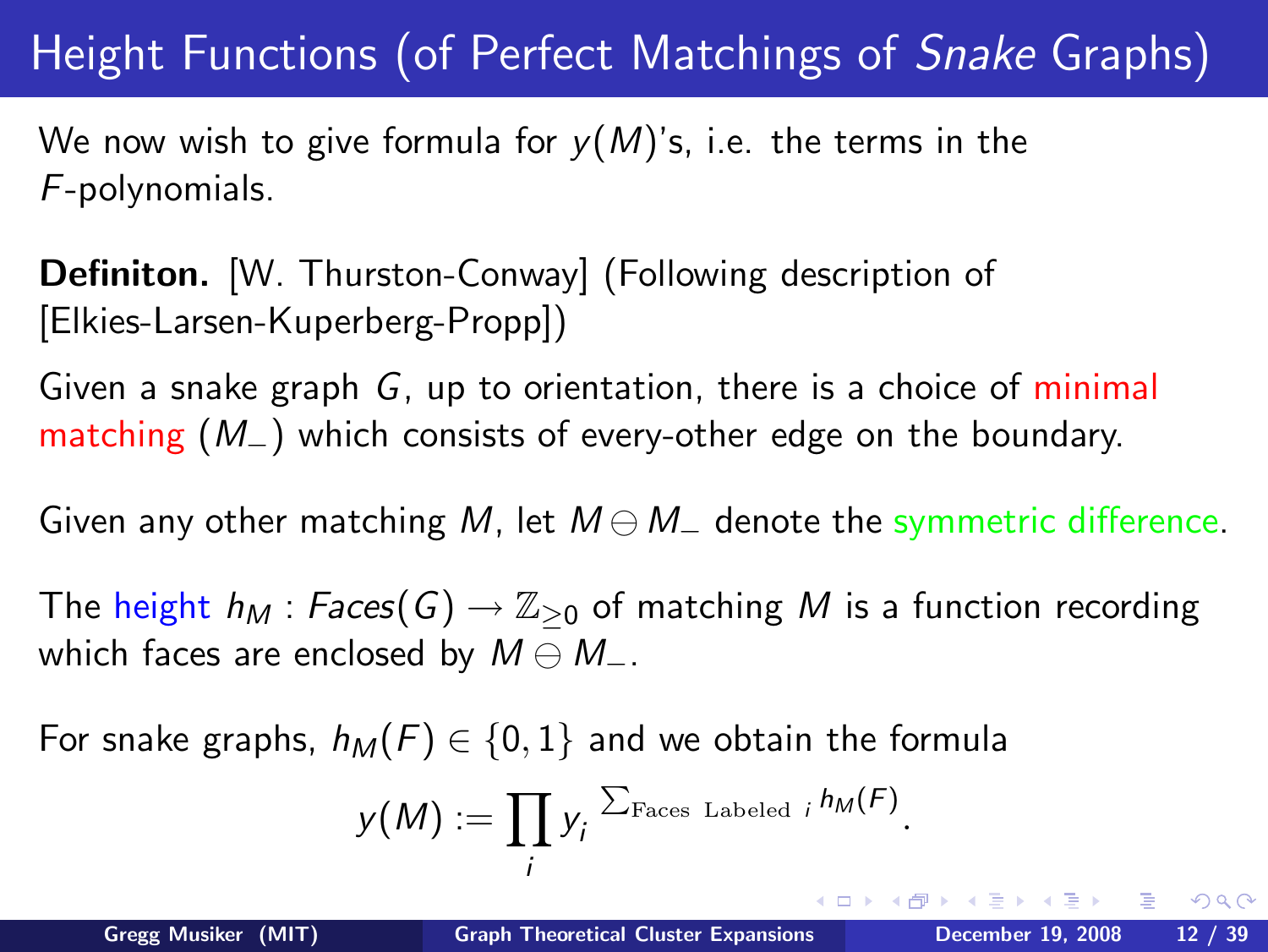# Height Function Examples

Recall that  $G_{T_0, \gamma}$  has three faces, labeled 1, 3 and 5.  $G_{\tau_0, \gamma}$  has five perfect matchings  $(x_7, x_8, \ldots, x_{13} = 1)$ :

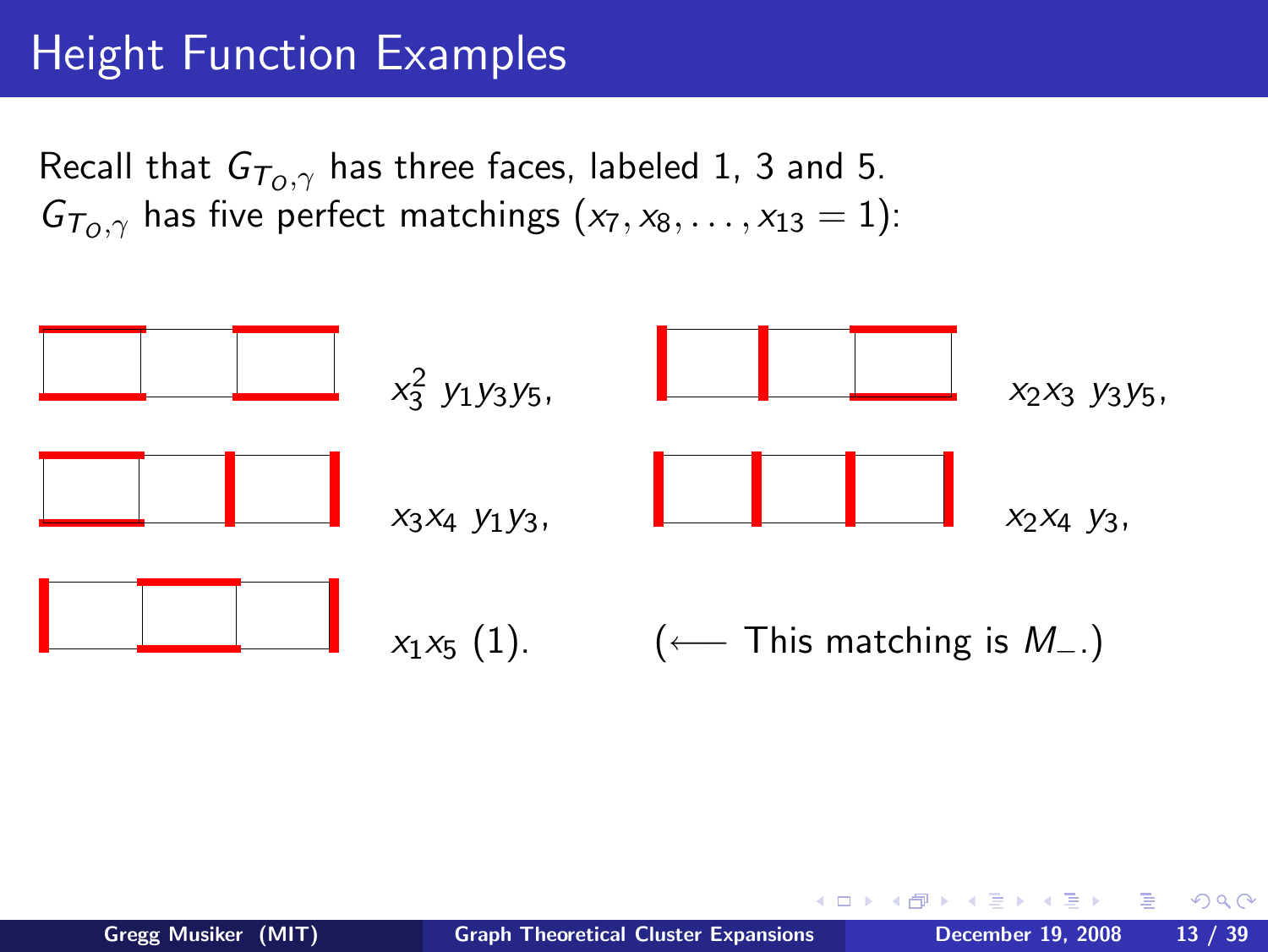## Height Function Examples

Recall that  $G_{T_0,\gamma}$  has three faces, labeled 1, 3 and 5.  $G_{\overline{I}_0,\gamma}$  has five perfect matchings  $(x_7, x_8, \ldots, x_{13} = 1)$ :



For example, we get heights  $y_1y_3$ ,  $y_3$ , and  $y_3y_5$  because of superpositions:

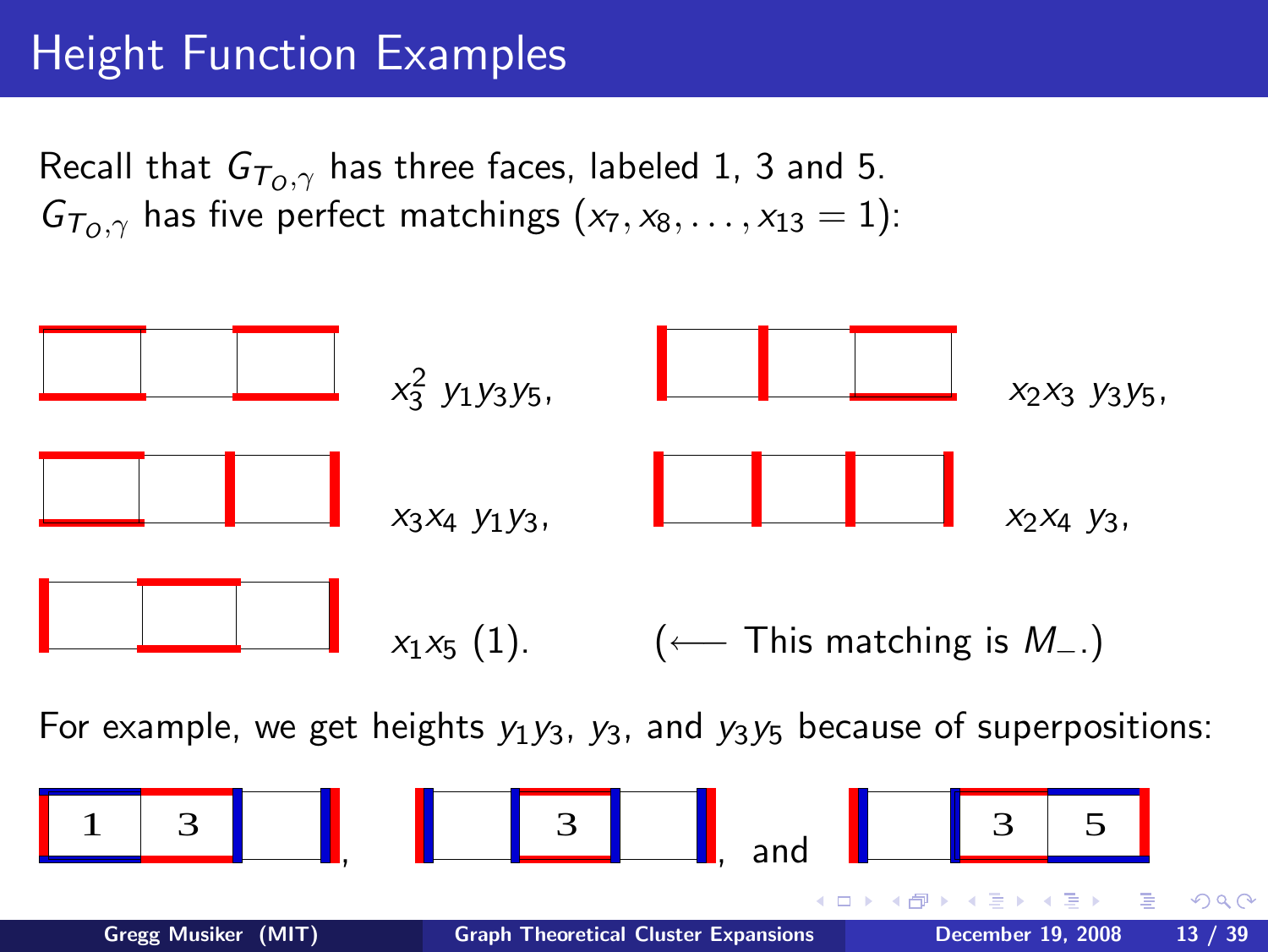

 $\leftarrow$ 

∍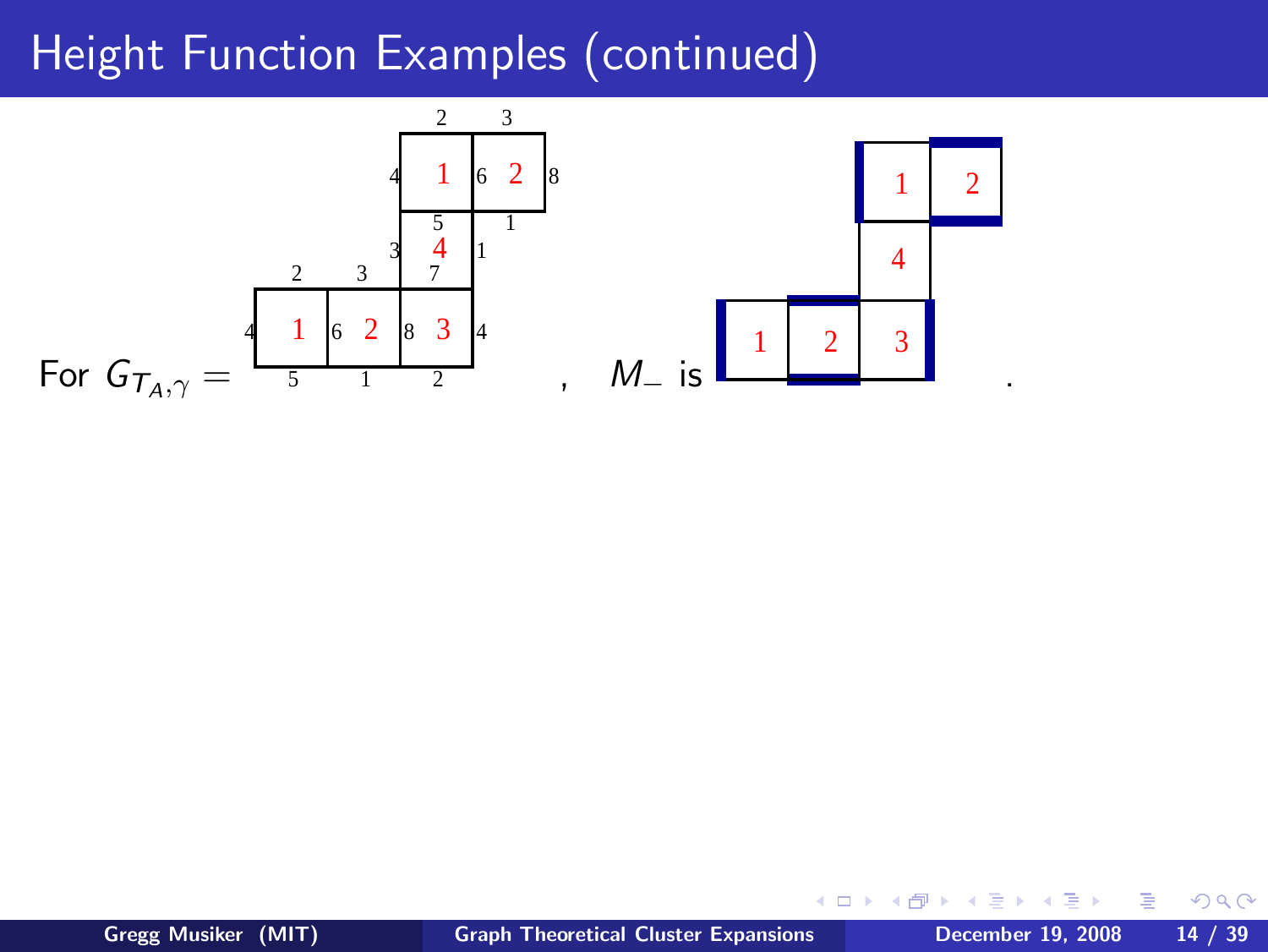

 $\Box$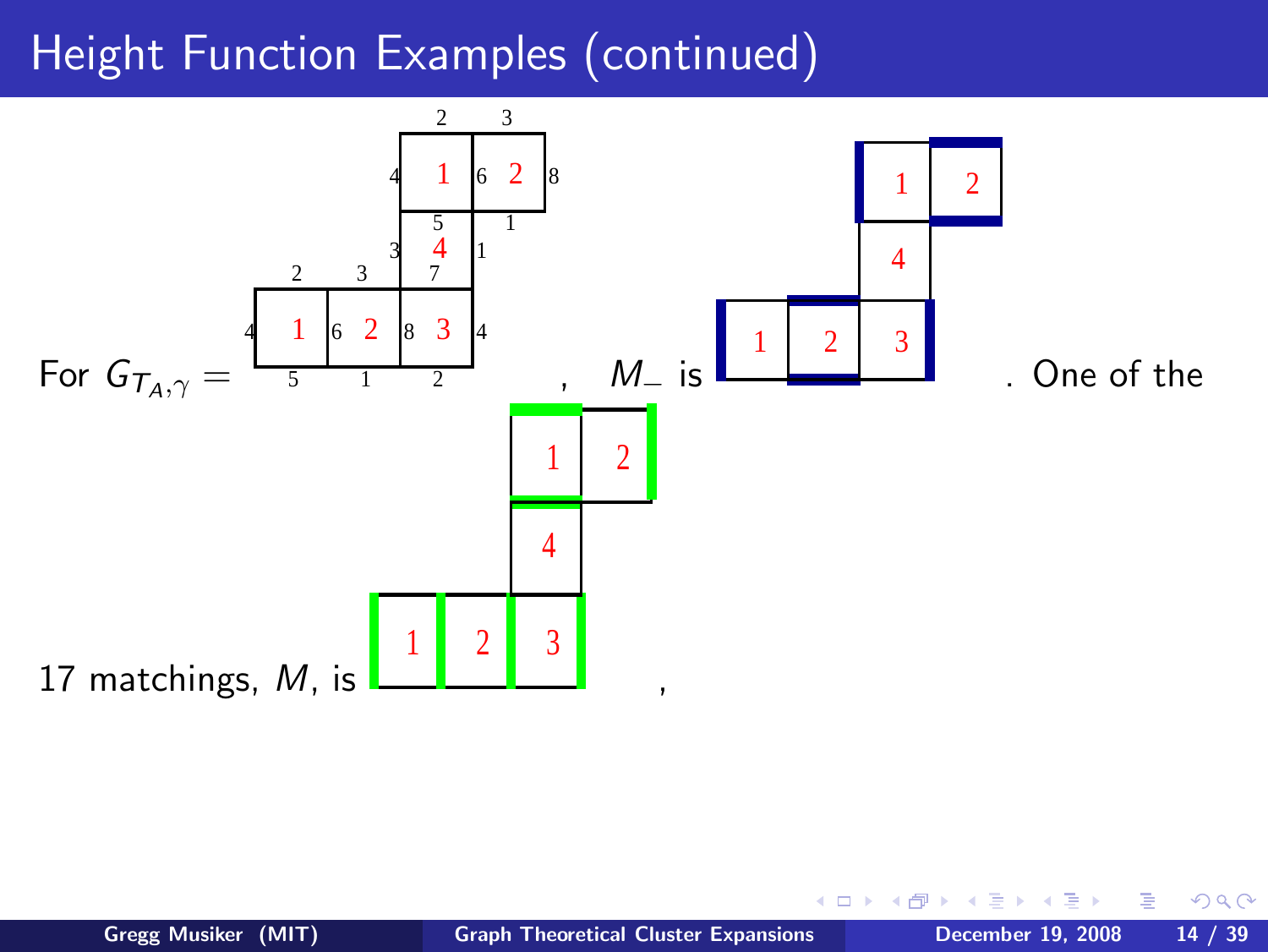

 $\Box$ 

 $QQ$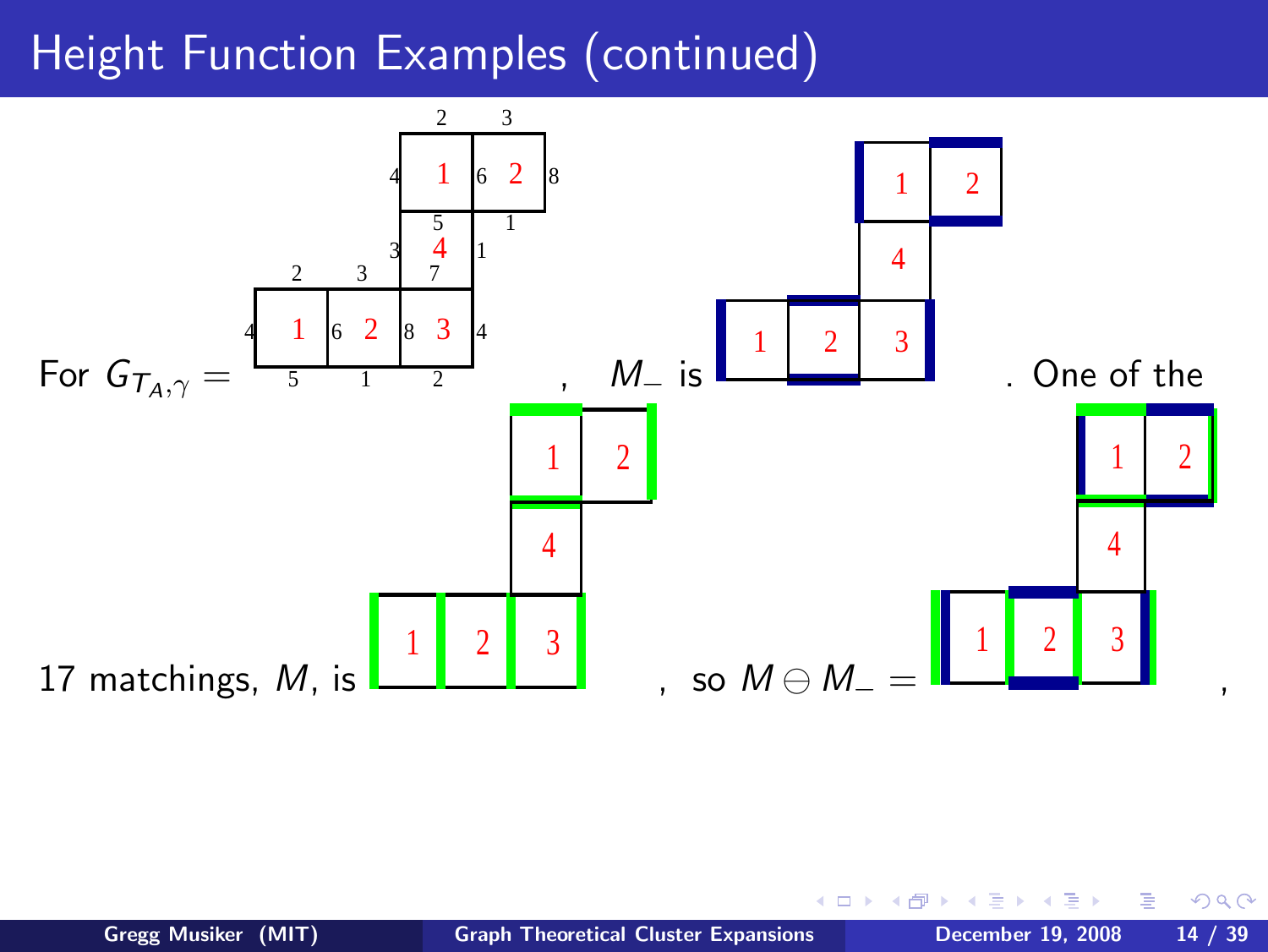

which has height  $y_1y_2^2$ . So one of the 17 terms in the cluster expansion of  $\frac{2}{4}x_2$  $x_{\gamma}$  is  $\frac{x}{x_{\gamma}^2}$  $\frac{x_4^2 x_2}{x_1^2 x_2^2 x_3 x_4} (y_1 y_2^2)$ . 1 2 つくへ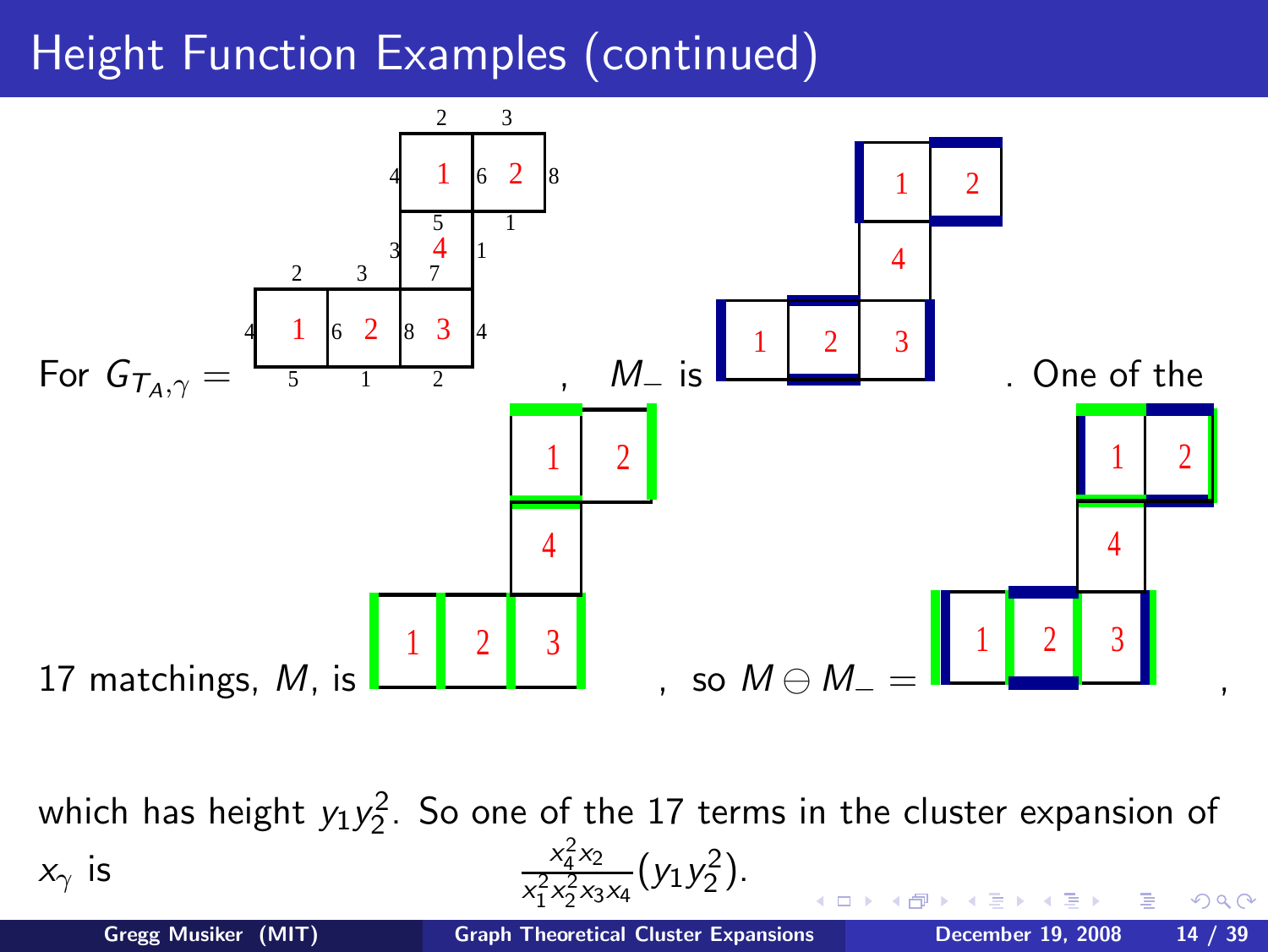### Summary

**Theorem.** (M-Schiffler 2008) For every triangulation  $T$  of unpunctured surface and arc  $\gamma$ , we construct a snake graph  $G_{\gamma,T}$  such that

$$
x_{\gamma} = \frac{\sum_{\text{perfect matching } M \text{ of } G_{\gamma, T}} x(M) y(M)}{x_1^{e_1(\mathcal{T}, \gamma)} x_2^{e_2(\mathcal{T}, \gamma)} \cdots x_n^{e_n(\mathcal{T}, \gamma)}}
$$

where  $e_i(T, \gamma)$  is the crossing number of  $\tau_i$  and  $\gamma$ ,  $x(M)$  is the edge-weight of perfect matching M, and  $y(M)$  is the height of perfect matching M.  $(x<sub>y</sub>)$  is cluster variable with principal coefficients.)

 $299$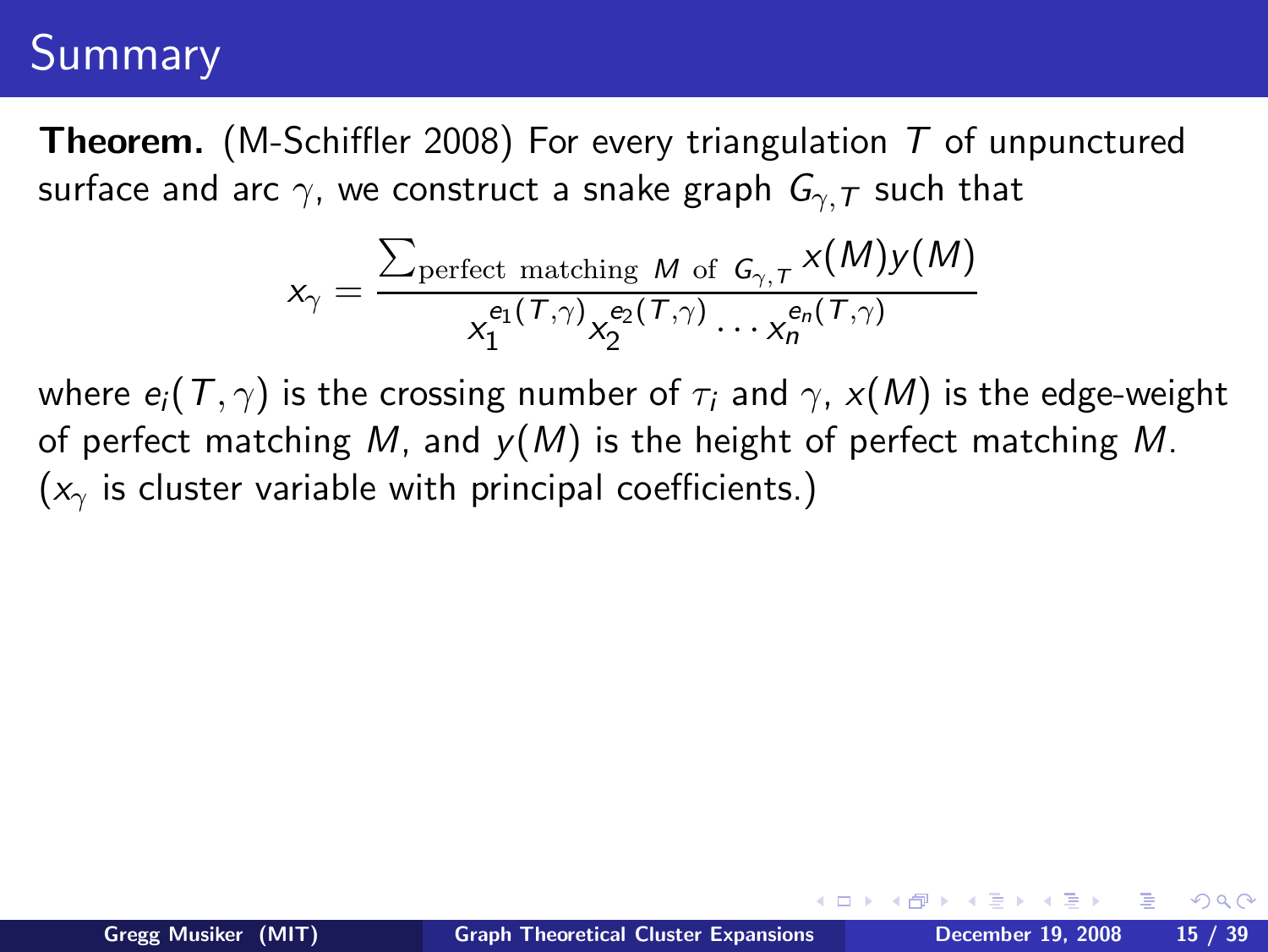### Summary

**Theorem.** (M-Schiffler 2008) For every triangulation  $T$  of unpunctured surface and arc  $\gamma$ , we construct a snake graph  $G_{\gamma,T}$  such that

$$
x_{\gamma} = \frac{\sum_{\text{perfect matching } M \text{ of } G_{\gamma, T}} x(M) y(M)}{x_1^{e_1(\mathcal{T}, \gamma)} x_2^{e_2(\mathcal{T}, \gamma)} \cdots x_n^{e_n(\mathcal{T}, \gamma)}}
$$

where  $e_i(T, \gamma)$  is the crossing number of  $\tau_i$  and  $\gamma$ ,  $x(M)$  is the edge-weight of perfect matching M, and  $y(M)$  is the height of perfect matching M.  $(x<sub>γ</sub>$  is cluster variable with principal coefficients.)

**Corollary.** The F-polynomial equals  $\sum_M y(M)$ , is positive, and has constant term 1.

The g-vector satisfies  $\mathbf{x}^g = x(M_-)$ .

**Corollary.** The Laurent expansion of cluster variable  $x<sub>γ</sub>$  is positive for any cluster algebra (of geometric type) arising from a triangulated surface without punctures.  $2990$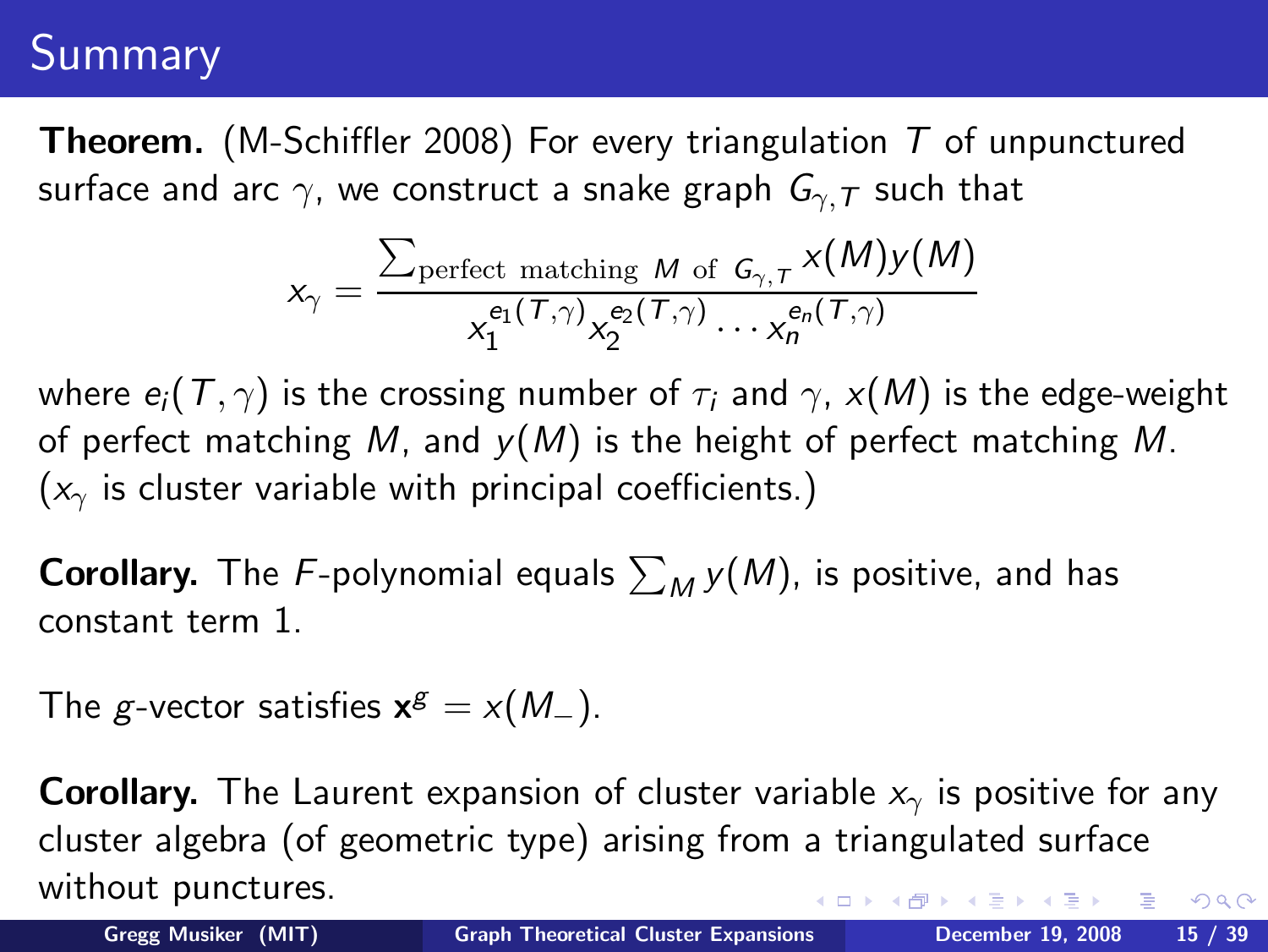**Theorem.** (M 2007) For every classical root system, let  $B_{\Phi}$  denote the corresponding bipartite seed (without coefficients). Then there exists a family of graphs  $\mathcal{G}_{\Phi}=\{ \mathcal{G}_{\alpha}\}_{\alpha\in\Phi_+}$  such that  $\mathsf{x}_{\alpha}$ , the cluster variable of  $A(B_{\Phi})$  corresponding to  $\alpha \in \Phi_{+}$ , can be expressed as

$$
x_{\alpha}=\frac{P_{G_{\alpha}}(x_1,\ldots,x_n)}{x_1^{\alpha_1}\cdots x_n^{\alpha_n}}.
$$

Further, we will construct the graphs in a very simple manner using the tiles  $T_k$ .

 $299$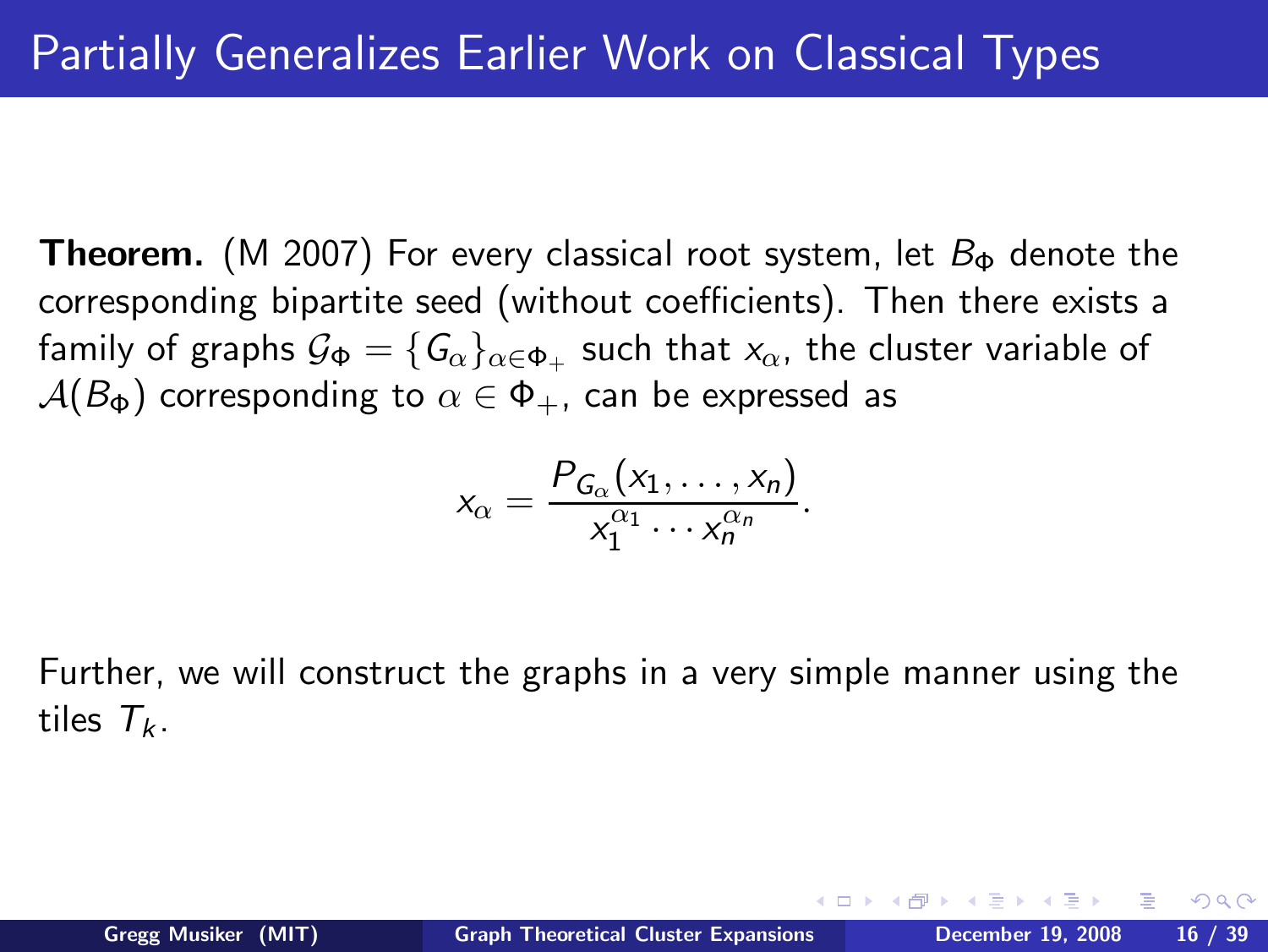#### Tiles for the four classical types



 $\leftarrow$ 

 $\rightarrow$ 

∍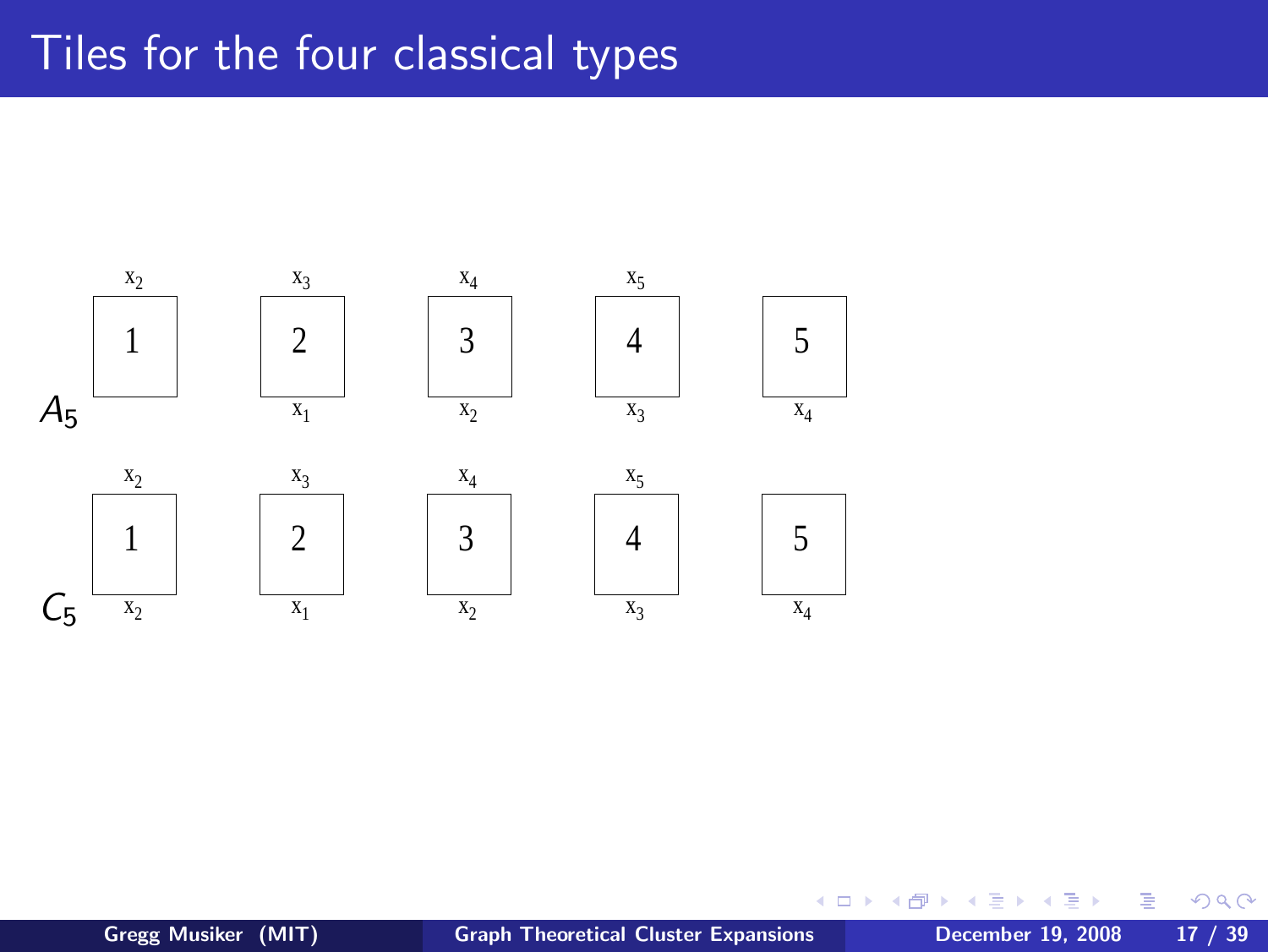$A<sub>5</sub>$ 



重  $\sim$ 

 $\sim$ 

 $\rightarrow$   $\equiv$   $\rightarrow$ 

**K ロ ▶ K 何 ▶** 

 $\equiv$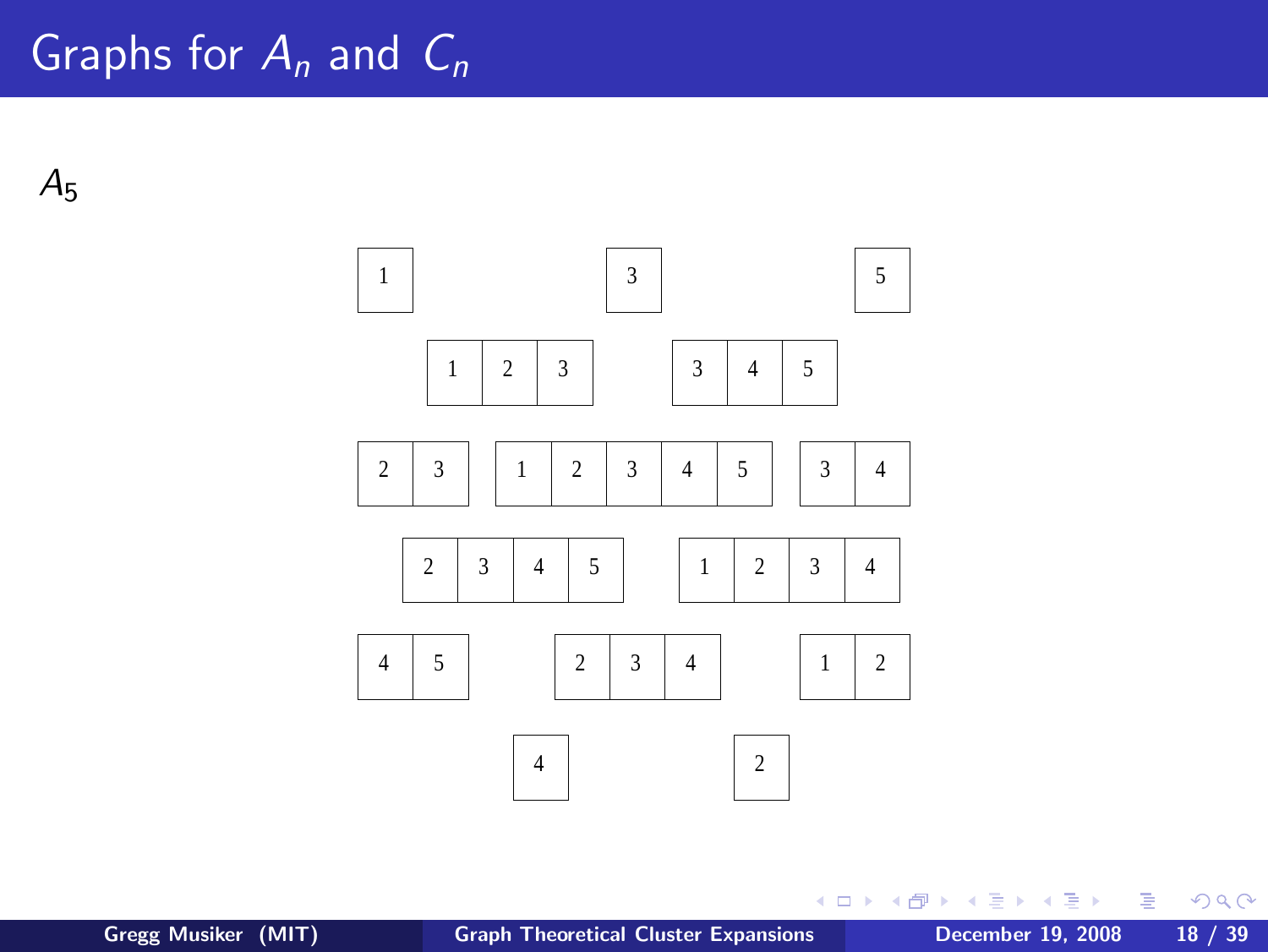$C_3$  folds onto  $A_5$  (Take right-half including middle)



 $\leftarrow$ 

 $\leftarrow$   $\Box$ 

Ε

 $QQ$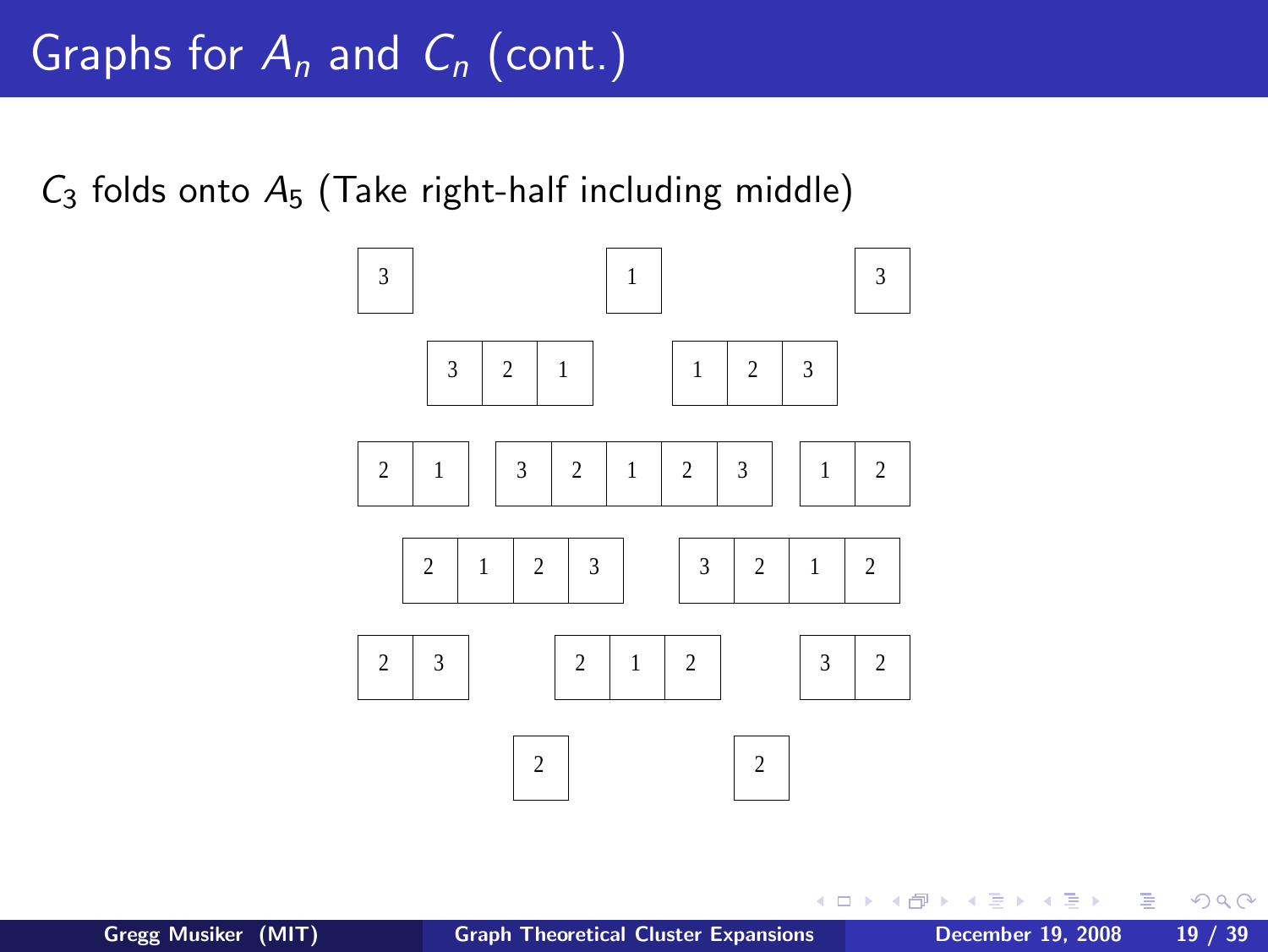### Tiles for the four classical types (cont.)





 $\Box$ 

つくへ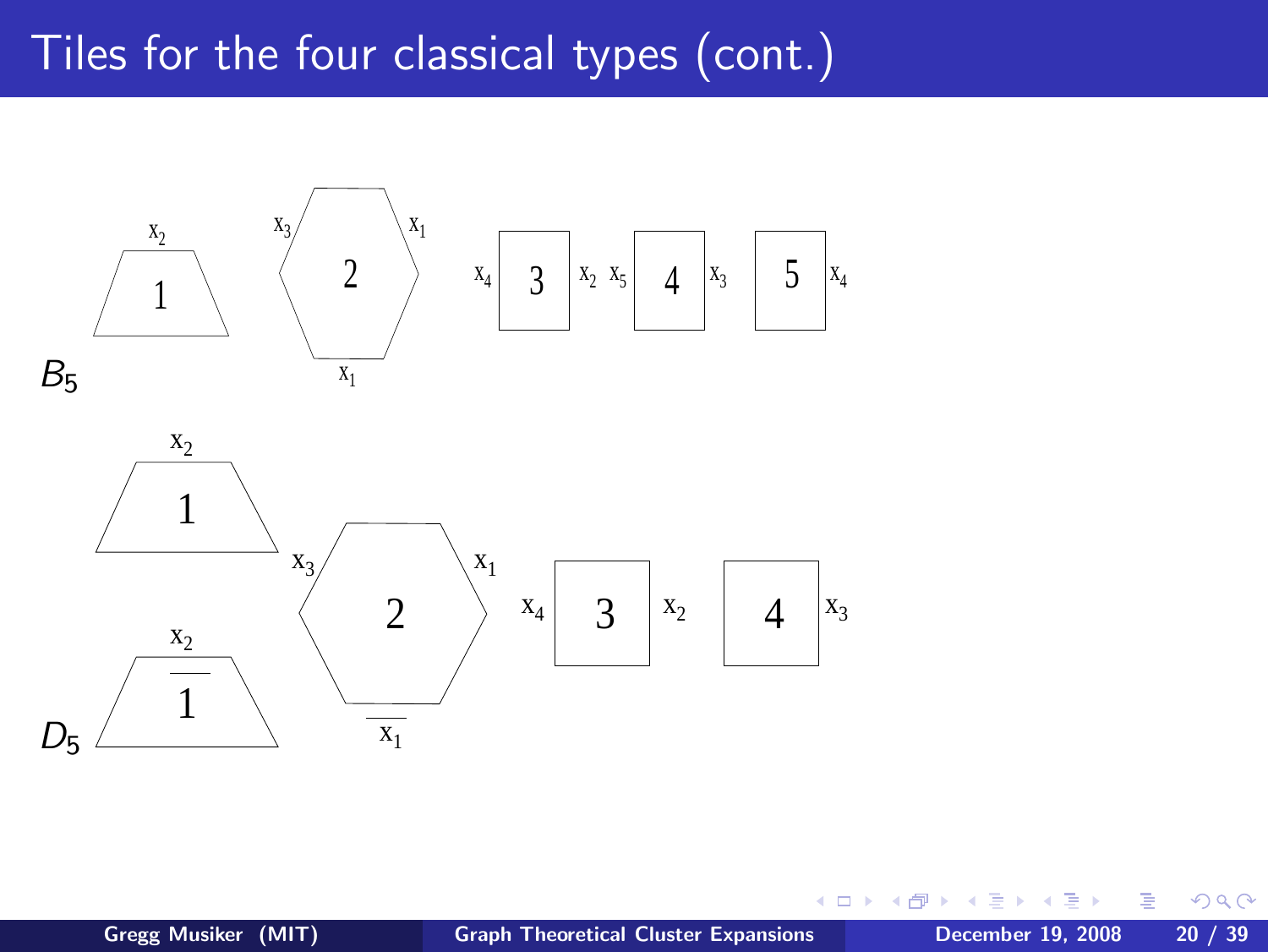B<sub>4</sub> After mutating with respect to  $x_1$  and  $x_3$  ( $x_2$  and  $x_4$ ), we obtain



 $\Box$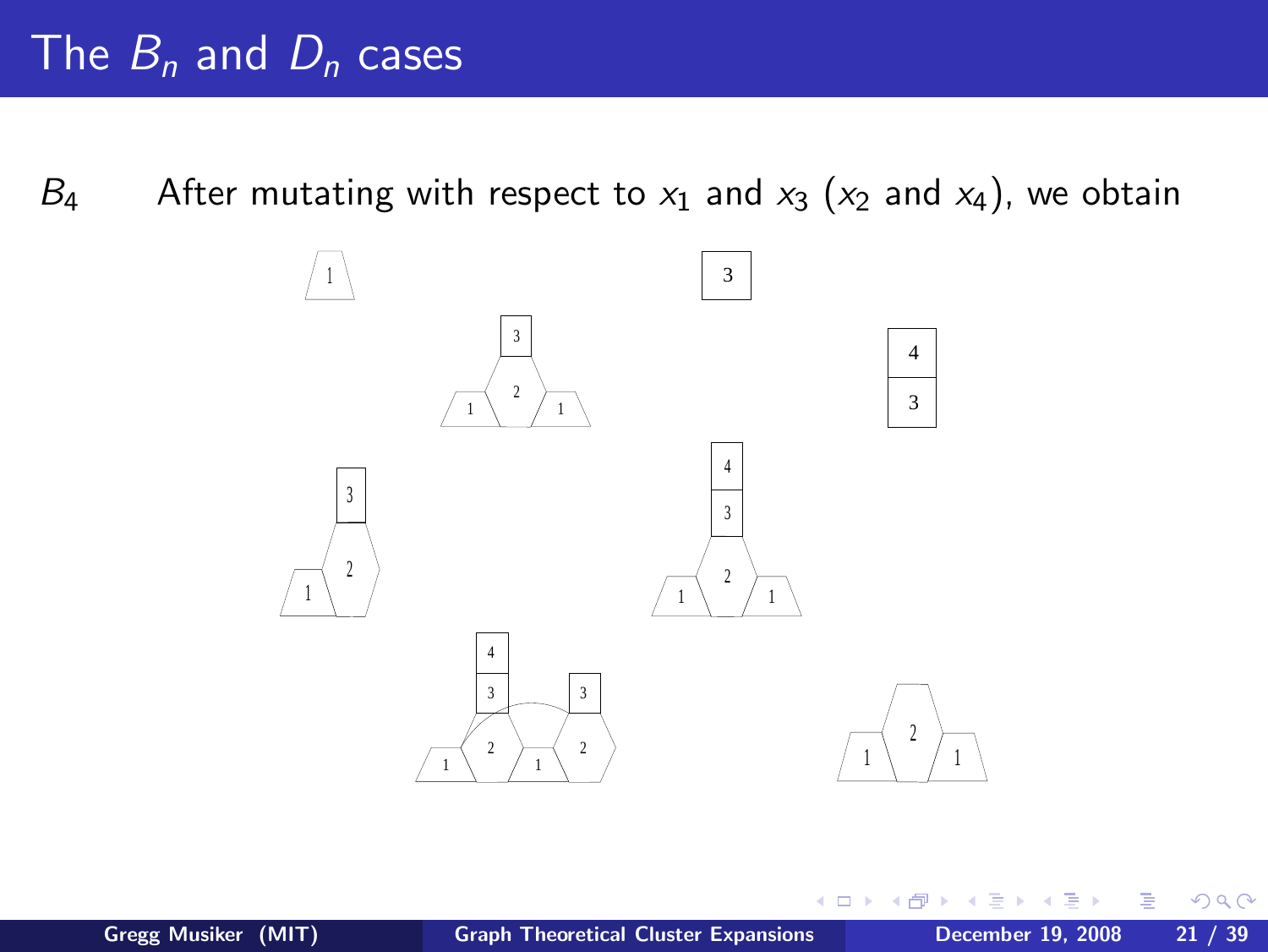

**€ □ >** 

∍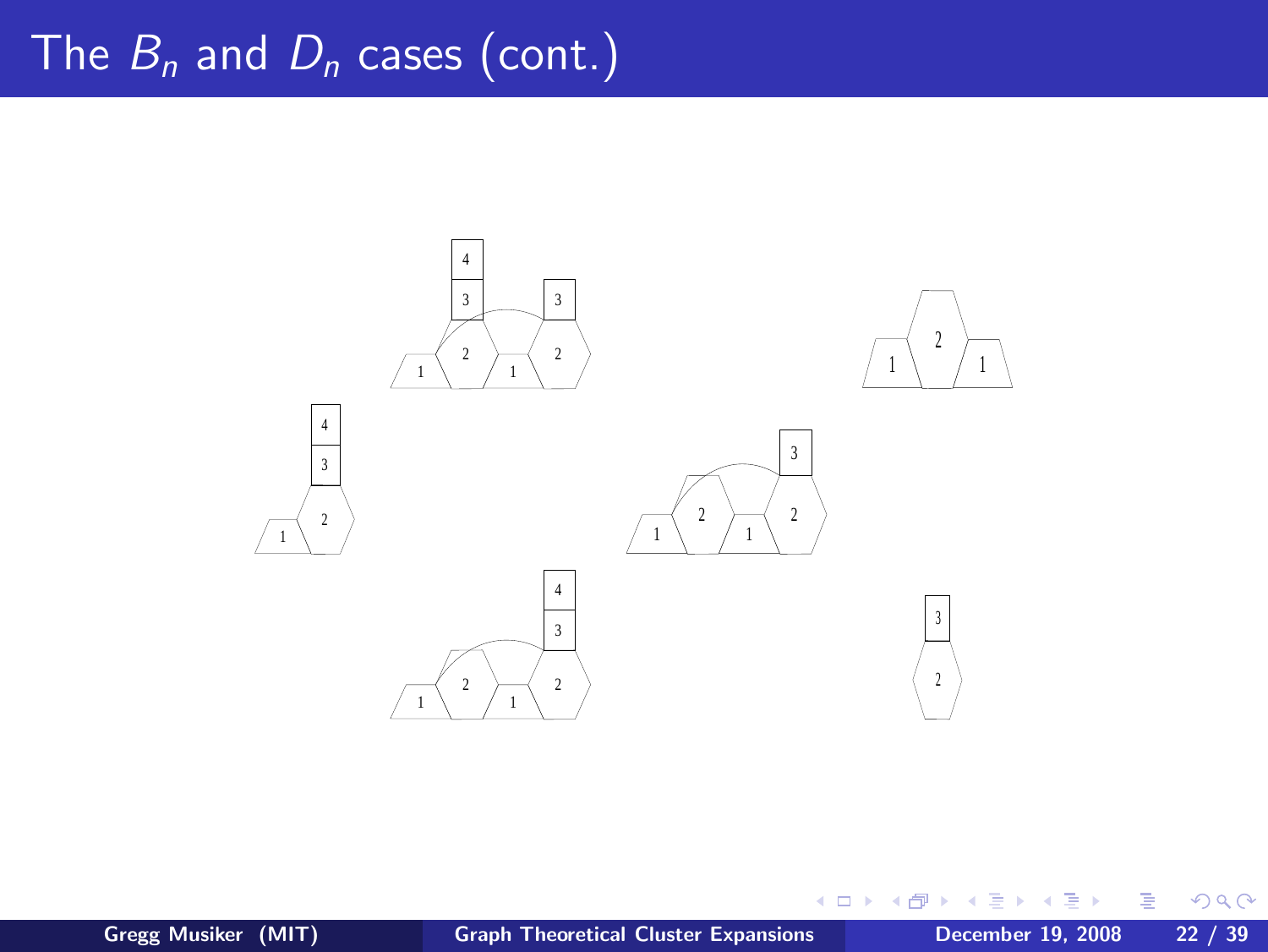

4 0 8

×.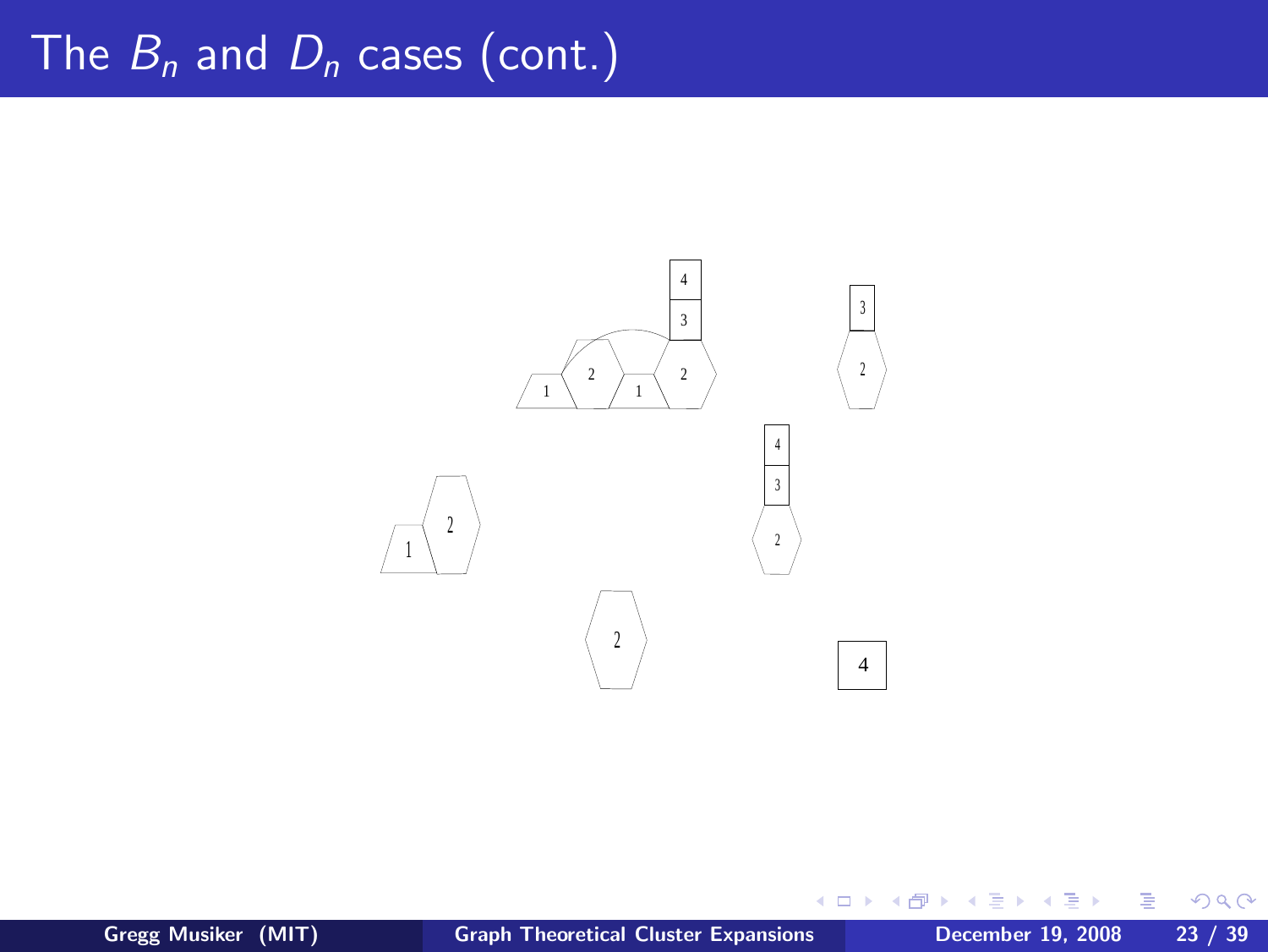

∍

€ □ >

×.

Ε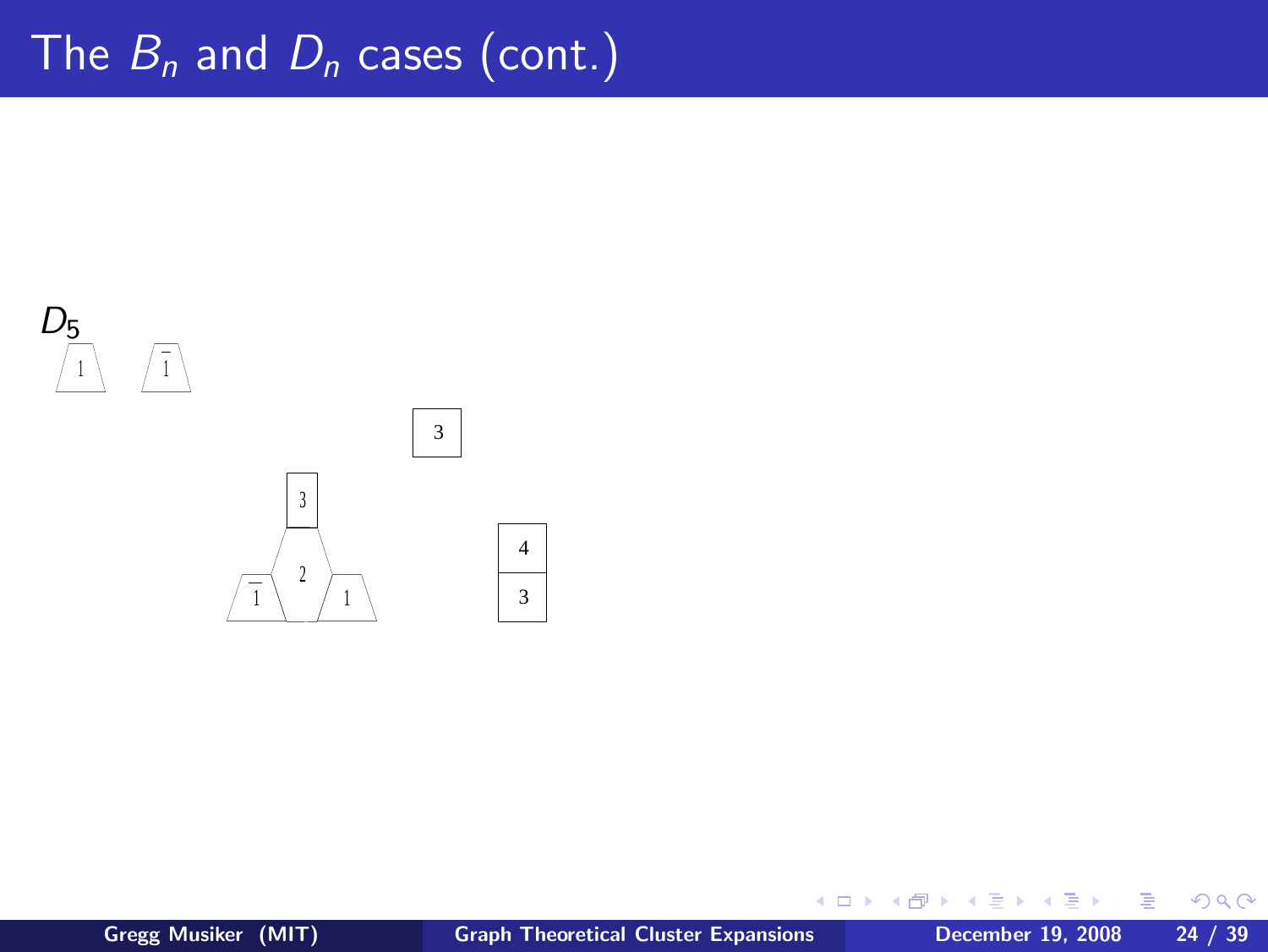



 $\leftarrow$ 

**B** 

∍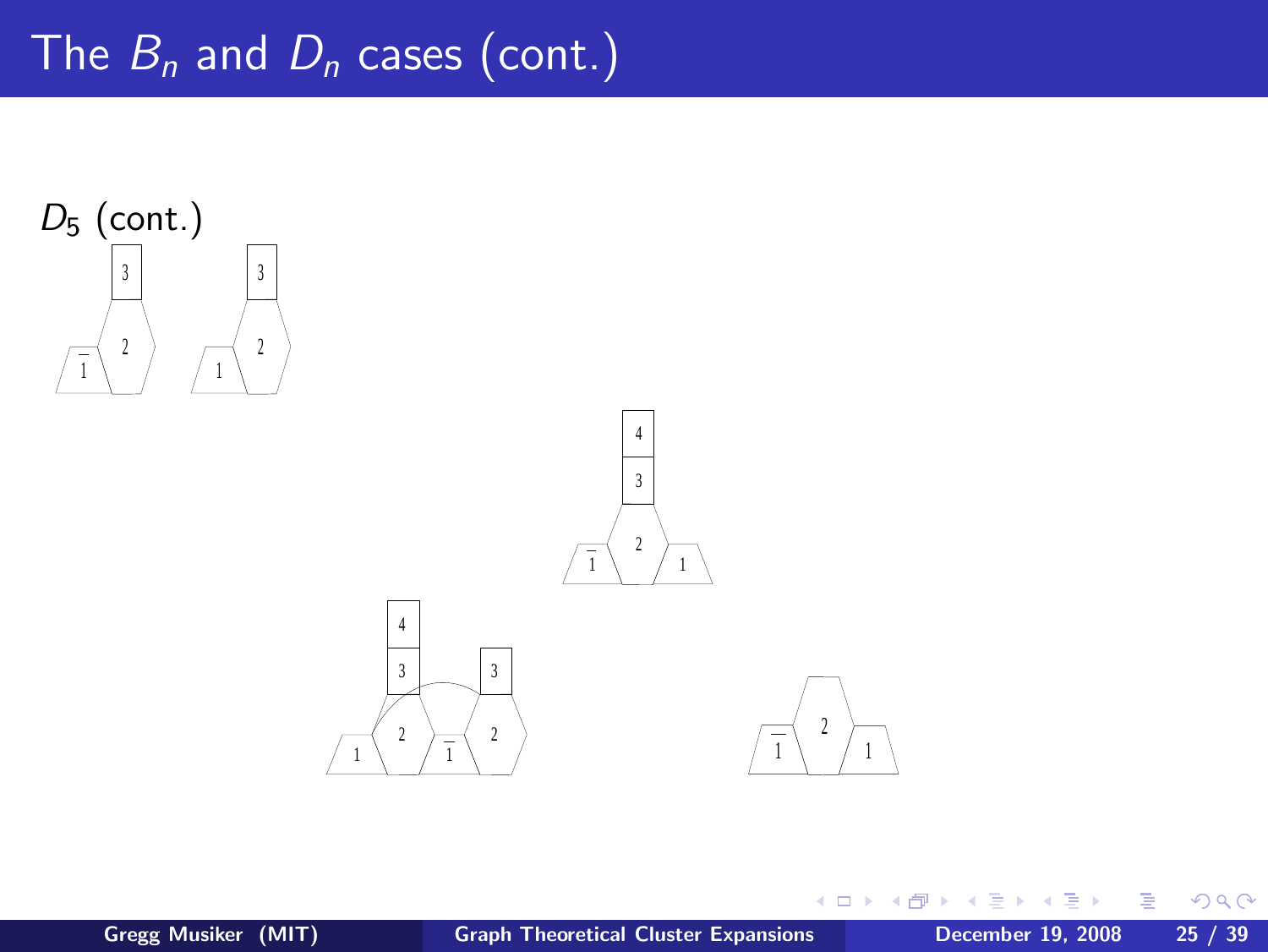



 $\leftarrow$ 

 $\rightarrow$ 

Ε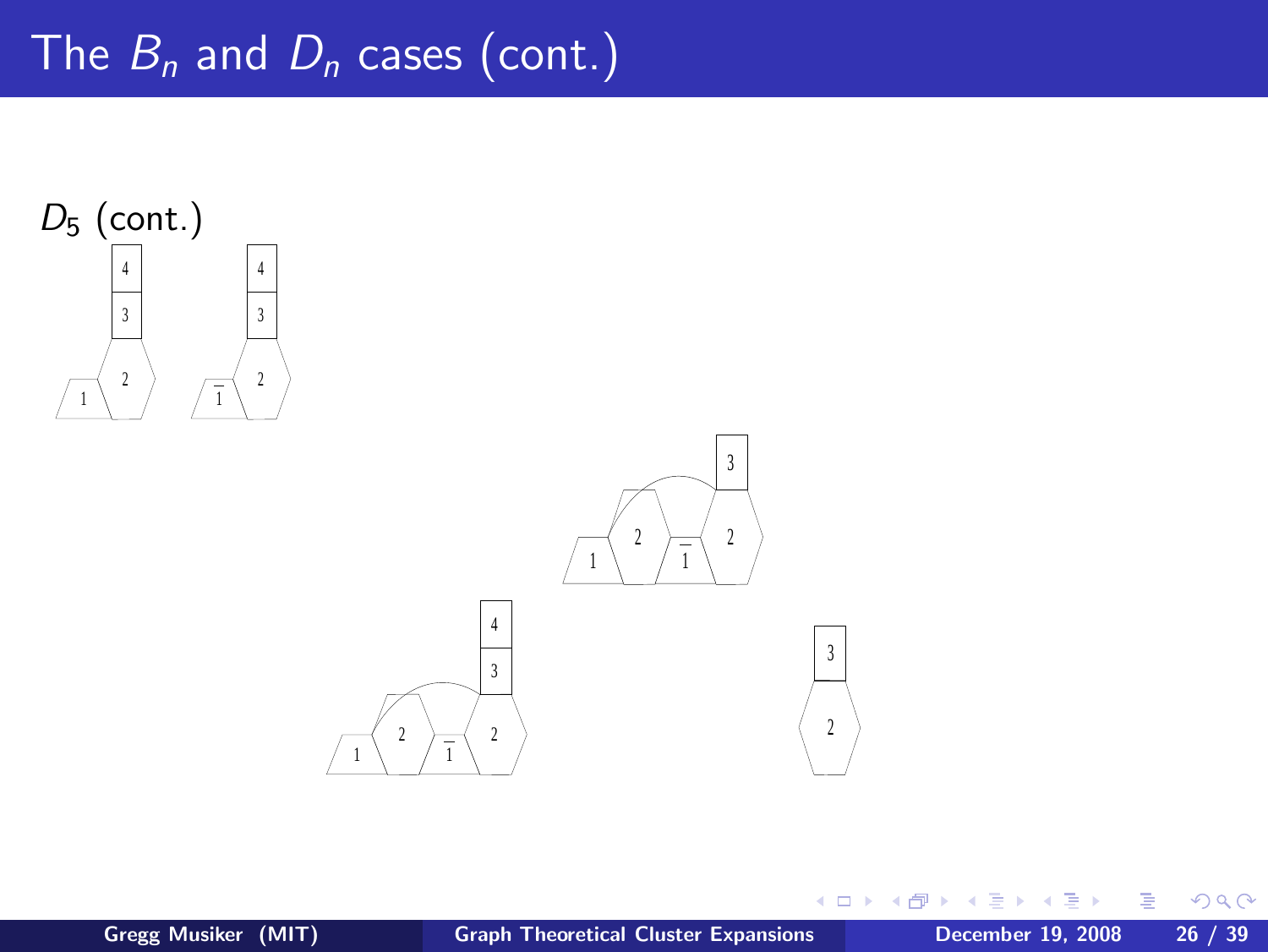

€ □ >

×.

Ε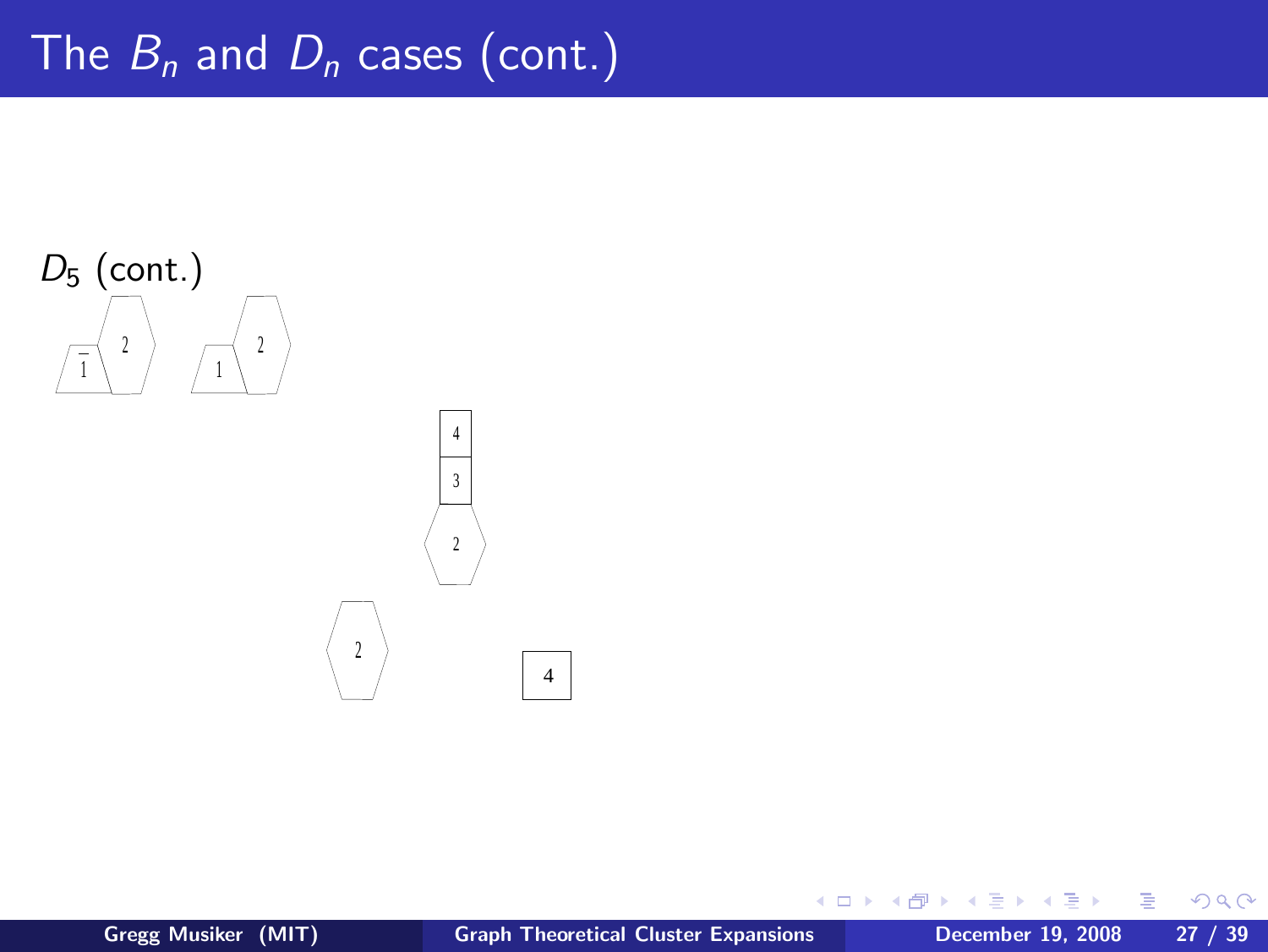Seed matrix is 
$$
B = \begin{bmatrix} 0 & 1 \\ -3 & 0 \end{bmatrix}
$$

\nHexagon has  $x_1$  on NW, NE, and S sides, Trapezoid has  $x_2$  on N side.

\n

÷. **D** 

 $\equiv$ 

 $299$ 

1

 $\leftarrow$   $\Box$ ←●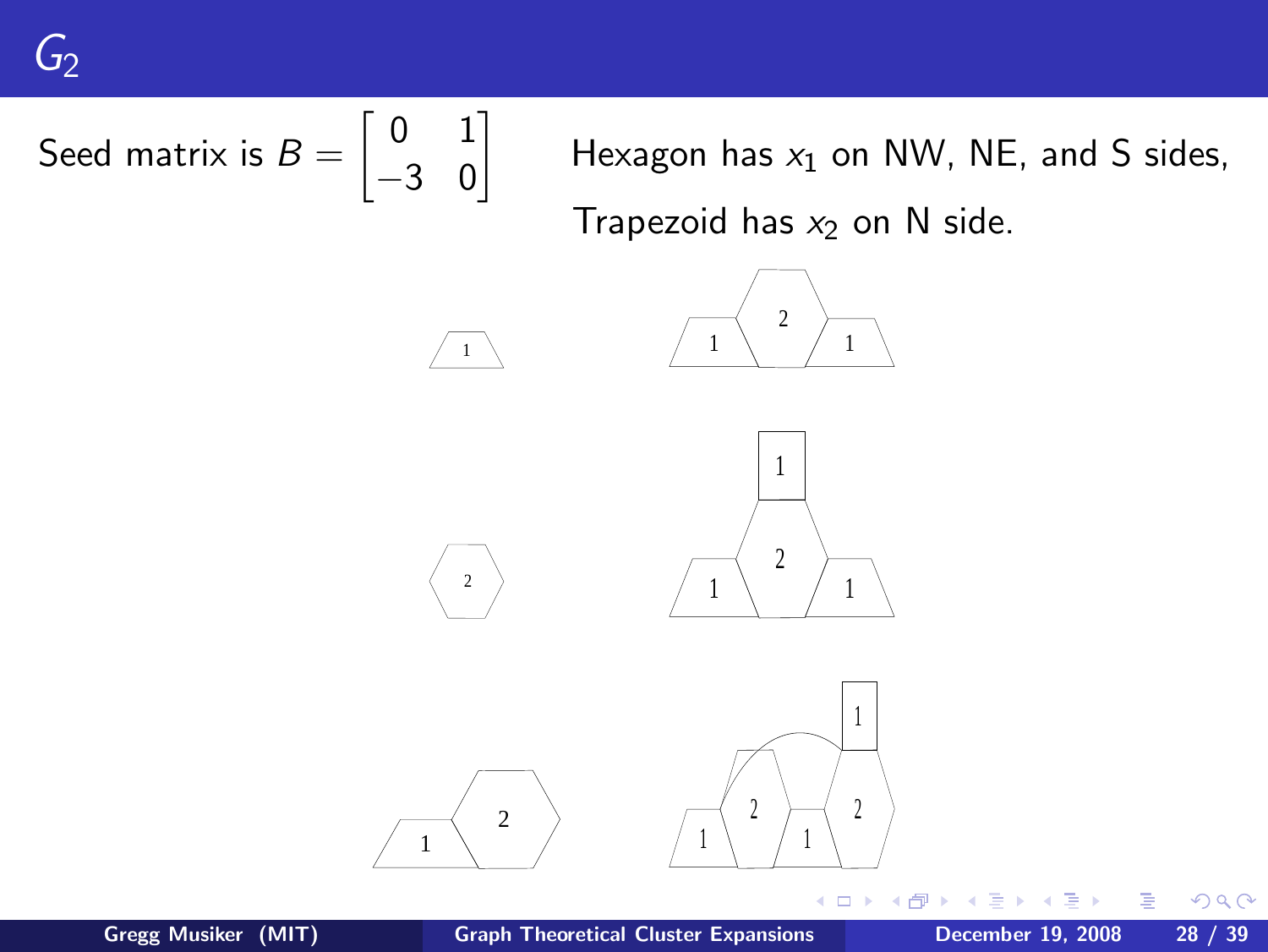Joint work with Jim Propp.

Let 
$$
B = \begin{bmatrix} 0 & -2 \\ 2 & 0 \end{bmatrix}
$$
 or  $\begin{bmatrix} 0 & -4 \\ 1 & 0 \end{bmatrix}$ .

Here we also exploit invariance of matrices B under mutation.

So we are considering  $(b, c)$ -sequence

$$
x_n x_{n-2} = \begin{cases} x_{n-1}^b + 1 & \text{if } n \text{ odd} \\ x_{n-1}^c + 1 & \text{if } n \text{ even} \end{cases}
$$

for  $(b, c) = (2, 2)$  or  $(1, 4)$ .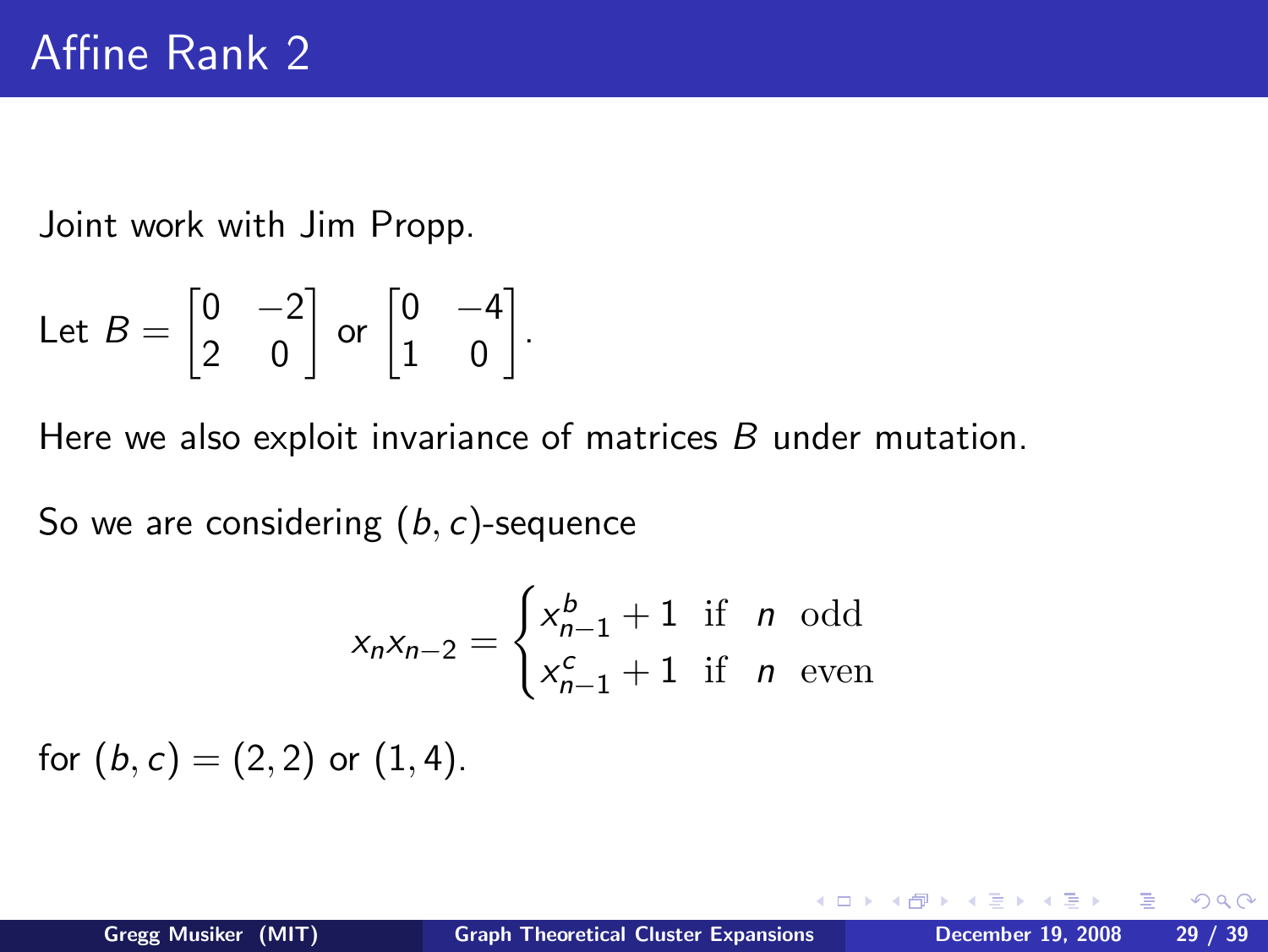Since cluster algebra structure,  $(b, c)$  sequence consists of Laurent polynomials.

Work of Sherman and Zelevinsky verifies positive coefficients for (1, 4) and (2, 2) using Newton polytope, and Caldero-Zelevinsky give another proof of positivity for (2, 2) case via Quiver Grassmannians.

This cluster algebra also comes from an annulus with one marked point on each boundary (no punctures).

Equivalently, this is a cluster algebra of affine type  $A_{1,1}$ .

We give proof of positivity via graph theoretical interpretation similar to above.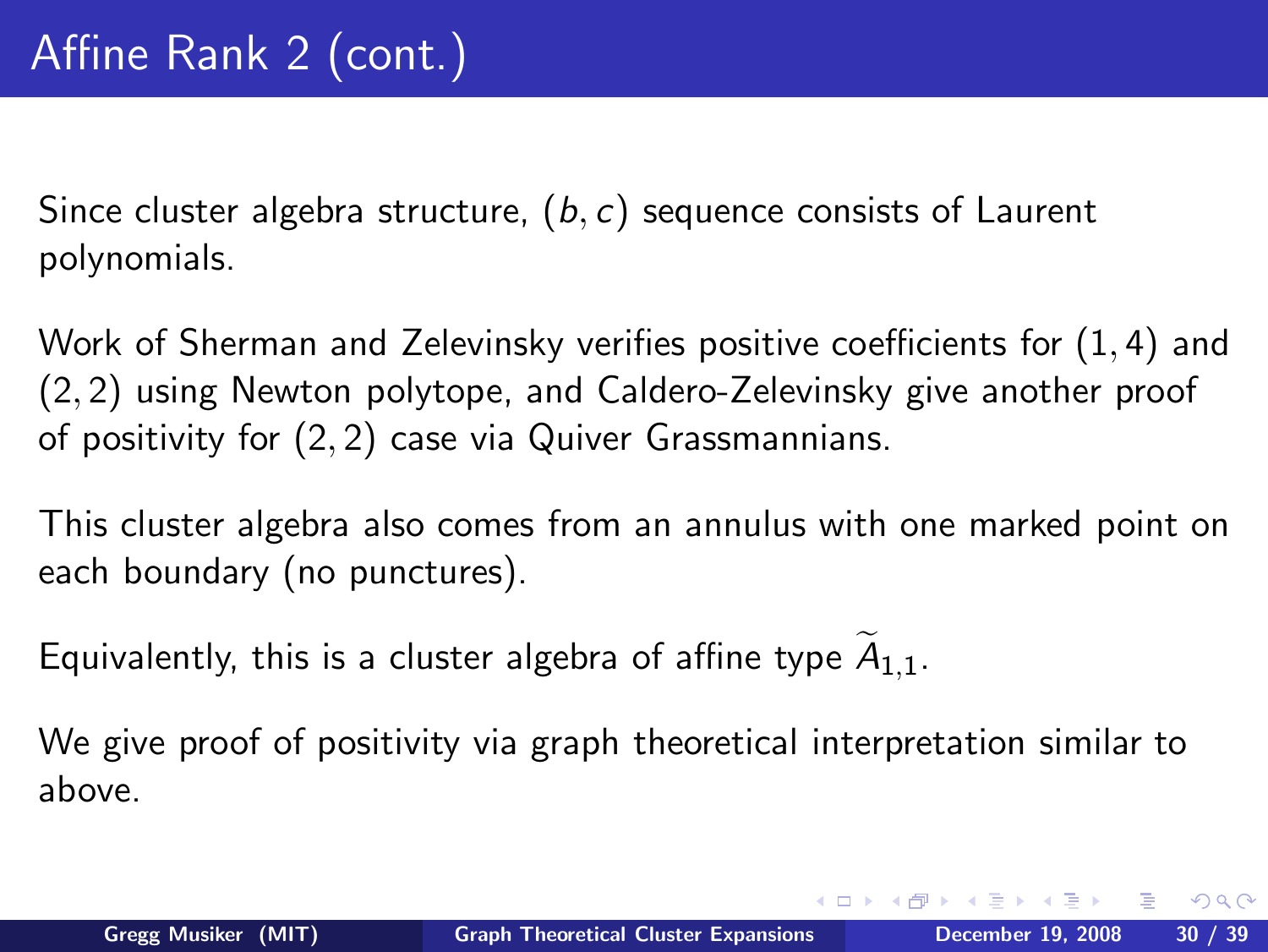$(2, 2)$ : all cluster variables have denominators  $x_1^d x_2^{d+1}$  (resp.  $x_1^{d+1} x_2^d$ ) We string together corresponding number of sqares



in an intertwining fashion.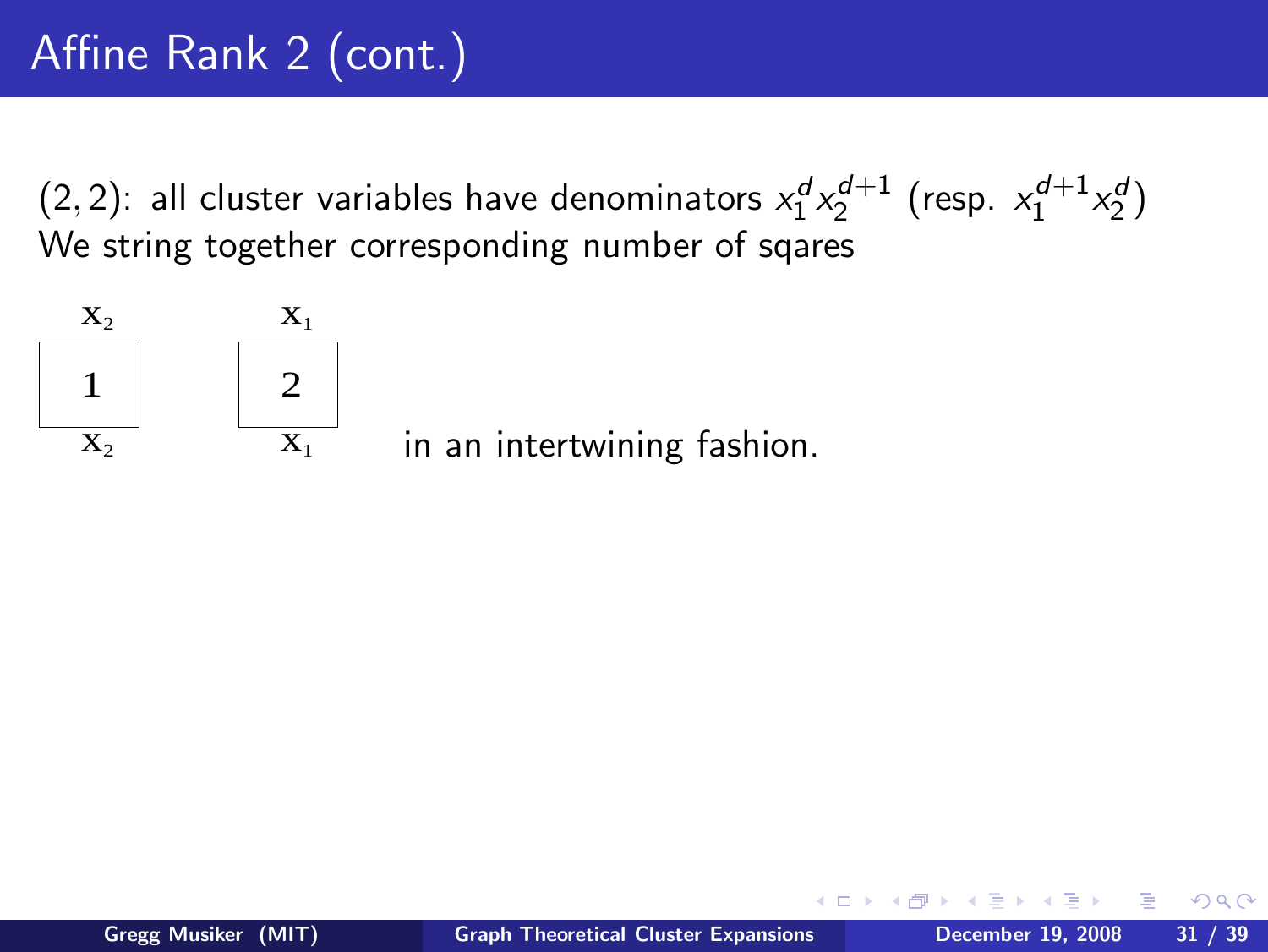$(2, 2)$ : all cluster variables have denominators  $x_1^d x_2^{d+1}$  (resp.  $x_1^{d+1} x_2^d$ ) We string together corresponding number of sqares



in an intertwining fashion.

Examples:

$$
\frac{x_2^4 + 2x_2^2 + 1 + x_1^2}{x_1^2 x_2} \leftrightarrow \frac{1 \quad 2 \quad 1}{1}
$$
\n
$$
\frac{x_1^6 + 3x_1^4 + 3x_1^2 + 2x_2^2 x_1^2 + x_2^4 + 1 + 2x_2^2}{x_2^3 x_1^2} \leftrightarrow \frac{2 \quad 1 \quad 2 \quad 1 \quad 2 \quad 1 \quad 2}
$$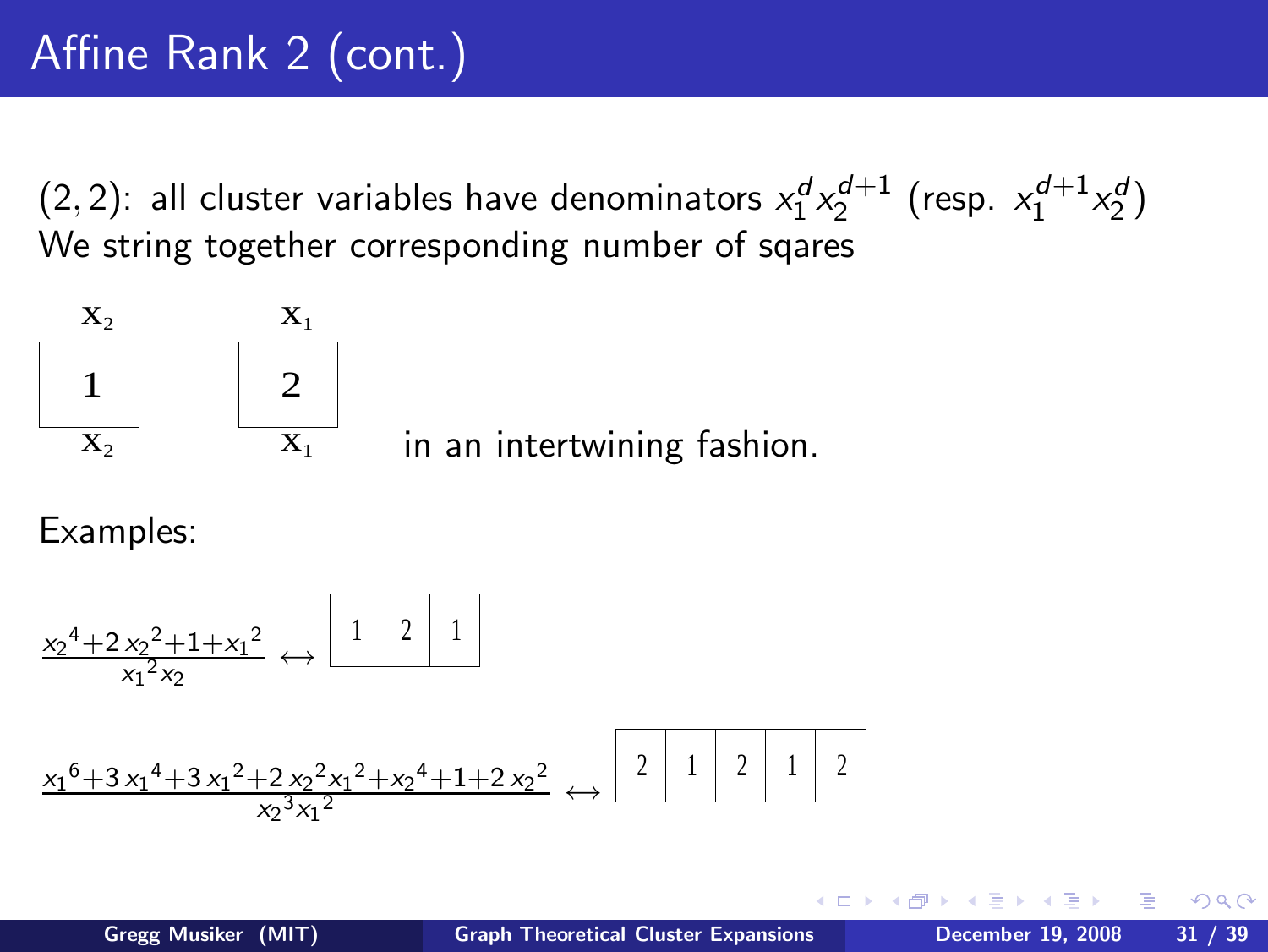$(1, 4)$ : Tiles are a square and an octagon:



 $\leftarrow$   $\Box$ 

∍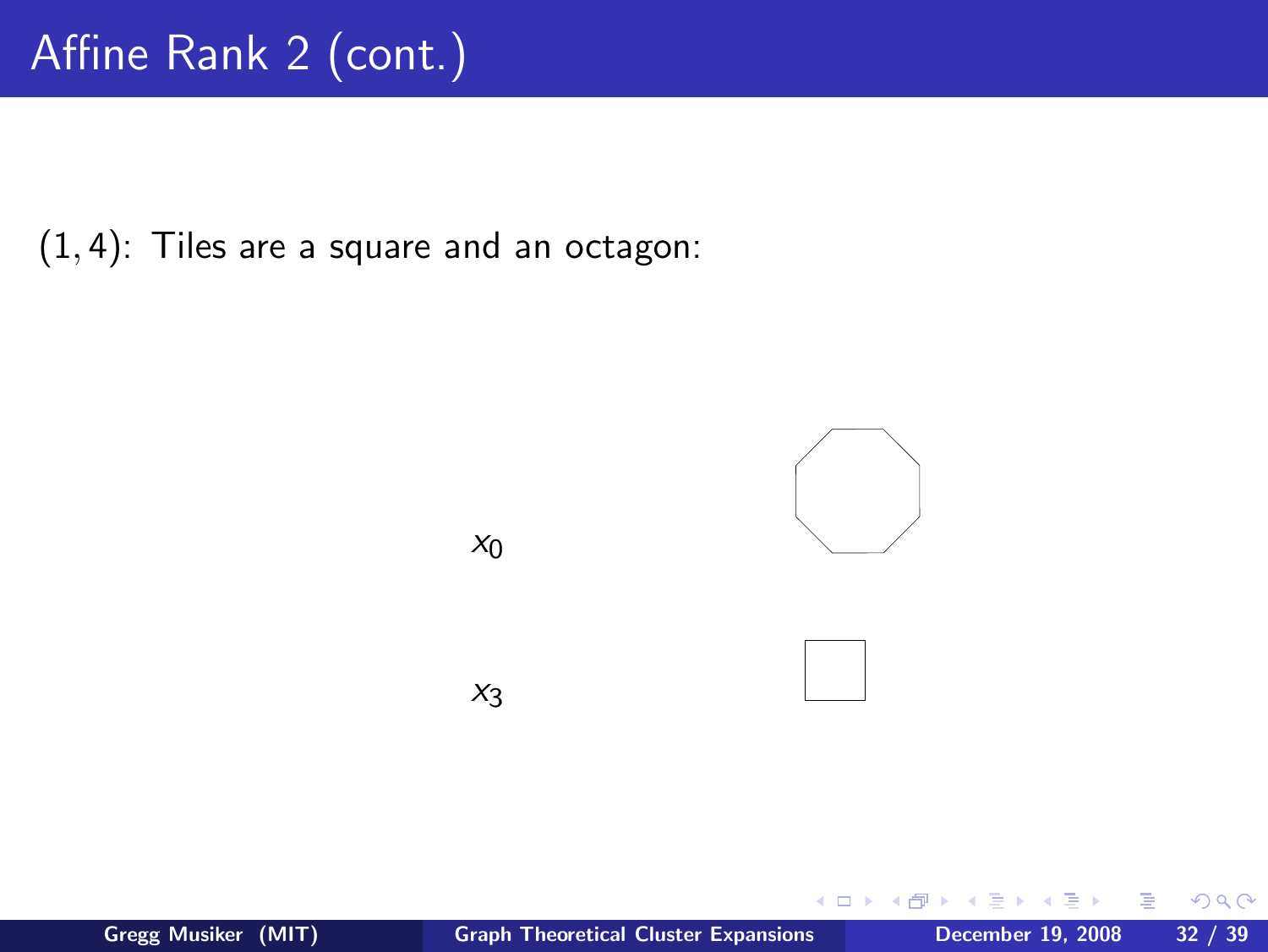# Sequnce Continues



重

Ε

4 0 8 ∢母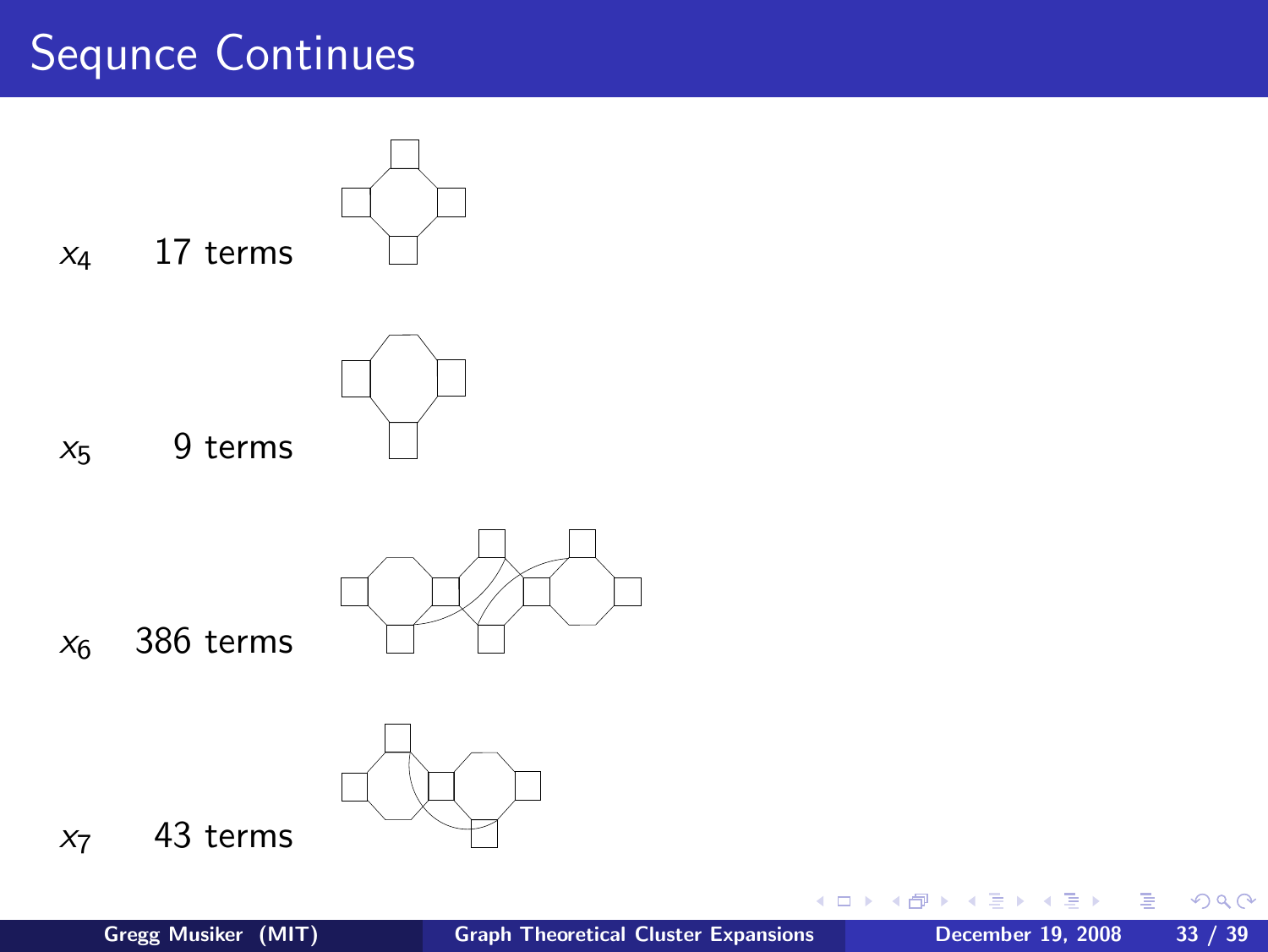## Sequnce Continues (cont.)



 $299$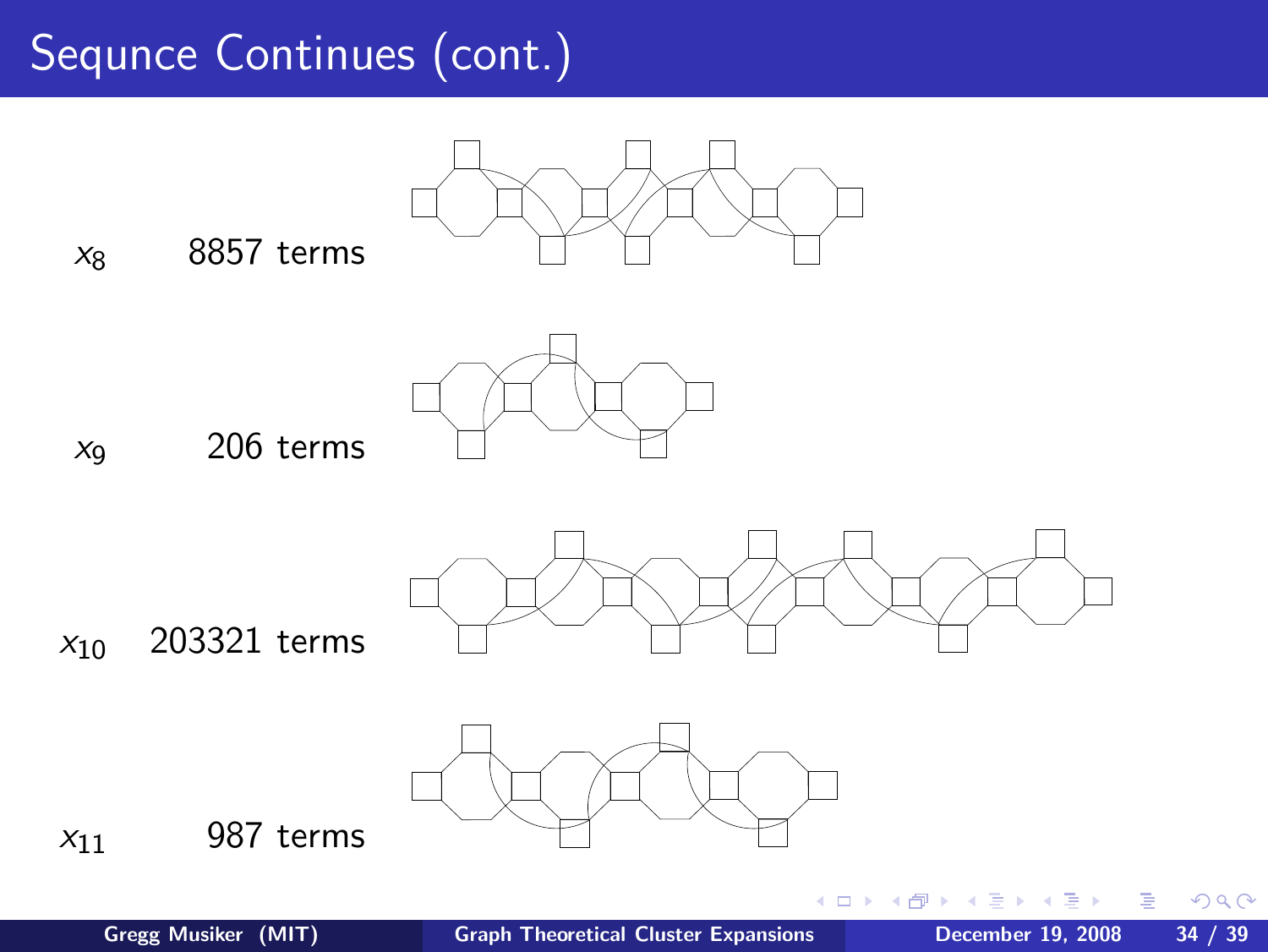# Running the  $(1, 4)$  sequence backwards



∍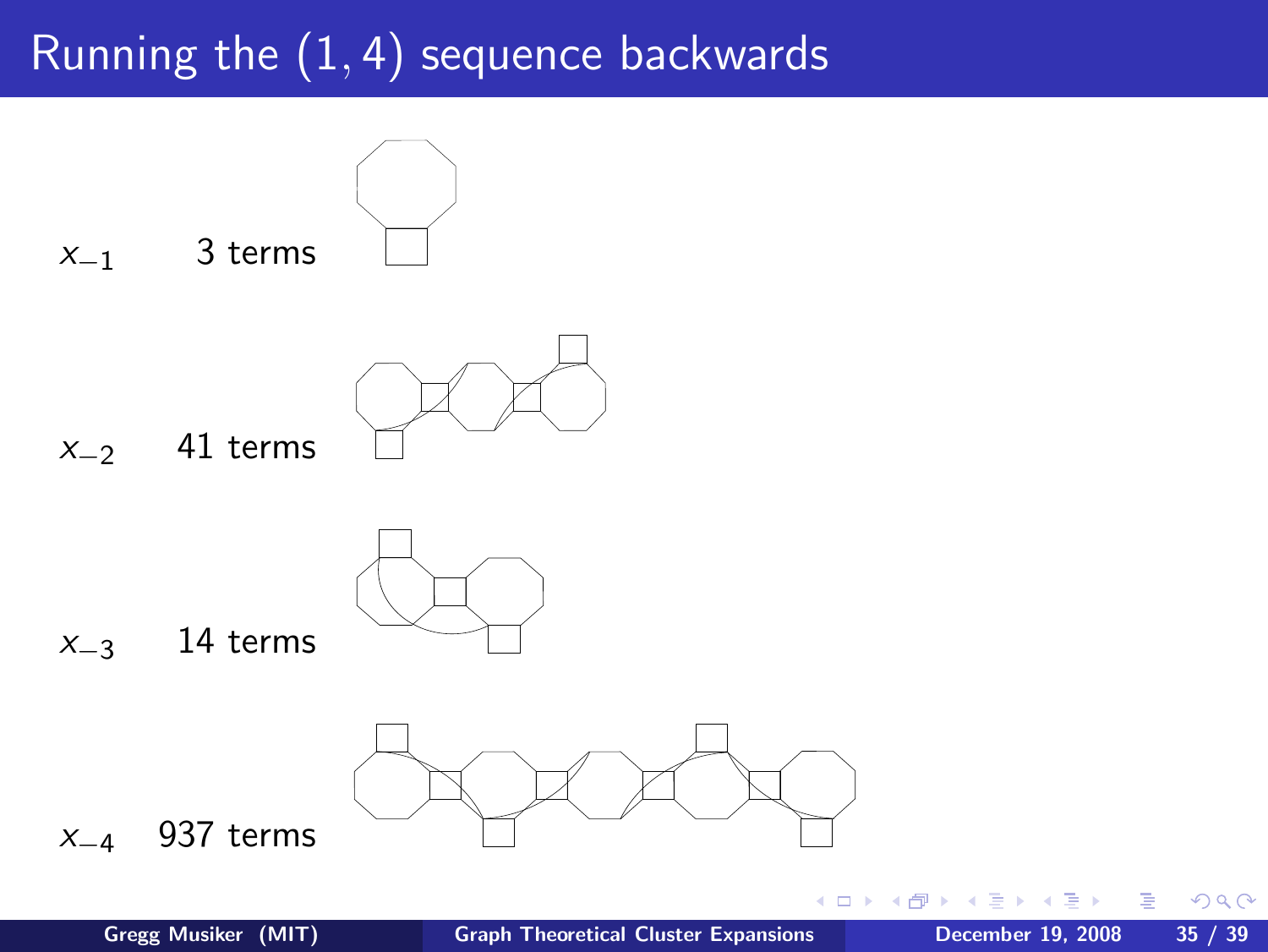# Running the (1, 4) sequence backwards (cont.)



 $x_{-5}$  67 terms



x−<sup>6</sup> 21506 terms



 $x_{-7}$  321 terms



€ □ >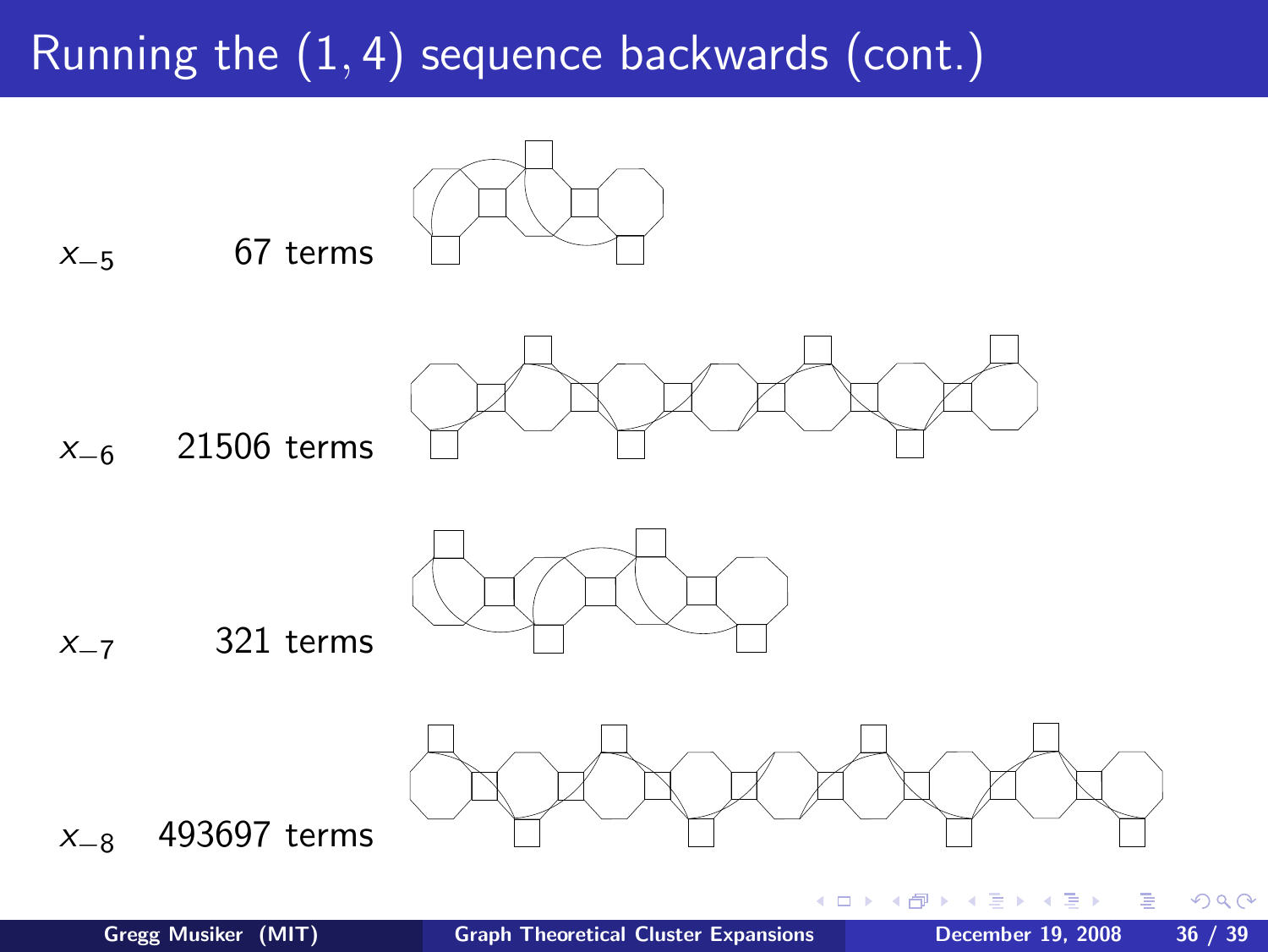# Markoff polynomials

Joint work by Carroll, Itsara, Le, M, Price, Thurston, and Viana under Propp in REACH program.

$$
B = \begin{bmatrix} 0 & 2 & -2 \\ -2 & 0 & 2 \\ 2 & -2 & 0 \end{bmatrix}
$$
, Exchange graph is free ternary tree.

B invariant under mutation. All exchanges have form  $(x, y, z) \mapsto (x', y, z)$ where  $xx' = y^2 + z^2$ .

(Cluster algebra corresponds to once punctured torus.)

つくへ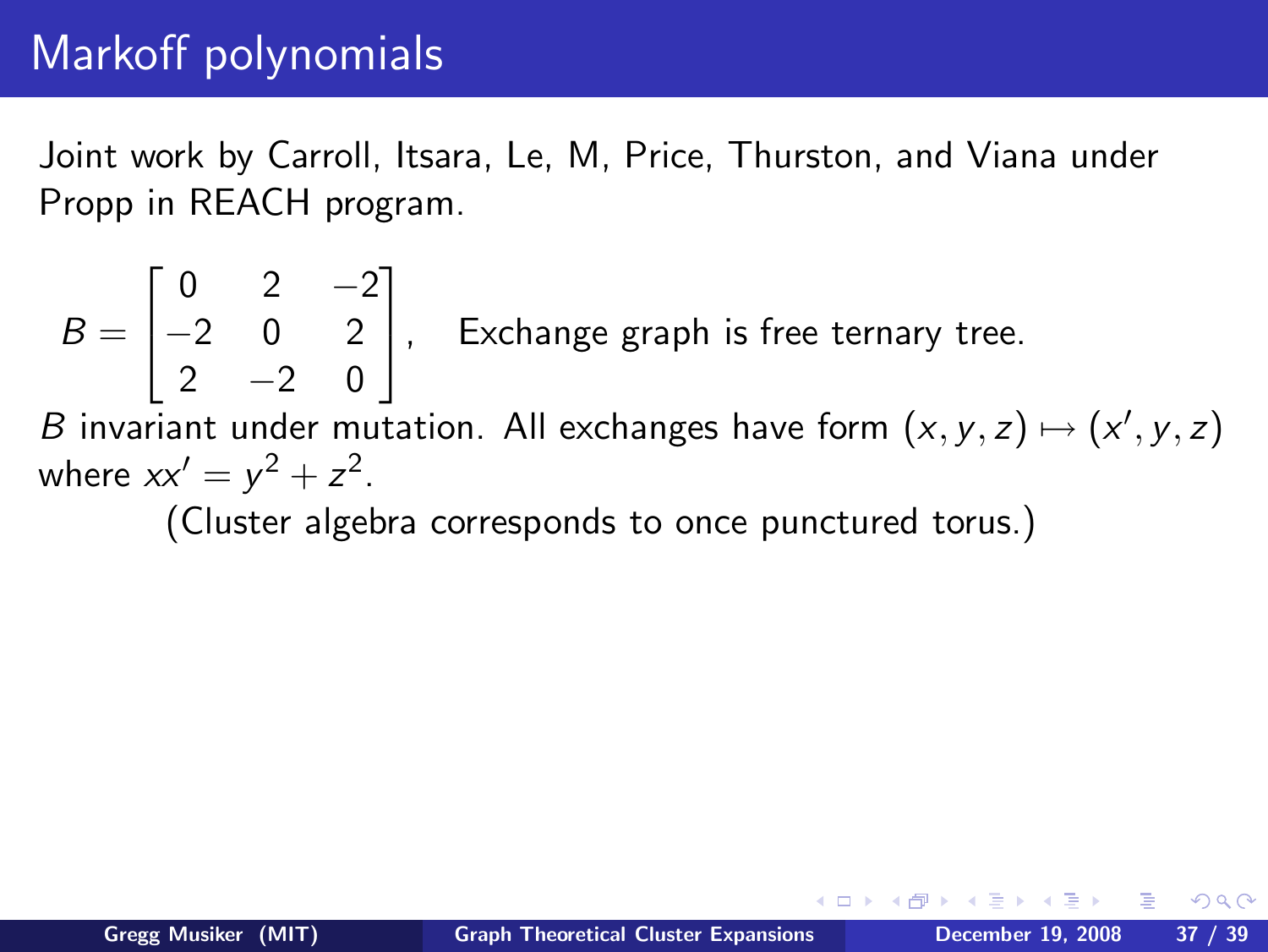## Markoff polynomials

Joint work by Carroll, Itsara, Le, M, Price, Thurston, and Viana under Propp in REACH program.

$$
B = \begin{bmatrix} 0 & 2 & -2 \\ -2 & 0 & 2 \\ 2 & -2 & 0 \end{bmatrix}
$$
, Exchange graph is free ternary tree.  
B invariant under mutation. All exchanges have form  $(x, y, z) \mapsto (x, y, z)$ 

 $', y, z)$ where  $xx' = y^2 + z^2$ .

(Cluster algebra corresponds to once punctured torus.)

These also have graph theoretic interpretation: Snake Graphs, .e.g

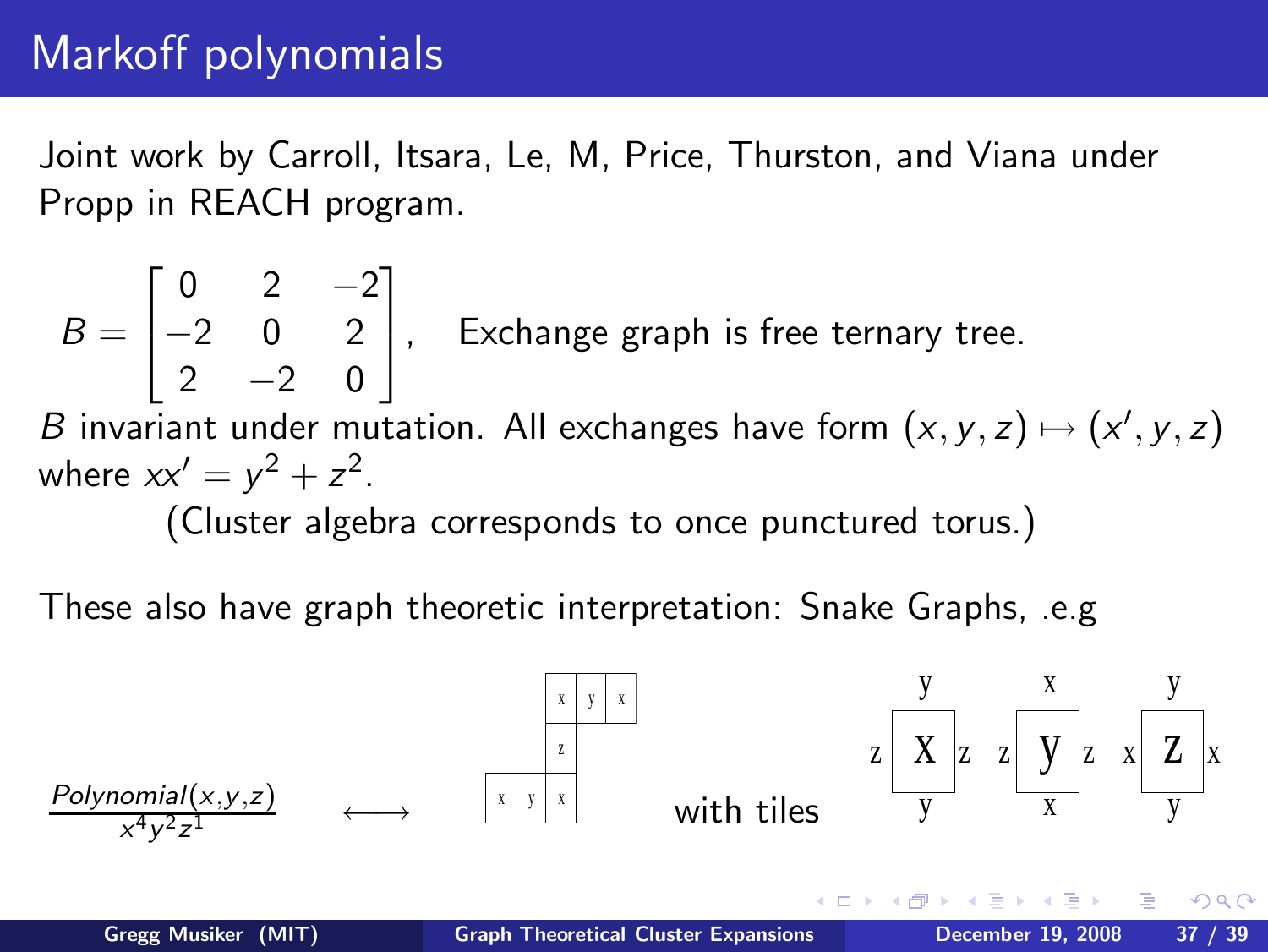- **Theorem.** Formulas for  $F$ -polynomials and g-vectors for types A, B, C, D with respect to any seed (not nec. acyclic).
- **In Progress.** Snake Graph Interpretations for Triangulated Surfaces (even in prescence of punctures).